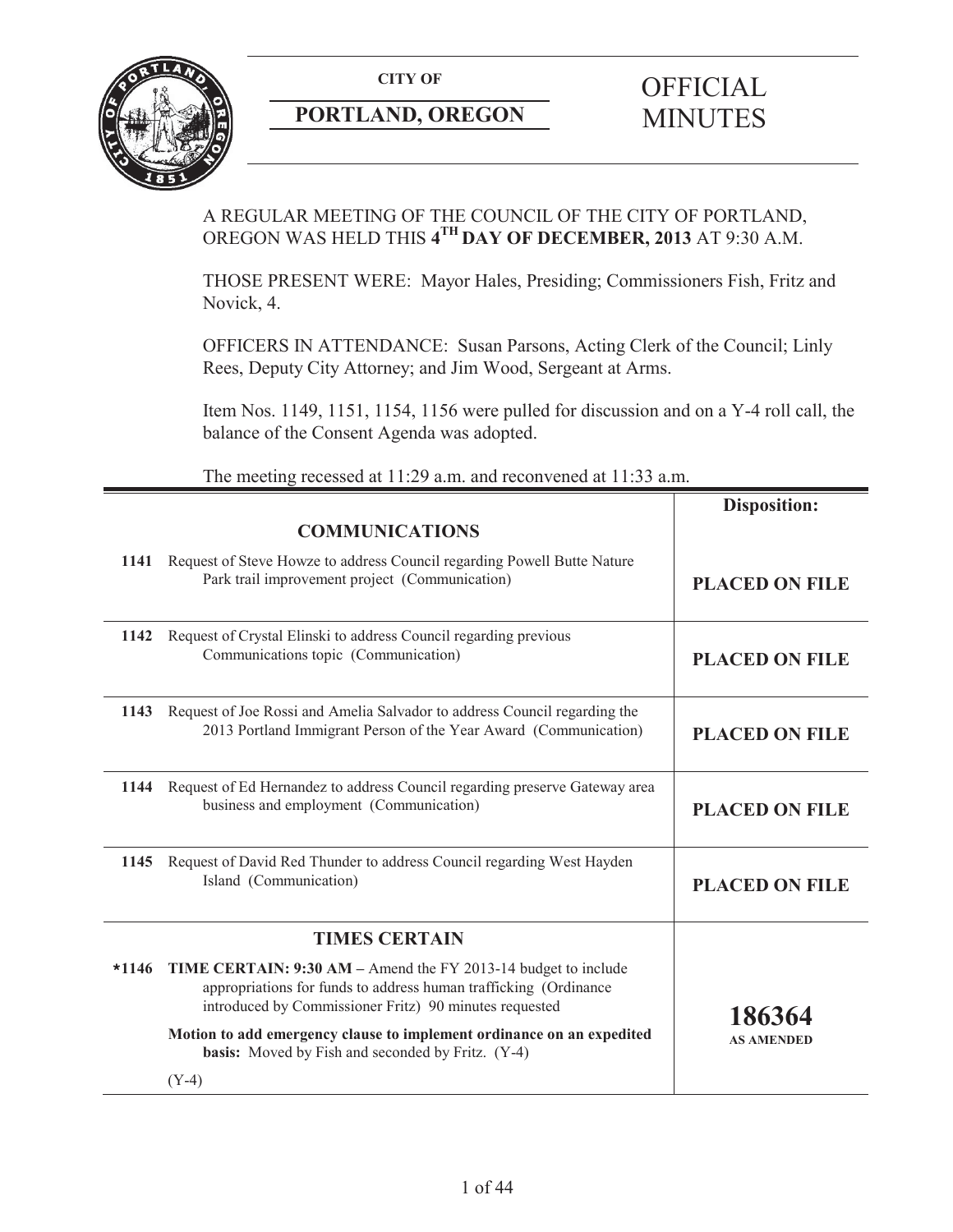|             | 1147 TIME CERTAIN: 11:00 AM – Accept Report on the first year results of the<br>CityCore chronic disease management program, Healthy Foundations<br>(Report introduced by Mayor Hales) 20 minutes requested                                                                                                                                                             | <b>ACCEPTED</b>             |
|-------------|-------------------------------------------------------------------------------------------------------------------------------------------------------------------------------------------------------------------------------------------------------------------------------------------------------------------------------------------------------------------------|-----------------------------|
|             | Motion to accept the report: Moved by Fish and seconded by Fritz.                                                                                                                                                                                                                                                                                                       |                             |
|             | $(Y-4)$                                                                                                                                                                                                                                                                                                                                                                 |                             |
| $*1148$     | TIME CERTAIN: 11:30 AM - Amend contract with Portland Streetcar, Inc.<br>for vehicle engineering services related to streetcar vehicles being<br>procured from Oregon Iron Works for the Portland Streetcar Loop Project<br>and increase compensation by \$75,724 (Ordinance introduced by<br>Commissioner Novick; amend Contract No. 30001193) 10 minutes<br>requested | 186365                      |
|             | $(Y-4)$                                                                                                                                                                                                                                                                                                                                                                 |                             |
|             | <b>CONSENT AGENDA - NO DISCUSSION</b>                                                                                                                                                                                                                                                                                                                                   |                             |
|             | <b>Mayor Charlie Hales</b>                                                                                                                                                                                                                                                                                                                                              |                             |
| *1149       | Authorize a grant agreement with VOZ Workers' Rights Education Project for<br>\$25,000 to operate and maintain their Portland Day Labor Hire Site<br>(Ordinance)<br>$(Y-4)$                                                                                                                                                                                             | 186367                      |
|             | <b>Bureau of Planning &amp; Sustainability</b>                                                                                                                                                                                                                                                                                                                          |                             |
| <b>1150</b> | Authorize the City Attorney to intervene on behalf of the City of Portland in<br>Oregon Public Utility Commission docket UM 1673 regarding solar<br>incentives (Resolution)                                                                                                                                                                                             | 37044                       |
|             | $(Y-4)$                                                                                                                                                                                                                                                                                                                                                                 |                             |
|             | <b>Office of Management and Finance</b>                                                                                                                                                                                                                                                                                                                                 |                             |
| $*1151$     | Pay claim of American Independent Insurance Company in the sum of \$7,558<br>involving the Water Bureau (Ordinance)                                                                                                                                                                                                                                                     |                             |
|             | Motion to amend payee to Praxis Consulting (third party representative<br>for American Independent Insurance Company): Moved by Fish and<br>seconded by Fritz. (Y-4)                                                                                                                                                                                                    | 186368<br><b>AS AMENDED</b> |
|             | $(Y-4)$                                                                                                                                                                                                                                                                                                                                                                 |                             |
|             | <b>Commissioner Steve Novick</b>                                                                                                                                                                                                                                                                                                                                        |                             |
|             | <b>Position No. 4</b>                                                                                                                                                                                                                                                                                                                                                   |                             |
|             | <b>Bureau of Transportation</b>                                                                                                                                                                                                                                                                                                                                         |                             |
| $*1152$     | Grant revocable permit to Portland Saturday Market, Inc. to use parts of SW<br>Ankeny and parts of SW 1st for market operations and to close parts of<br>SW Ankeny, SW Naito Pkwy and NW Naito Pkwy during certain hours<br>(Ordinance)                                                                                                                                 | 186361                      |
|             | $(Y-4)$                                                                                                                                                                                                                                                                                                                                                                 |                             |
|             | <b>Commissioner Amanda Fritz</b>                                                                                                                                                                                                                                                                                                                                        |                             |
|             | <b>Position No. 1</b>                                                                                                                                                                                                                                                                                                                                                   |                             |
|             | <b>Portland Parks &amp; Recreation</b>                                                                                                                                                                                                                                                                                                                                  |                             |
|             |                                                                                                                                                                                                                                                                                                                                                                         |                             |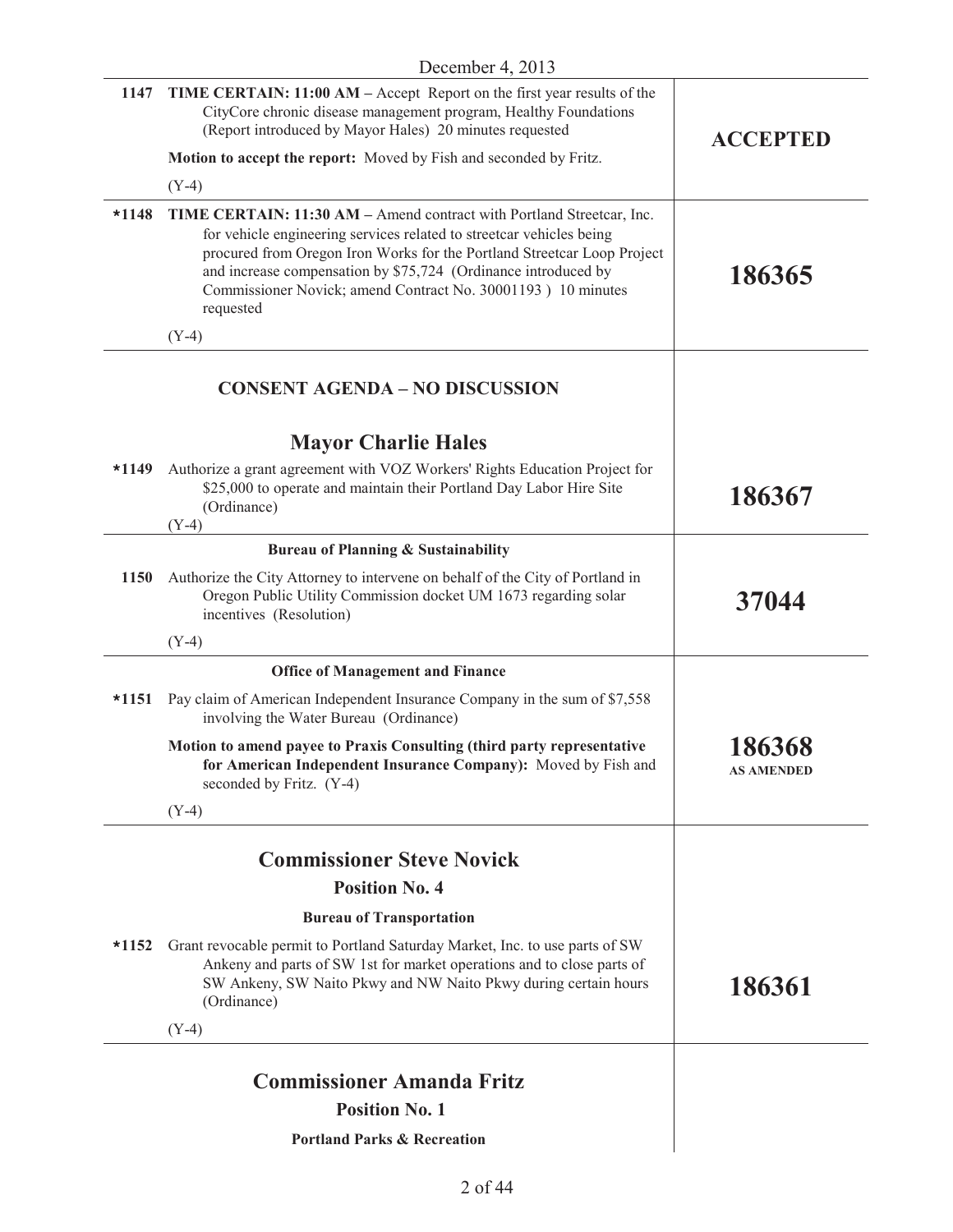|         | $D$ cccinoci 1, $2012$                                                                                                                                                                                                           |                                                                                     |
|---------|----------------------------------------------------------------------------------------------------------------------------------------------------------------------------------------------------------------------------------|-------------------------------------------------------------------------------------|
| 1153    | Amend contract with Henderson Young & Company, Inc. in the amount of<br>\$23,770 to provide additional Park System Development Charge update<br>consulting services (Second Reading Agenda 1132; amend Contract No.<br>30003028) | 186362                                                                              |
|         | $(Y-4)$                                                                                                                                                                                                                          |                                                                                     |
|         | <b>Commissioner Nick Fish</b>                                                                                                                                                                                                    |                                                                                     |
|         | <b>Position No. 2</b>                                                                                                                                                                                                            |                                                                                     |
|         | <b>Bureau of Environmental Services</b>                                                                                                                                                                                          |                                                                                     |
| 1154    | Authorize decrease in the Oregon Department of Environmental Quality Clean<br>Water State Revolving Fund Loan Agreement No. R74164 loan amount<br>by \$450,459 (Ordinance; amend Ordinance No. 177898)                           | <b>PASSED TO</b><br><b>SECOND READING</b><br><b>DECEMBER 11, 2013</b><br>AT 9:30 AM |
|         | <b>Water Bureau</b>                                                                                                                                                                                                              |                                                                                     |
| 1155    | Authorize a contract and provide payment for the construction components of<br>the Bertha Service Area Improvements Project at an estimated cost of<br>\$650,000 (Second Reading Agenda 1133)                                    | 186363                                                                              |
|         | $(Y-4)$                                                                                                                                                                                                                          |                                                                                     |
|         | <b>Commissioner Dan Saltzman</b>                                                                                                                                                                                                 |                                                                                     |
|         | <b>Position No. 3</b>                                                                                                                                                                                                            |                                                                                     |
|         | <b>Portland Housing Bureau</b>                                                                                                                                                                                                   |                                                                                     |
| $*1156$ | Amend Intergovernmental Agreement with Multnomah County in support of<br>outreach and permanent housing placement activities for people<br>experiencing homelessness in East County (Ordinance; amend Contract<br>No. 30002899)  | 186369                                                                              |
|         | $(Y-4)$                                                                                                                                                                                                                          |                                                                                     |
|         | <b>REGULAR AGENDA</b>                                                                                                                                                                                                            |                                                                                     |
|         | <b>Mayor Charlie Hales</b>                                                                                                                                                                                                       |                                                                                     |
|         | <b>Office of Management and Finance</b>                                                                                                                                                                                          |                                                                                     |
| 1157    | Accept bid of Moore Excavation, Inc. for the Eastmoreland-Woodstock Sewer<br>Rehabilitation Project for \$9,672,115 (Procurement Report – Bid No.<br>115644)                                                                     | <b>ACCEPTED</b><br><b>PREPARE</b>                                                   |
|         | <b>Motion to accept the report:</b> Moved by Fish and seconded by Fritz.                                                                                                                                                         | <b>CONTRACT</b>                                                                     |
|         | $(Y-4)$                                                                                                                                                                                                                          |                                                                                     |
| 1158    | Amend Utility License Law to adjust rate for water and sewer utility license<br>fees (Second Reading Agenda 1129; amend Code Chapter 7.14)<br>$(Y-4)$                                                                            | 186366                                                                              |
|         |                                                                                                                                                                                                                                  |                                                                                     |
|         | <b>Commissioner Steve Novick</b>                                                                                                                                                                                                 |                                                                                     |
|         | <b>Position No. 4</b>                                                                                                                                                                                                            |                                                                                     |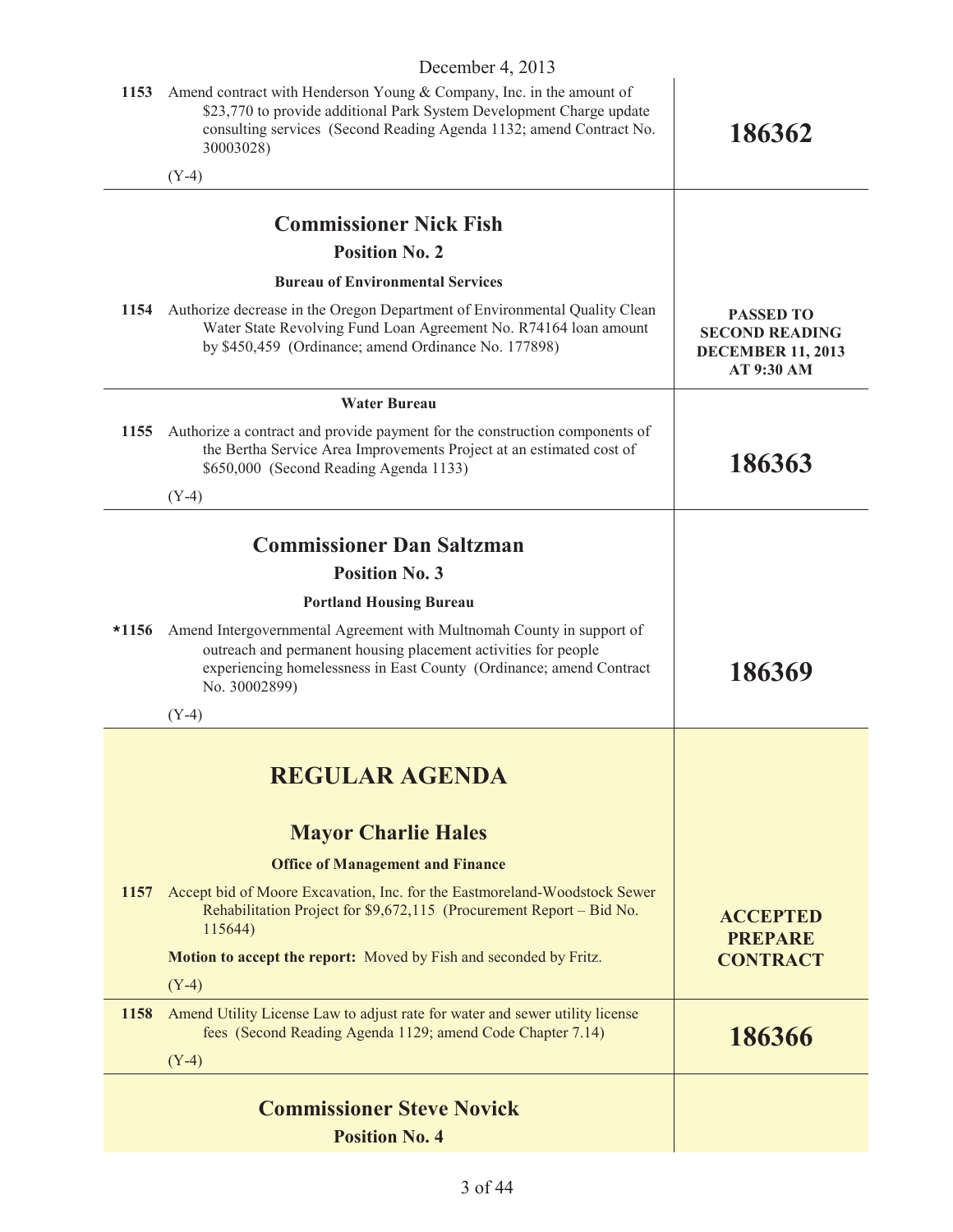#### **Bureau of Transportation**

**1159** Authorize price agreements with Harper Houf Peterson Righellis Inc. and T.Y. Lin International for construction inspection and technical support services for a total not-to-exceed amount of \$1,500,000 each (Ordinance) 10 minutes requested

**PASSED TO SECOND READING DECEMBER 11, 2013 AT 9:30 AM**

At 12:44 p.m., Council adjourned.

**LAVONNE GRIFFIN-VALADE** Auditor of the City of Portland

Susan Parcous

By Susan Parsons Acting Clerk of the Council

For a discussion of agenda items, please consult the following Closed Caption File.

# **WEDNESDAY, 2:00 PM, DECEMBER 4, 2013**

**DUE TO LACK OF AN AGENDA THERE WAS NO MEETING**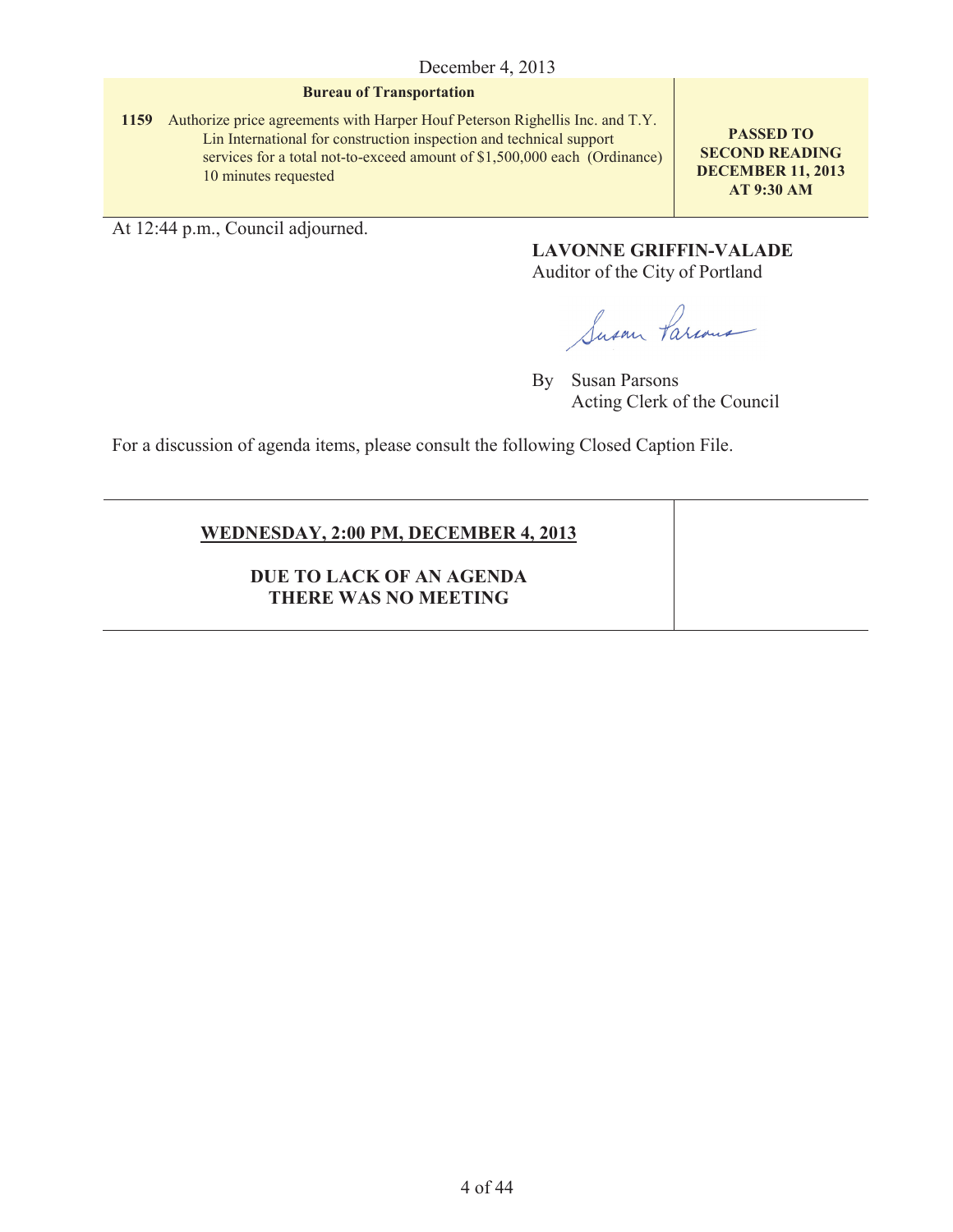# December 4, 2013 **Closed Caption File of Portland City Council Meeting**

This file was produced through the closed captioning process for the televised City Council broadcast and should not be considered a verbatim transcript. Key: **\*\*\*\*\*** means unidentified speaker.

# **DECEMBER 4, 2013 9:30 AM**

**Hales:** Good morning everyone and welcome to December 4th meeting of the Portland City Council. Would you please call the roll, Sue.

**Novick**: Here. **Fritz**: Here. **Fish**: Here. **Hales**: Here.

**Hales:** Good morning, everyone, let's start with communication -- oh, sorry, let's start with a proclamation, because we have one. Is Jean Blackburn here? There she is, good morning, Jean, how are you? Jean is here on behalf of a great cause for this season. Let me read this proclamation and ask you to come up and say a few words about this program, if you will. Whereas volunteers of Be a Santa to a Senior intend to positively affect the city of Portland and surrounding communities by providing holiday cheer and gift giving to senior adults least who are likely to receive presents in the holiday season and who are socially isolated, lonely, or financially challenged, and whereas Be a Santa to a Senior and its volunteers seek to eliminate the holiday isolation felt by our senior adults, and whereas Home Instead senior care and Be a Santa to a Senior, partnered, share the belief that our senior adults should never be alone or forgotten during the holidays as they have been instrumental in defining our communities, and whereas Be a Santa to a Senior participants intend to recognize and celebrate our senior adults and the invaluable contributions they make to our communities, and whereas the citizens of Portland recognize that our diverse population is committed to improving the peace and well-being for our community, and wish to focus on our lonely elders through the Be a Santa to a Senior program, and whereas the city of Portland will join together to reinvest in our elders and provide warm smiles, cheer and gifts through Be a Santa to a Senior. Now, therefore, I, Charlie Hales, mayor of the city of Portland, Oregon, the city of roses, do hereby proclaim the month of December as Be a Santa to a Senior month in Portland and encourage all citizens to participate. Welcome. Good morning.

**Mike Brunt:** Good morning, Mayor Hales, thank you, and commissioners, my name is Mike Brunt, I employ Jean and am a franchise owner with Home Instead senior care in the area. And I understand I have five minutes?

**Hales:** Yeah, take a few minutes and tell us about this program, please.

**Brunt:** Thank you. Home Instead senior care is a provider of in-home care services to elderly people in our community. We have caregivers who go to where the seniors live. Sometimes, the seniors are still living in their own homes, and sometimes they are in retirement communities, or assisted living, and sometimes living with their adult children, and we help with cooking, cleaning, driving the seniors to their appointments, personal care, hands on help with bathing, dressing, and grooming. And we have a specialty with the dementia care, Alzheimer's disease and other dementias. So, that's the background of the company. And the service we provide is primarily a private pay service, so in the holiday season, we really make an effort in our community service to reach out to those who may not be able to afford this type of service and partner with nonprofit organizations in the community. This year and in past years, we're partnering with meals on wheels people to deliver the gifts, and essentially the Be a Santa to a Senior program is a holiday gift giving program where we partner with the nonprofit organizations and local retailers to -- and it's not an original idea, but we do a good job in executing the idea, which is community members can come into a location where there is a Christmas tree or a wreath with a card stock ornament on it, and the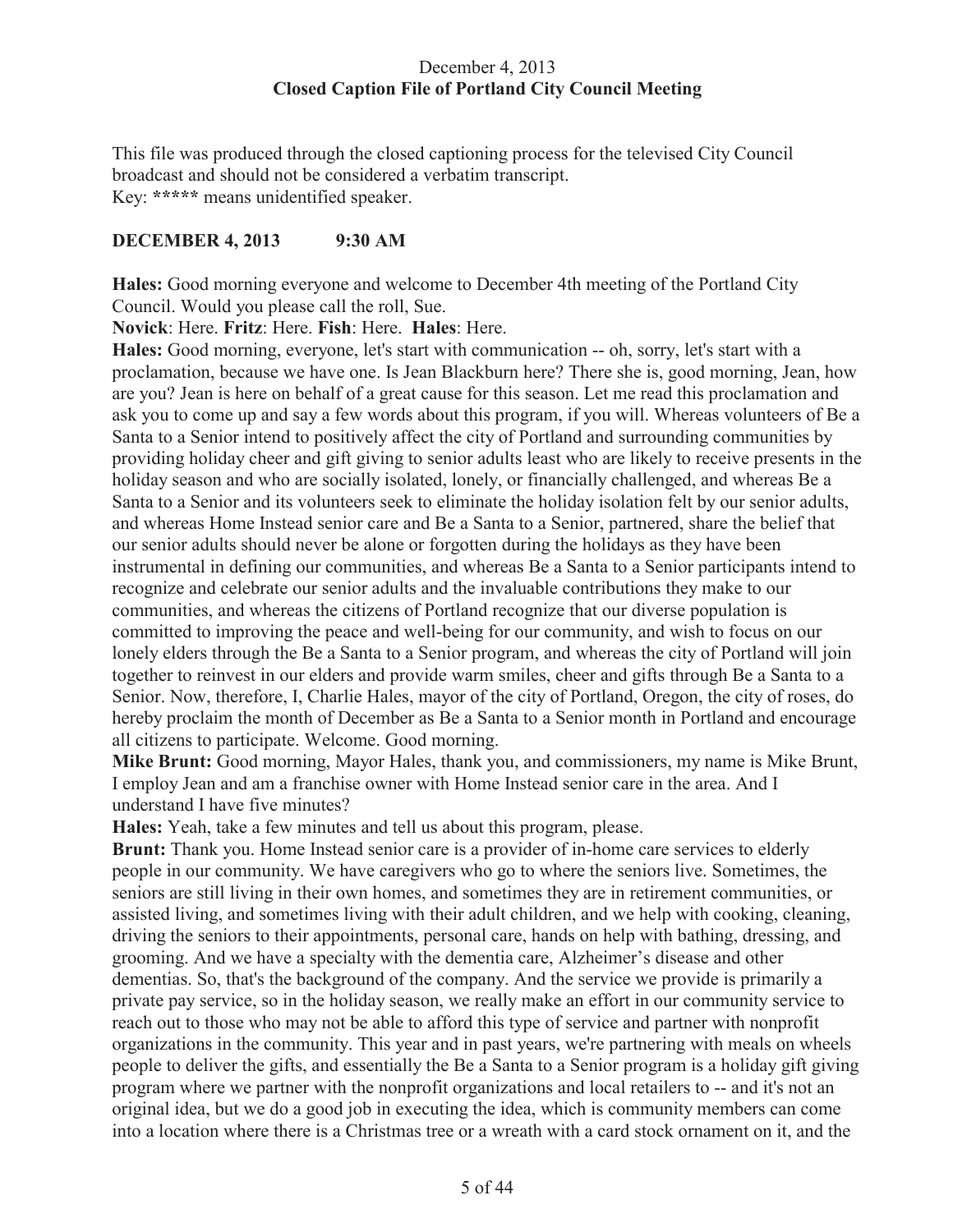ornament has written on the name of a senior in need and a gift idea, maybe what they would want for Christmas. And the need is great, we're serving low income seniors, usually, so they are asking for things like new bath towels, stationery and stamps so they can correspond with their loved ones. In the cold season, which we can all relate with today, the scarves, mittens, hats, things to keep them warm in their dwellings, which are sometimes low on heat because they are worried about cost. And Home Instead senior care has found -- this is the eighth year that this program has been running and as a company, Home Instead senior care is a franchise system, so we have locations all around North America and even in other countries. But this is my sixth year of doing the program. And there is also an east side location for Home Instead that is doing the program, I'm on the west side. Together, we're going to reach 550 needy seniors who would probably experience low companionship or may be isolated, being low mobility, sensory deficits, small social circles, their family members maybe have passed away, their spouse maybe passed away, people who don't get out a lot and they're not getting out to see the lights and the musical performances and the wonderful things of the holiday season. And also, maybe they might not even have someone to come and visit them or they might not get a gift. A Christmas season, you know, a holiday season goes by without being acknowledged with a gift somehow. So, Home Instead senior care recognizes that problem and we are working to solve it. The gifts are collected at the tree locations and we involve community members for wrapping the gifts and the delivery is done through the meals on wheels people, and that's how we're kind of tying ourselves in to the nonprofits and being of service to those that typically we would not be able to reach with our privately paid caregiving services that we provide.

**Hales:** That's great. So is there a website for the program, as well?

**Brunt:** There is. It's called beasantatoasenior.com. And if you put in your zip code you will find the nearest tree location to you, and in the Portland metro area, we have, I think, 12 places where people could go to find one of these card stock ornaments. And usually at retailers on the east side, we have got Fred Meyers, some coffee shops, some banks. On the west side, we have got pharmacy, gift shop and a bi-mart in forest grove, we've reached to. So, to make a difference for 550 seniors in one holiday season, I think is a worthy contribution, and each year it grows, and next year, we'll do more. It's one of those programs that has kind of a name brand to it now that it's been going on, the media outlets recognize it from across the country, and we're just honored that we can be recognized by the city and have this proclamation put forth, so, you know, raise the awareness of the program in another way, and help people know how they can be involved to make a difference for a senior who can be isolated or home bound or not receiving gifts at Christmas time.

**Hales:** Great. Well, thanks for being here today. Jean, you, as well. We appreciate these gestures from the community, from business, from nonprofits, some longstanding ones, like meals on wheels, and they do great work every day. So, I think that it was great that you team up with them to get these gifts out to folks. That's, that's a nice combination. So thank you.

**Brunt:** Absolutely.

**Hales:** Let's hear it for the great program. [applause]

**Brunt:** It's a pleasure. Thank you.

**Hales:** Can we take a photo with you before you go? Come up with the council, if you would, please. Thank you very much. Ok, let's move onto communications items with 1141. **Item 1141.**

**Hales:** Mr. Steve Howze, are you here? Good morning.

**Steve Howze:** Good morning, my name is Steve Howze. Previously, I complained to council that the city is in breach of contract with the public and has failed to comply with the permit requirements for the Powell Butte trail improvement project. Subsequently, the water bureau did respond to my complaints, and I believe, essentially, admitted to these allegations. During the public process, the water bureau committed to the trail guide, it's a commitment of public record, the trail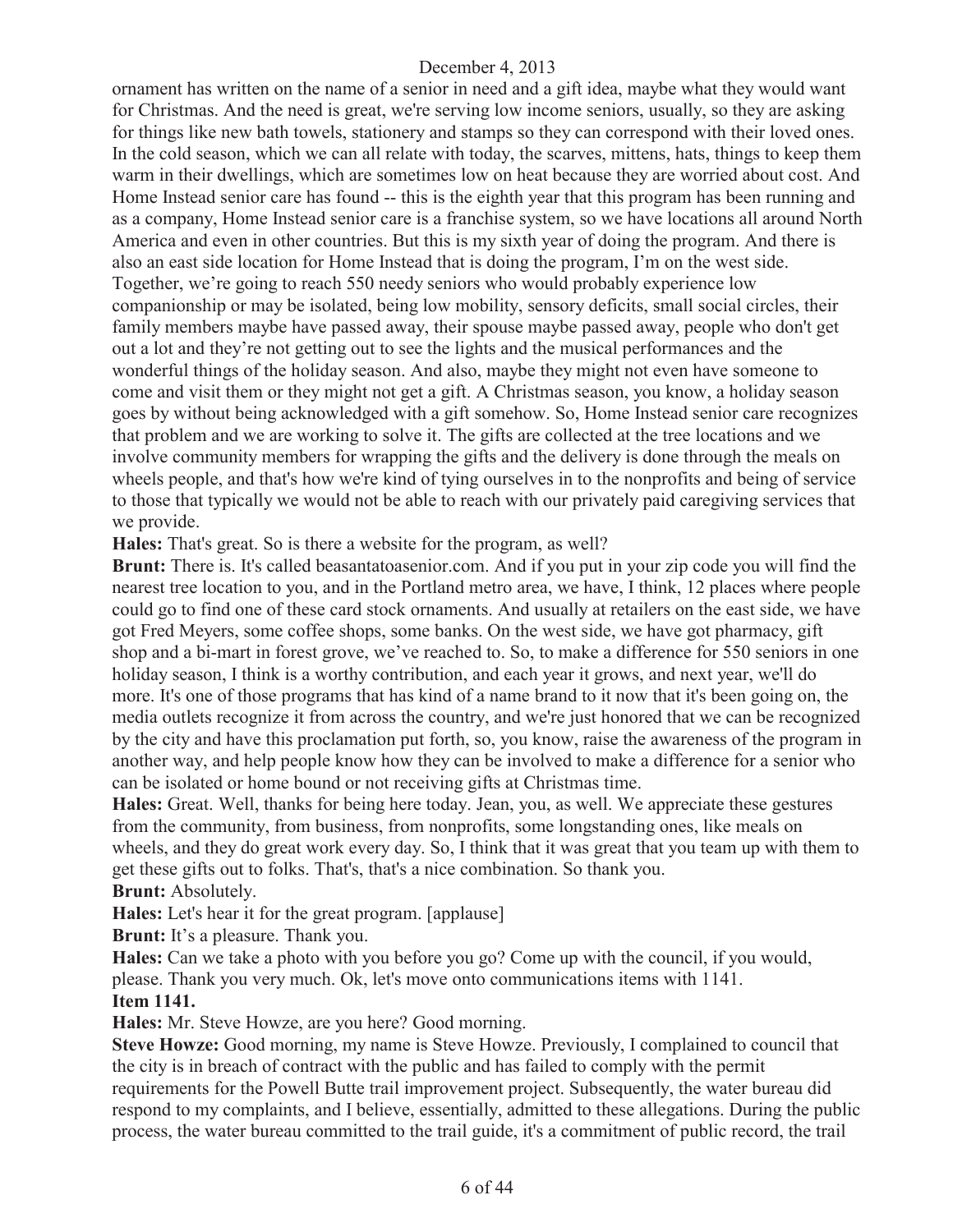guide is the safety standard, it contains objective trail design criteria, BDS issued a permit and cited user safety on the trail guide as justification for project approval. Since -- therefore, it's a requirement. Unfortunately, the trail improvement project does not comply with the trail guide specifications, and water bureau indicated that they never intended to comply from what I see. So, in my mind, you know, it's a bait and switch on the public. Many of the trails, water bureau simply removed, user restrictions and designated the trails as multi-user trails without bringing trails into compliance with the safety specification. Additionally, they build new trails that do not comply with the safety specs. In fact, they built trails almost the exact opposite of their stated commitments and the permit requirements. These trails are unsafe due to noncompliance. They exhibit unsustainable high erosion rates that are extremely dusty during peak summer usage. The trail guides states that hikers should be able to enjoy the park trails without worrying about their safety due to high-speed downhilling bikes on steep, narrow trails with limited sight lines. Another new noncompliance is the new Pioneer Orchard loop does not comply with the specs for maintenance and fire roads. It has already been damaged by trucks, and is essentially unusable by the fire trucks, in case that there was a major forest fire at Powell Butte. And I've been bringing these complaints to the city for 18 months, and it just seems like the city has proved incapable of fixing these and other problems. A this stage, it seems like the water bureau and parks are blaming each other. Which I think is sort of fairly dysfunctional. And since the water bureau and parks have been unable to bring the project into compliance with its requirements, I am asking the mayor's office to hire an outside contractor who has expertise, and a good first step would be to serve the trails with post-user signs at all intersections in order to achieve some compliance. Powell Butte is a 600-acre nature park with 14 miles of trail. So the lack of trail user signs is a safety issue in noncompliance in itself. Also, I would request a full project review for compliance by -- with other issues, with the public commitment, and the project permit.

**Fish:** Mayor, if I could. First of all, thank you Mr. Howze for coming in and testifying. We made a commitment, I think, about six months ago to take a fresh look at all of Mr. Steve Howze's concerns. And frankly, there's hundreds of pages of documents, and I believe recently, I shared with all my colleagues, the most recent responses, and I've been overseeing those to make sure that there is a timely response and a complete response. And I appreciate Mr. Howze's view, I -- all we can do is give answers and provide documents, we can't, apparently, satisfy him on almost anything he's raised, but, you now have all the documents. So, if any of my colleagues believe that there is something further that we can do, I am all ears. I believe that we reached the limit of what we can do. And in our system, we answer questions, we provide documents, it doesn't necessarily mean that we always convince people. And Mr. Howze, you have sent almost an email a week for years. You have submitted all kinds of requests. You have, apparently, a deep seated passion for this issue, and I thank you for that. But, I just want you to know, so there's no misimpression --

**Howze:** Excuse me, sir, you don't have personal knowledge of this --

Fish: Excuse me. That there's -- so there is no misimpression --

**Howze:** And your people said that they're not in compliance --

**Fish**: Please don't interrupt me --

**Hales:** Let him finish, Mr. Howze.

Fish: There's been timely responses. We are taking people out of other responsibilities to get you responses to voluminous requests. I'm sorry --

**Howze:** I've gotten one response --

**Fish:** Sir, no. This is not the time and the place, Mr. Howze but I want my colleagues –

**Howze:** You need to speak the truth here --

**Hales:** Let him finish.

**Fish:** I want my colleagues to know if they, in reviewing the record, have concerns, please bring those to my attention, or to Amanda's attention and we'll take a fresh look. There are limits to what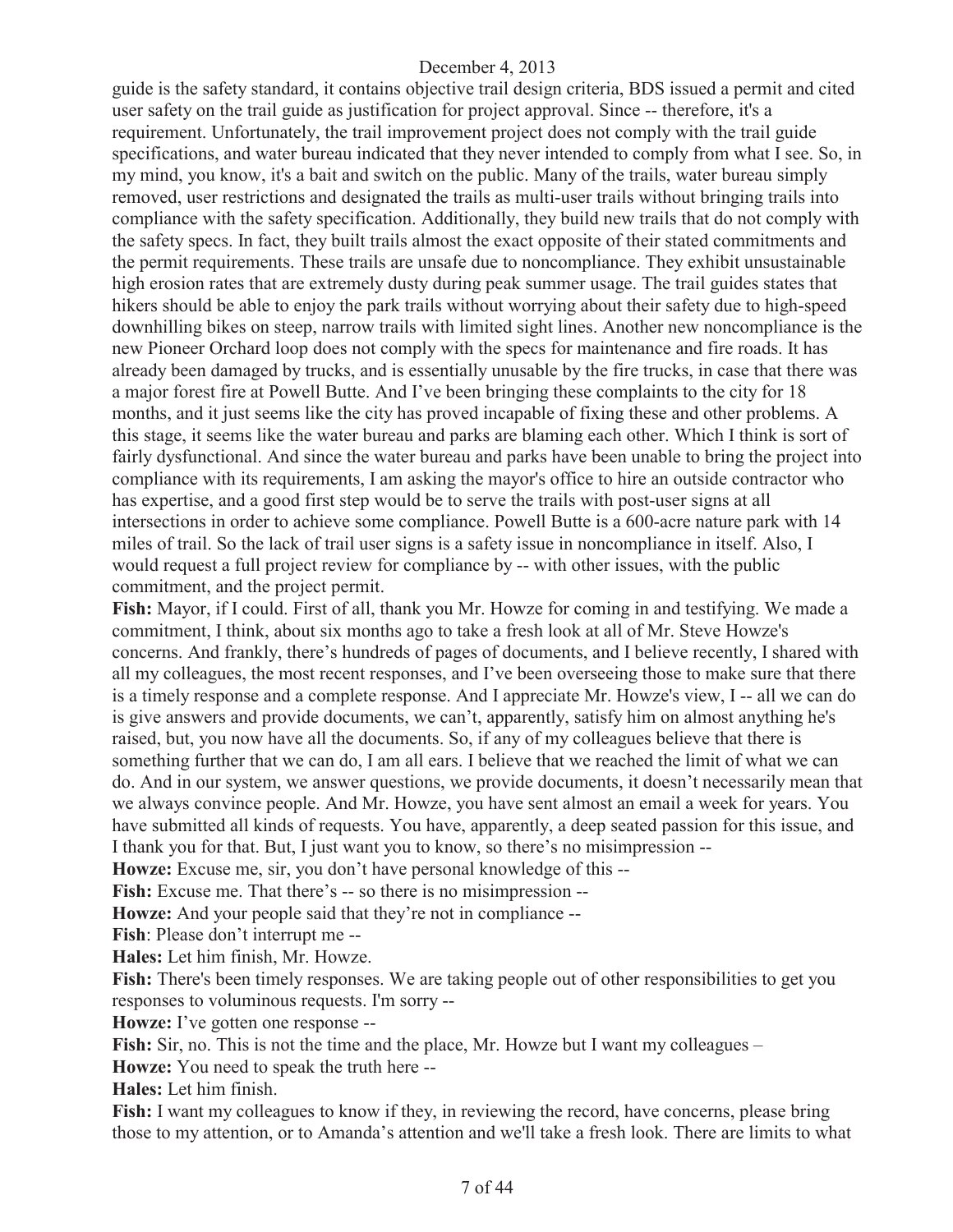we can do, and I would say in defense of our bureaus, they have been very responsive, and that doesn't necessarily mean that Mr. Howze is convinced --

**Howze:** Not true.

**Fish:** But they've fulfilled their responsibility. If there is something that we missed, I will look fresh at it.

**Hales:** I appreciated you bringing this to the council's attention.

**Howze:** Nothing he said is true.

**Hales:** I don't want to debate now but I appreciate you bringing it to our attention.

**Howze:** Yes, I guess I will have to hire a lawyer and sue the city to get you people to comply with your own laws, your own contracts.

\*\*\*\*\*: [inaudible]

**Howze:** Yeah, that is the biggest bunch of lies. In your response, you admitted you are in noncompliance. You said, we never intended to comply with the city's trail guide. Nobody has ever met with me personally. I've sent these emails in --

**Hales:** Mr. Howze, you need to stand down.

**Howze:** And the people say we don't know anything about trail design.

**Hales:** Mr. Howze, you've brought it our attention, thank you. Next item, please. **Item 1142.**

**Hales:** Crystal, are you here this morning? Not yet. Go ahead, please, 1143.

**Item 1143.**

**Parsons:** And they cannot make it, they expressed their regrets.

**Hales:** All right.

**Item 1144.**

**Hales:** Mr. Hernandez? We're not doing well this morning. Okay, 1145, please. Thanks.

**Item 1145.**

**Hales:** Okay, David, are you here? Come on up. Good morning.

**David Red Thunder:** Good morning. Thank you for this opportunity, Mayor, and panel. I have lived at Hayden Island for five years now. And my -- the reason I got involved was because the Port of Portland said it was a barren land and the eagle's nest was two miles away. Well, if there is an eagle on the land it does not seem like it's barren. As I started walking back over there, I seen that there's over 30 black tailed deer. The state bird, the western meadowlark, is roaming around there. So, as I followed 30 hours a year listening to the city -- the commissioners over there, I heard about the jobs and about how important and all the money spent, but also, there is a treaty in 1855. West Hayden Island was a custom place for hunting, and today I see the abundance of animals, and I realize today it's still the same. It's hunting. Well, the eagles, every year, take -- let's see --hunters, they come -- excuse me. It's legal to hunt on Hayden Island, for the state line washes up on the line of the port's property and goes from three to 20 feet, and that brings the hunters there with -- they sit in front of the grain barge and they shoot the geese that come there to feed, and that's, that's 665 feet away from the eagles' nest. So, that was confirmed by Christopher [indistinguishable], who is a sergeant of the rangers. And there is five of them in the state of Oregon. So, legally, hunters come to shoot the deer and shoot the geese and I just -- I think that it's a violation. And so -- just a minute here. Okay. A foundation is the import, I believe, a development is being -- is happening right now because of the spoils. It says here in the DEQ, that --

**Fish:** Mr. Thunder, the development is starting where?

**Red Thunder:** On Hayden Island. Foundation is being poured, it says right here, it says that the port will use the sediment as fill material for future and commercial industrial development at the West Hayden Island placement site. Which to me, is the development is going on right now as we speak. So when Bob Sallinger asks what happens if this terminal isn't built here, what are we going to do with the spoils that are set on the island? And so far, Tim Spencer, this has been -- the ammonia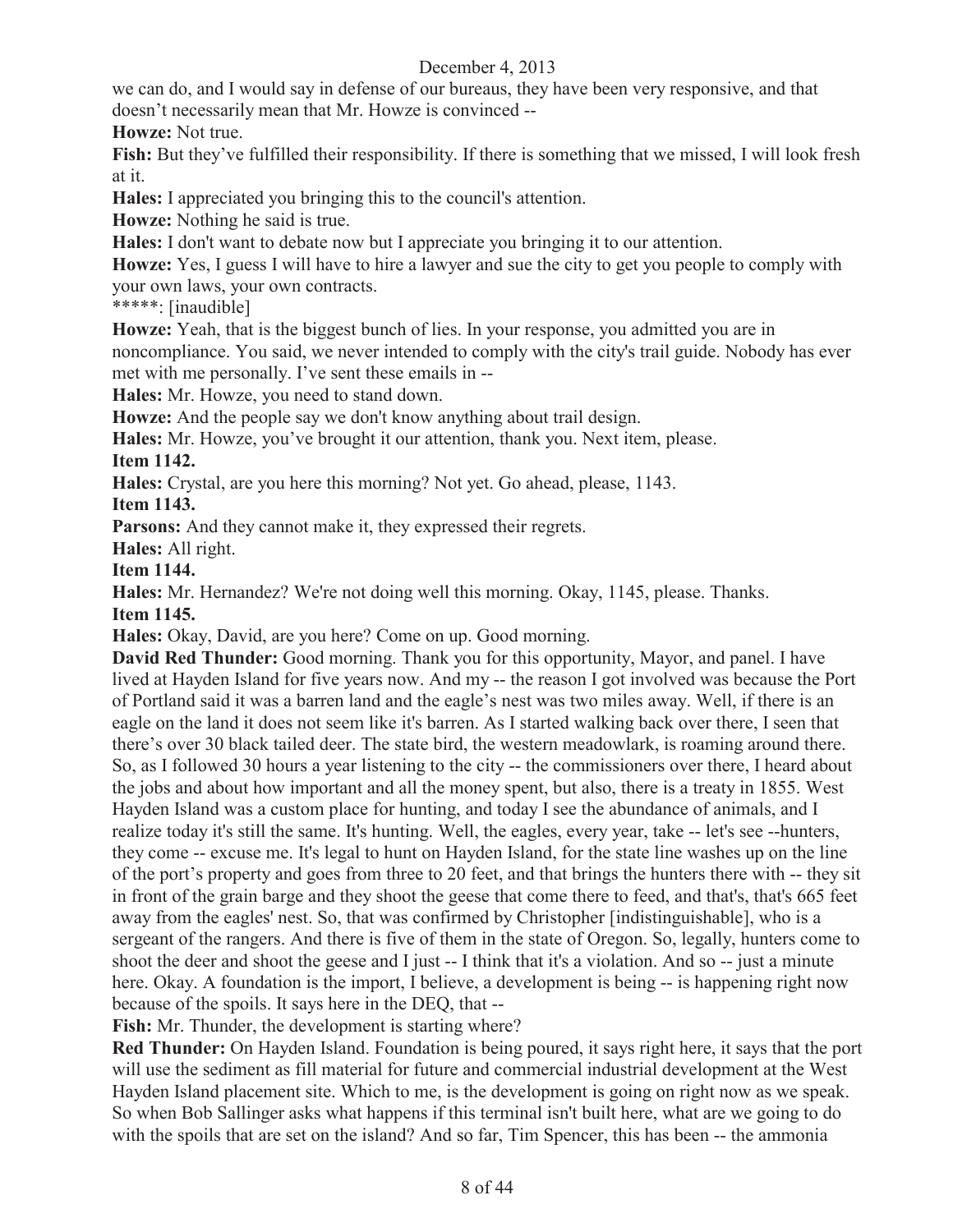level has been out of whack, which means the ammonia didn't turn back into nitrates, and so they covered that up, which is a contamination. And so, anyway.

**Hales:** Well, you're out of time, but you have given us the material and we'll review it. Let me say, I think you raised some valid issues here but I believe the situation is that even though the land is now not yet annexed to the city of Portland, that's what the planning commission was considering and what the council has not yet reviewed. So, so far, the land is still outside of the city limits of Portland. But even in that condition, the Port can seek state approval to put dredge material on part of the island. And that's what they're doing. So, that doesn't inevitably lead to development. In other words, just because they are putting dredge material on the island, which they get to do in a number of places up and down the Columbia River under state authority, that doesn't mean the city of Portland has approved any kind of development there. We have not. And no development is possible there while the land is outside of the city limits as it is today. So, it might look like the first stage of development, and the Port might think of it as the first stage of development, but legally, they can't pour a foundation and build a building or a dock or build anything else until this council has taken action, and we have not yet. So we have that safeguard for actual development. Doesn't mean that they can't put sand, dredge spoil sand, on the island. They are doing that and have been for years. But that does not inevitably lead to development.

**Red Thunder:** Thank you, Mayor. So, a commissioner came to the island and they said they would put the Indians and all the -- discussions, and it came up on the board, but there was no actual discussion about the nation and all the money that they put into it. And now, he said they handle that in phases. Well it went from the commissioners down there, and now it's to your table, and the first thing they did was put this resolution of 38 -- and now I like this resolution of 369, 41 to be discussed, but it's how much money the tribe has put into there, and how valuable, because - actually, the Columbia River is designated critical habitat for 13 different species that go to and from the ocean. And it says that the Hayden Island is the last stop because the tidal action, the fish actually use this tidal action before they get onto the Willamette River and head to the ocean. And I look down the Washington side of it, and I see that there is no sandy beaches that they can have. So, Hayden Island is a custom, unusual place and one of the last places along the Columbia River that these salmon have a chance to continue on. And so I would like to let you know that there's -- I see this. And every time the ship is turned around, I see this crosscurrent sends these little salmonoids to the beach where I called the Oregon State Fish and Game and they said, yes, it's from the turning of the ships that cross, the crosscurrents, and they send these salmonoids to the beach.

**Fish:** Since we are working together on the superfund issue, I want to summarize what I see from the documents you have given us. One is, you are raising a question about the dredging and the placement of those materials on the island.

# **Red Thunder:** Yes.

Fish: Two is, you are raising some questions about the whole process of considering annexation of West Hayden Island so that's very timely.

#### **Red Thunder:** Yes.

**Fish:** And third, most of the documents you have given us have to do with what you call tribal interests, and are we observing -- are we dealing with tribal government partners and observing treaties. And those are very important issues and thanks for giving us this with the various sections, and I can assure you that as these discussions go forward, that is an important part of our consideration, is engaging our tribal partners. So, if we fall short, you will let us know. **Red Thunder:** I just -- more on the board, when it is put up on the board, to hear people actually talk about what their nation has done. It made it to the board but we have the state bird mixed in with the dredge pipes and every time you ride the bike there, the eagle's nest is overlooking, I mean, you have to destroy this nest, or preserve this nest. Because it's right in the middle of this project, this terminal project and anyway, thank you very much.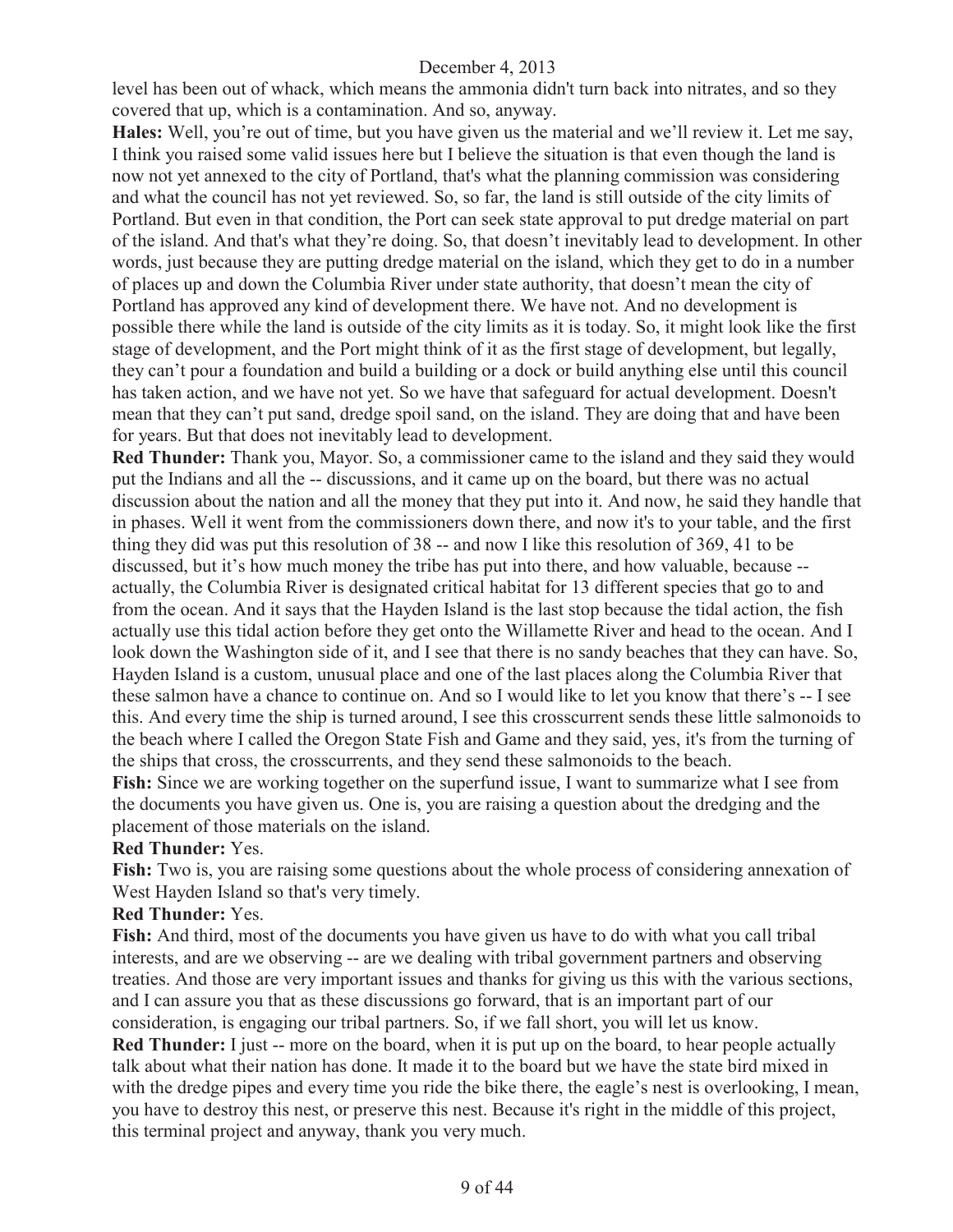**Hales:** Thank you very much. I appreciate you bringing this to us, thank you. [applause] Did either Ed or Crystal make it here this morning? Then if not, let's take the consent calendar. I think that we have four items that that were requested to be pulled. 1151, 1149, 1154, and 1156. Right? **Fish:** Can you say those again, Mayor?

**Hales:** 1149, 1151, 1154, and 1156. Any others? Any other requests? So then, let's take a vote, please, on the balance of the consent calendar.

#### **Consent calendar roll.**

**Novick:** Aye. **Fritz:** Aye. **Fish:** Aye. **Hales:** Aye.

**Hales:** Now, let's go to time certain 1146.

# **Item 1146.**

**Fritz:** Thank you, Mayor Hales and thanks to the council for your partnership on this important issue. As we know, we struggled greatly during the budget discussions to meet the constraints that we were faced with, and we did an amazing job on that. And as part of that discussion, we had a lot of testimony about services for survivors of human trafficking, and we were not able to meet all of the needs as part of the budget process. So, I am bringing back the supplementary package, asking for a total of \$250,000 from contingency to fund the vital services. Since the budget process, the U.S. Attorney Amanda Marshall and Portland State University put out another study that showed the extent of the challenge in our community and it's an urgent need that particularly young people and young adults ages 18-25 are not able to access the services they need to escape from this terrible slavery, I think, there is no other way to describe it. And so, I would like to call Andrew Scott, the budget director, to explain the mechanics of what we are doing. He and Christine Moody have been very helpful in guiding me on just how we do this. Sometimes, we put this in the budget monitoring process, which we did a few weeks ago, it is so important that after the discussion with the Mayor we decided to bring it separately. But, Andrew can tell us specifically. And what we are doing this week is allocating the funds, and then before the end of the year, we'll be bringing back contracts for the particular projects to be funded. Thank you for being here.

**Andrew Scott, City Budget Office:** Yes, good morning, Andrew Scott, the city budget director. I will be very brief. Yeah, what the ordinance does in front of you, it amends the 13-14 budget to amend the budget to include the appropriations that Commissioner Fritz is referring to. Specifically in the council direct section, what it does is moves \$190,000 out of general fund contingency into special appropriation. It moves \$60,000 out of general fund contingency into the police bureau budget. And again, it shows that \$250,000 total reduction from that general fund unrestricted contingency. And again, the exhibits in the ordinance talk a bit about where the funds are gonna go, and I think, Commissioner, you're gonna have some other folks come up and talk about this, about the specifics of that. The contingency currently, after the fall bump, sits at \$753,000, almost \$754,000. So, this reduction would take it down to over 500,000. It would be 503,791 after this action.

# **Hales:** Great. Thank you. Andrew.

**Scott:** The other thing, it's very brief, in terms of the \$190,000 in special appropriation, \$70,000 I think would also be for the NOW program which is run by the police bureau. So, we will probably spend the money directly out of the special approps but we need to make a technical adjustment later in the year to move it in. It shouldn't impact council at all, but just so you know that \$70,000 of that funding will be spent to that program managed by the police bureau.

#### **Hales:** Good. Thank you.

**Fritz:** Again, thanks to Andrew Scott and the budget office and Christine Moody, the chief procurement officer, who have been guiding me through this. Thank you. So, just to frame how we came to this number and the proposed projects, although the projects will be discussed in more detail, or actually, allocated in a couple of weeks or so. I pulled together a task group of providers, survivors, and Commissioner Diane McKeel from the county, Joslyn Baker who works at the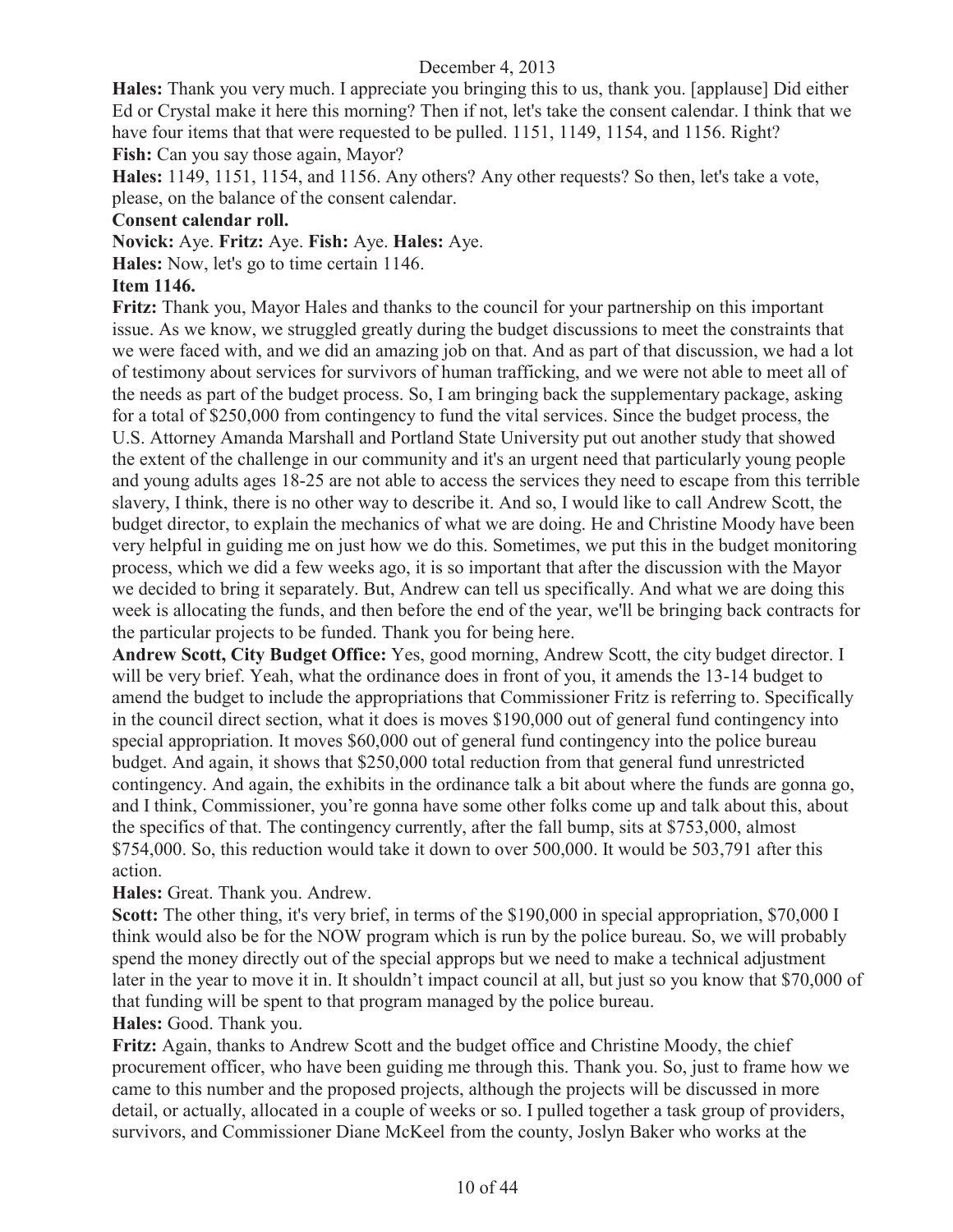county, to discuss what are the most urgent needs and what are the things that we can get done in the next six months. This is not ongoing funding, this is a one-time allocation, and it's to do the things most urgent from January to June of 2014. So, we came up with the three main project areas that are being proposed. And I'll invite Dennis Morrow from Janice Youth, Lena Sinha and Kristin from New Options for Women and the Sexual Assault Resource Center to describe the projects we are proposing. Thank you for being here today, and thank you for your work on this important project. **Dennis Morrow:** Good morning. Thank you all for the opportunity to be here today. That's going to be loud for me. And I want to thank you, Amanda, specifically for making this presentation possible. We know that the girls and young women we work with in the projects you are considering lack two crucial things in their lives. One is knowing that someone really does care about them. And the other is a role model for what they could be, who they could become as a strong, powerful woman when they believe in themselves. Your commitment, your determination, and your leadership for them over the last several months, and particularly on this issue, is a very concrete example in a way that we professionals can never provide, so thank you for that, and for them. Four years ago, I came before you to support a commitment which this council was about to make to provide funding for child victims of sex trafficking, funding to open the first and still the only shelter in the state for these children. And the first and still the only team of SARC volunteers and advocates to support them through their recovery and healing process. This funding was a bold statement by city leaders at the time to combat the face that Portland had become known as, nationally, which was porn land, and to beat back our growing reputation as a hub for the sale of children sex. I am proud to say that the money you gave us was well invested. Literally hundreds of girls, as well as some boys, have benefited. Half of them were under age 15. Two-thirds of them come from racial or cultural minority groups, and over 90% live within the city boundaries that we are talking about today. When I talked with one of our youth at Athena House a couple of weeks ago who hoping to graduate and become a counselor herself someday, I said to her, what does it take to get you out of this life? What kind of support do you need? And she said two things, Dennis, one is I need a safe place like the Athena House that I can go to and keep coming back to when I run away, because I will. And secondly, I need somebody that I can talk to any time of the day or night about anything and know it's safe, and that's my SARC advocate. And with those two pieces it gives me a route out of the streets. Our services and our system of services in Multnomah County has developed into a national model. But we're still learning daily what it takes to reach these kids and help them to find a way back home. Now, we've reached a milestone. After five years of working with younger girls, they have grown up. SARC estimates that half of its caseload is now aging out of or current system of services by turning over 18. As you know, and I know, being 18 or 19 does not make them any less of a child. They still face the same risk, the same dangers that they had before they turned 18. And they still have the same basic needs, a safe place to stay, a safe place to come back to and a caring adult who is there for them. That's what this package of services begins to make available. The funding that would come to Janice Youth programs, where I work, will specifically be used to provide access for girls, and if necessary, boys who are over age 18 to both emergency shelter and a long-term situation or home where they can live as long as they need it. We're in the process right now of redesigning our entire shelter program based on what the youth have taught us and our partners like SARC and DHS need from us to provide services for these kids. The expanded age range will become a part of this process. Funding will help us to add staff. Those staff will allow the expanded age range, and also allow us to deepen the level of services that we're providing for the kids because that's one of the things that we have seen is missing for them. I am also here today to ask that if you commit to this money, that you each make a personal commitment to work collaboratively with Multnomah County, to ensure an ongoing investment to sustain core services for this population. You can define what those core services are. But, some programs, some populations do work on a temporary or trial basis, those ones we're bringing forward today, maybe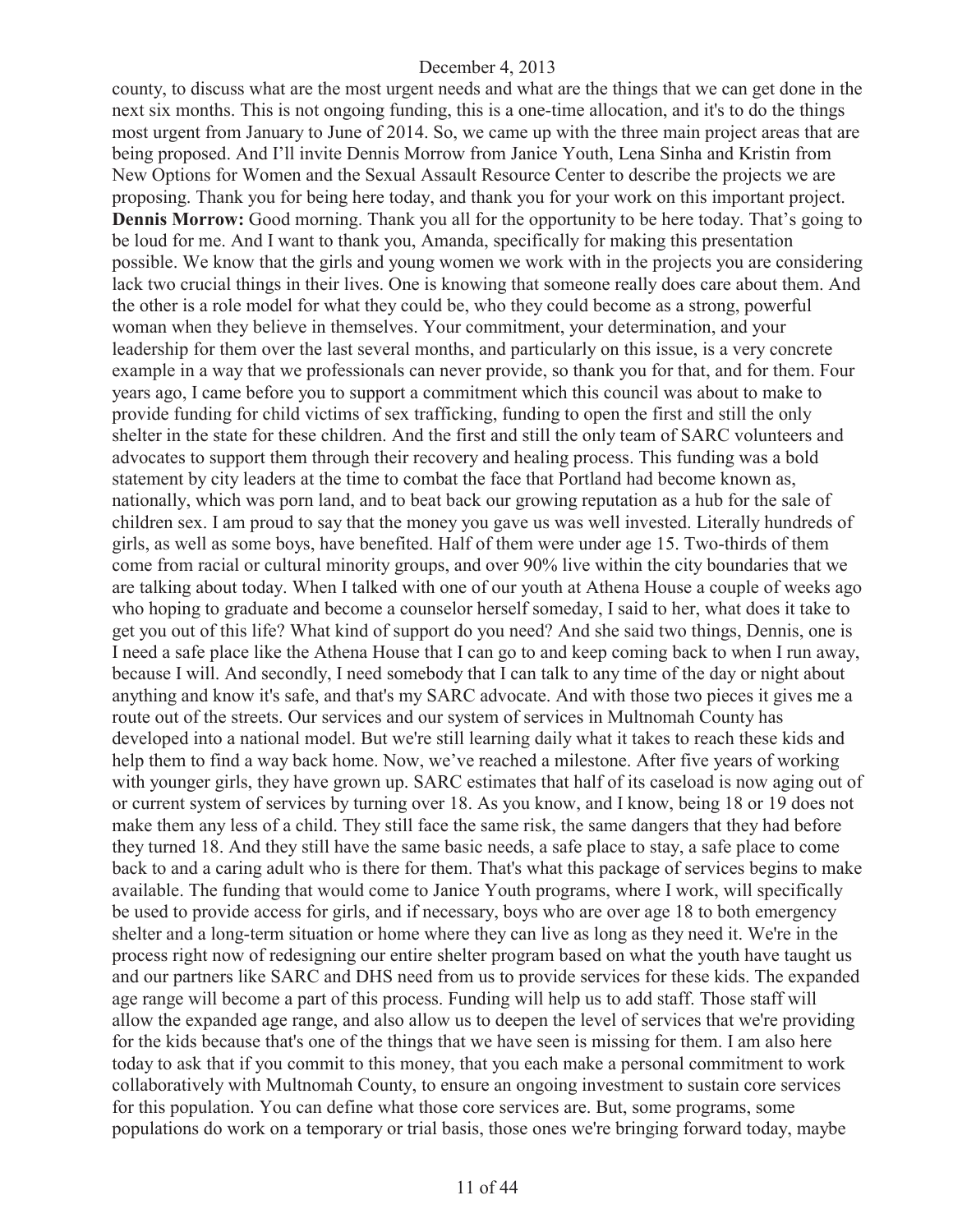some of those, but the truth is that core services for child victims of sex trafficking can never ever again be left in this community truly cares, or we will become the next set of adults who failed them and the next generation of parents who deprived them of their childhood. I am not saying that the city money must continue, because I know that's part of the active debate, but I'm saying that the city funding and the county funding -- that somehow the governments have to get together and figure out how to provide ongoing, sustainable support for the children. I teach classes for Multnomah County for parents going through divorce, and the first thing I tell them when they come into the class is that what we found out over 40 years of looking at history of divorce, is that somebody has to grow up and be the adult. What I'm asking as part of this commitment is that we all grow up and be the adults and sit down together and figure out not how we do what we are doing today but how we maintain ongoing services that are needed between the two governments for the future. I want to thank each of you for your concern, and thank each of you for your caring, I know that all of you deeply take this issue personally. And for your personal commitment, and I want to thank you for that commitment now, and I want to thank you for that ongoing commitment as we move ahead with this. Thank you very much.

**Fritz:** Thank you, Dennis. And I should have mentioned in my framing that yes indeed, the city and the county are committed to looking at funding for a wide range of services. The county has been doing some briefings for us on mental health services, and I think this is another piece where, looking at what the county puts in and what we put in, there's obviously a gap so thank you for that. **Morrow:** Thank you. And I apologize but I have to --

**Hales:** Oh then, before you go, some questions there, if I can. One, can you summarize what the city is -- what the county is doing at this point?

**Morrow:** What the county is doing? In terms of the shelter, the county funds the shelter. And it was a joint city and county funded project. \$ 70,000 was removed, so that the city funds a case manager for us at the shelter, the county puts about \$350,000 into the shelter, the city funds two SARC advocates, currently the county funds another two SARC advocates. So, the county and the -- the county money went in the budget from one-time money, which it had been for the last several years, into an ongoing funding category, so it's now part of their core budget and service elements. And they actually have a planning process working with a group of us as well to look at add-ons, so they are planning on increasing their level of commitment investment to this over the next year. **Hales:** I wanted to key off your point about the city and the county working together. Chair Madrigal and I are going to make sure our two budgets are proposed coherently, because frankly, even for really great programs like this, our budgets are incoherent at this point in the way you described, I don't think from any management standpoint, the scheme you just described is something that anyone would recommend.

**Morrow:** I agree with that.

**Hales:** And we tore into that question a bit in the last budget, but we're tearing into it a lot more now, and again, it's just a question of the adults are in the room. We have, you know, elected officials on both boards that are ready to work together and take up the questions of who should do what and who manages it and who provides oversight because I don't think that we're there yet on a lot of issues, whether it's homelessness or mental health or these issues of trafficking. So, I think that you will see us, particularly Chair Madrigal and I, because the budget process will be under our leadership in each case until such time as there is a new chair later this summer, or next summer. Second question I had for you is, my impression from dealing with the police bureau lately is that they are being quite aggressive in dealing with johns and being more sensitive in dealing with victims. Is that your impression, as well? What other recommendations do you have for us, and for me as the police commissioner, about the direction and approach that the police bureau is taking to trafficking?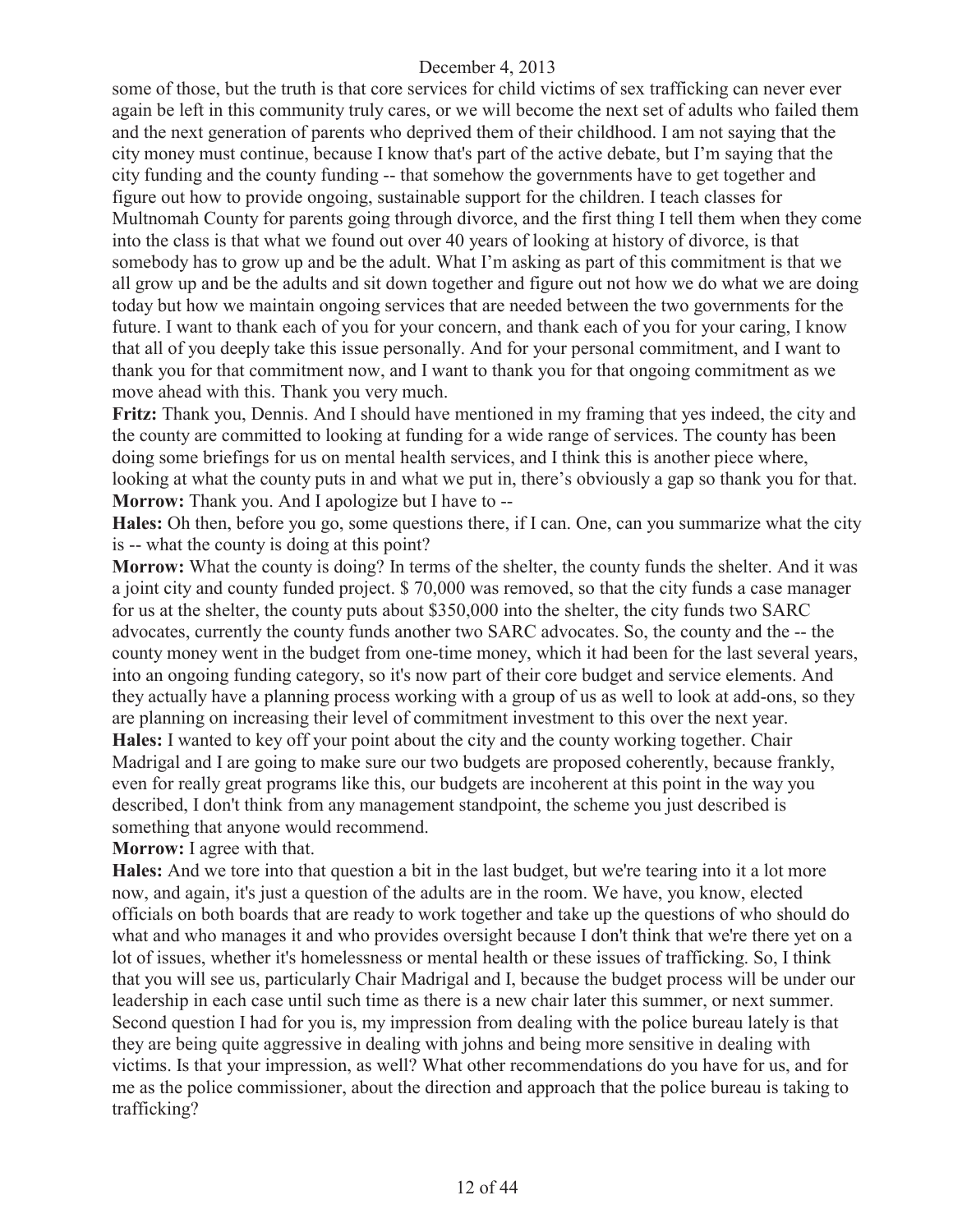**Morrow:** I'm going to let the SARC folks and the NOW folks answer that because they work more directly on a day-to-day basis. We are sort of like the emergency room where the ambulance pulls up to. What I will tell you is that the officers that I have worked with in the planning on this, are deeply committed to it, and I will tell you that the change in the law the state made gives us leverage that we have not had before to really, I think, for the first time, go at the demand side of it. And my hope is that some of this money is for prevention work in the schools, but what we need to do is prevention work on the streets with the guys purchasing the sex, and with this law for the first time we have the tool to do that. That's my hope, is that the police can exercise continuing leadership and in helping us to get public now what the actual penalties are for them.

**Hales:** And I will be interested in hearing your comments. But my impression so far, in dealing with the police bureau on this issue is that they are very serious about applying that new authority, in just the way that we all would have hoped in focusing on the purchasers, rather than on the victims. **Morrow:** Right. And the prosecutors are in the same place with this, so I think that there is some unity all the way around.

**Hales:** Good, thank you.

**Morrow:** Thanks very much.

**Lena Sinha:** Hi, I am Lena, from SARC.

**Fritz:** Can you say what it stands for?

**Sinha:** The Sexual Assault Resource Center, and I am the program manager for the CSEC program, which is the Commercially Sexually Exploited Children program at SARC. It's a long-term advocacy for child victims of human trafficking. So that's who I am. First, thank you for having us here today and for your commitment to this issue. Before I get started about this particular grant, I want to echo Dennis's gratitude for your funding over the last several years. For this, for the SARC case managers. Each one of those case managers sees between 15 and 30 kids every month, and is able to provide them support in connection to the resources and support through the law enforcement process, through the prosecution process, that they would otherwise not have. And it makes a huge difference. So, human trafficking is an increasingly relevant topic across the country. And so I hear a lot of folks across the country that call in and say, you guys are doing it right in Portland, tell me how you are making this happen. And the thing that's innovative and everyone sees as innovative in Portland is that there is a broad scope of collaboration, and this includes the city, the county, and specifically, the police bureau advocate relationship is extremely unique. And it's not happening anywhere else. And it's one of the things that makes this work so well here. So, this grant that we're talking about specifically today would continue to expand that partnership and, and help us, help SARC advocates be on the scene when police come into contact with the youth. And make the police who are traditionally very scary and intimidating to these young men and women, partners. And give them the ability to transfer them into services. That's a really -- that's a really powerful thing to be able to do. To build that community. Seeing the police as an ally instead of this scary thing. It also gives SARC the opportunity to expand our relationship with drug and alcohol treatment and other resources, because as Dennis said, our population is aging out, and we have now expanded our age range from 18-23. And being able to connect them to more resources provides a lot of self-sufficiency for them and it strengthens the system of care. It gives the survivors more options and more ways to operationalize their own goals and become self-sufficient. And that is good because it increases the health of the young people, it's good for them, and good for our community, and for the city, who are ultimately will be responsible for the resources across their lifetime. So, I think that that's all that I have to say about that. And I wanted to address your - remind me of your question was about the police again.

**Hales:** Are they -- well, you are describing them as partners, which is good, I like that description. **Sinha:** Absolutely.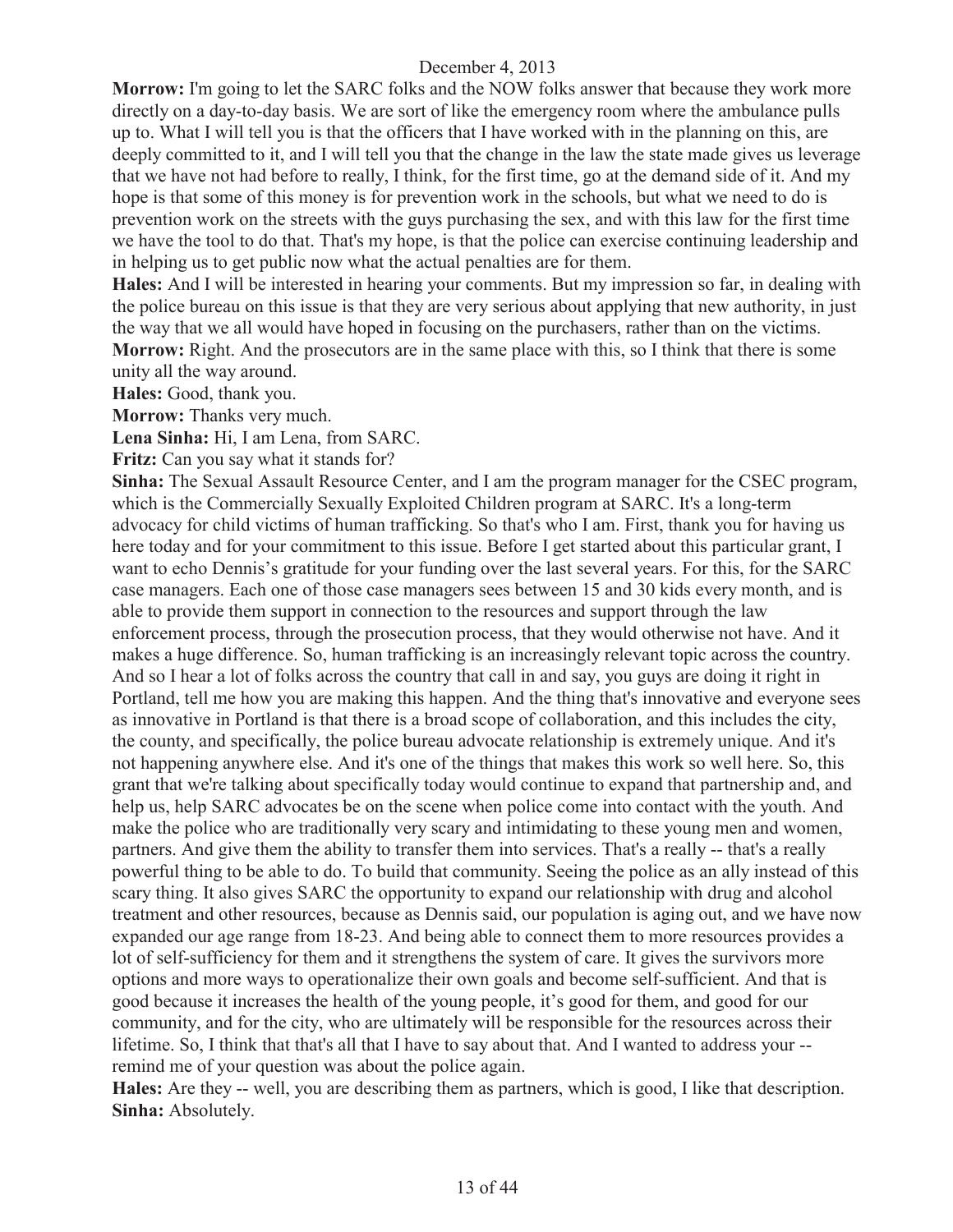**Hales:** That is, indeed, the expectation that I have for them in working with you and working with this now new authority under state law. My impression is that they get it about focusing on the johns and on the purchasers, not on the victims of trafficking. I am just looking for field confirmation or concerns that -- how close to being there are we, in that consciousness and the police bureau, frankly.

**Sinha:** I think that we're very close to being there, and I think that, that grants like this expand our services to get there in a broader, wider way. And for a wider age range, which is important. **Hales:** Thank you.

**Kristin Williams:** And also Officer Gallagher is here to provide testimony to that.

**Hales:** Good, thank you.

**Williams:** Thank you. Kristen Lim Williams from New Options for Women --

**Fish:** That shifts down if you pull it down. The whole monster, the wood structure in the middle, just slide it down.

**Williams:** Okay. It's good to see you all again. Can you hear me okay? **Hales:** Fine.

**Williams:** So you asked us to talk, speak about what is the problem currently, what New Options for Women will we need to address that problem and what the funding will do. So I will go macro to micro, and then we will have Officer Gallagher speak directly to that question, and I can touch on it, too. So, originally, New Options for Women was designed to be a response for women who are arrested out on 82nd and Sandy for prostitution. So, we had women who were court-mandated into our program. Over the years, we have adapted and changed to where we have people self-referring themselves, they hear about us on the street. Someone says I go to this treatment program, you know, and they self-refer, they call us themselves, we have referrals from SARC, Janice, DHS. The FBI refers people to us, so we've broadened our referral base from having court mandated women. And historically and traditionally we have women who are older, 30s, 40s, 50s, who are in our program, and recently, we have had a shift where we have had a larger number of these youth aging out. These CSEC youth aging out, and they're adults now, and adult services are very different than youth services. The New Options for Women program is a dual diagnosis mental health and addictions treatment program that also provides case management. So, we are designed to provide - each woman that comes to our program receives a mental health evaluation, an addiction assessment, and a needs assessment done by our mentor to assess if they need an ID, a birth certificate, social security card, housing, insurance, all these things. So, that is what we do. What we are not designed to be is an advocacy program. So, we aren't designed to go out with officers like SARC is, after hours, weekends, to respond to these calls to these women who are still having those needs after 5:00 p.m., you know, Monday through Friday. So, what we have seen in our program has adapted and changed, how we can effectively and adequately meet the need of the population has changed and adapted. So, this funding will allow us to have a full-time mental health clinician. Currently, we only have a part-time, and that falls under my many hats of things that I do to directly work with these women as a preventative measure. So these 18-25-year-olds aging out of services can have support from our community partners, and to our program, to connect with the addictions treatment, and mental health treatment, and some of these needs that is more -- not necessarily an advocacy role but the partner with that advocacy role of connecting to doctors, medical care, dental care and in patient addiction treatment and to understand and process the trauma that the women who we see in our program have endured throughout their life. That mental health treatment that they need to move forward with their life successfully. So, as we look back on the program, these women who have been court-mandated over the years, who are 30, 40, 50 years old who have been in this life for 20 something years, this is a preventative measures where we can hopefully rehabilitate the these women between 18-25 so they aren't out on the streets being arrested later on when they are older. So, this funding will help us to adequately meet the needs that we currently are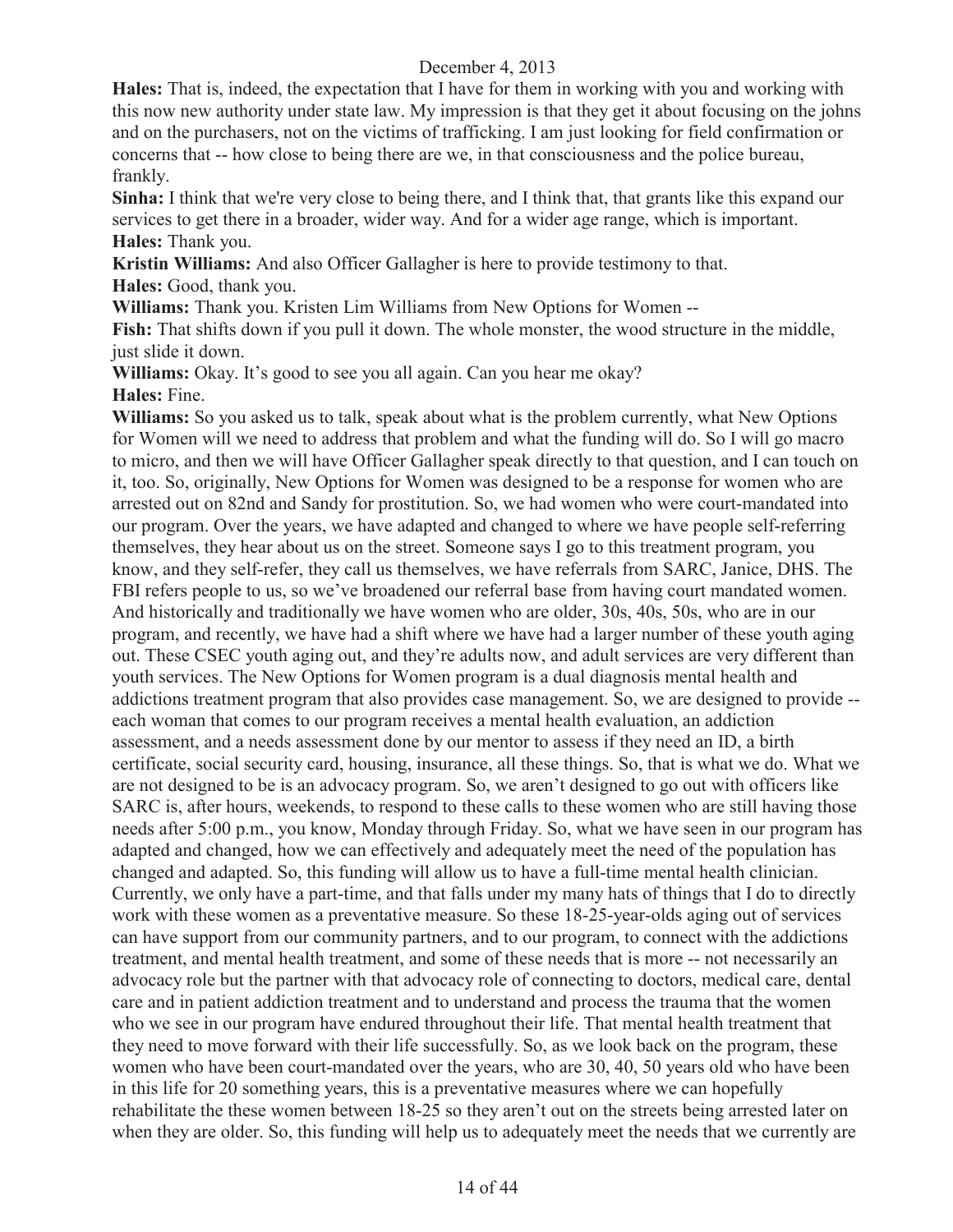facing in our program. I came in September and spoke with all of you, and things were going really well in the NOW program. We're seeing a lot of -- the younger women coming to the program and working with our community partners on this more official basis, with this funding, it will allow us to effectively step into what their needs are because adult services are very different than youth services, and a lot of times they get, ok, here's the referral to the New Options for Women program, and they get lost in the shuffle because they are not used to adult intensive outpatient services. So, this money will really help us to be able to effectively do that. Thank you.

**Fritz:** My understanding, the partnership between you two includes training more volunteers, and particularly, culturally-specific volunteers to be that person who can go to court with the person, who can help, you know, be the mentor that they call at 3:00 in the morning, if that's -- so they have that ongoing relationship with the volunteer.

**Sinha:** Sure, so SARC does a culturally specific training four times a year, and this would allow us to increase that volunteer base and have a wider variety of advocates who can respond 24 hours who are culturally specific educated about the trauma, educated about the issue, and can connect them to the appropriate resources.

**Fritz:** And if someone wants to volunteer to get training and be part of that, how would they contact you?

**Sinha:** Sarcoregon.org. Via our website. There is way to sign up. Thank you.

# **Hales:** Thanks.

**Fritz:** Thank you very much. Our next panel is Portland Police Bureau Officer Mike Gallagher, and Sara Johnson and Carolyne Haycraft from the GirlStrength women's program. Part of the discussion, as was just mentioned, was we were looking at solutions. Often there is a tendency to look at immediate needs, and of course that's urgent, what we wanted to look at is how do we start getting more serious about prevention. And I was horrified to learn that it's in middle school where both boys and girls become involved in this activity and so, there are wonderful WomenStrength GirlStrength programs, they came up with this proposal to expand their services. They are going to tell you about that now.

**Sara Johnson:** I will go ahead and start. My name is Sara Johnson, good morning, Mayor Hales and Commissioners. I am the director of the WomenStrength program and currently WomenStrength still pays for one paid employee, who I am here before you, and Carolyne will introduce herself. And what I want to start with is give you a brief history of what our program offerings are for those of you who don't know. And also why we are the right organization to implement this proposal that's put forward. WomenStrength has been offering free, or taxpayer-supported, holistic self-defense and violence prevention classes for more than 34 years. We have a history of success and in addition to those specific classes for women, we also offer workshops that are co-ed that are general personal safety workshops for anywhere from corporations to shelters. With the two combined offerings for WomenStrength specifically, we've trained more than 100,000 community members in those 34 years. The reason our classes are taxpayer-supported is that we have volunteers that teach those classes, between WomenStrength and GirlStrength we have 50 what we call unpaid employees. In the 34 years of WomenStrength we utilized 22,000 volunteer hours. And we have saved the city \$442,000. And this is based on a national average of volunteer pay being \$18 an hour. So in 2008, GirlStrength was founded based on a need in the community. WomenStrength offers classes for young women and teens but not middle schoolers. And so GirlStrength in its fifth year has trained more than 4000 girls, is in 42 schools, including five school districts, and on that same number of \$18 an hour has saved \$98,000 in just five years. And I want to talk about, because it is specific to this proposal, that the majority of our offering is to any -- all of our offering is open to any woman, young woman of any background and ability, and including more than 60% of GirlStrength students being from different backgrounds, ethnicities and cultures. So, why are we here before you? What we want to talk about is the fact that we are very unique, and our volunteers are unique, they are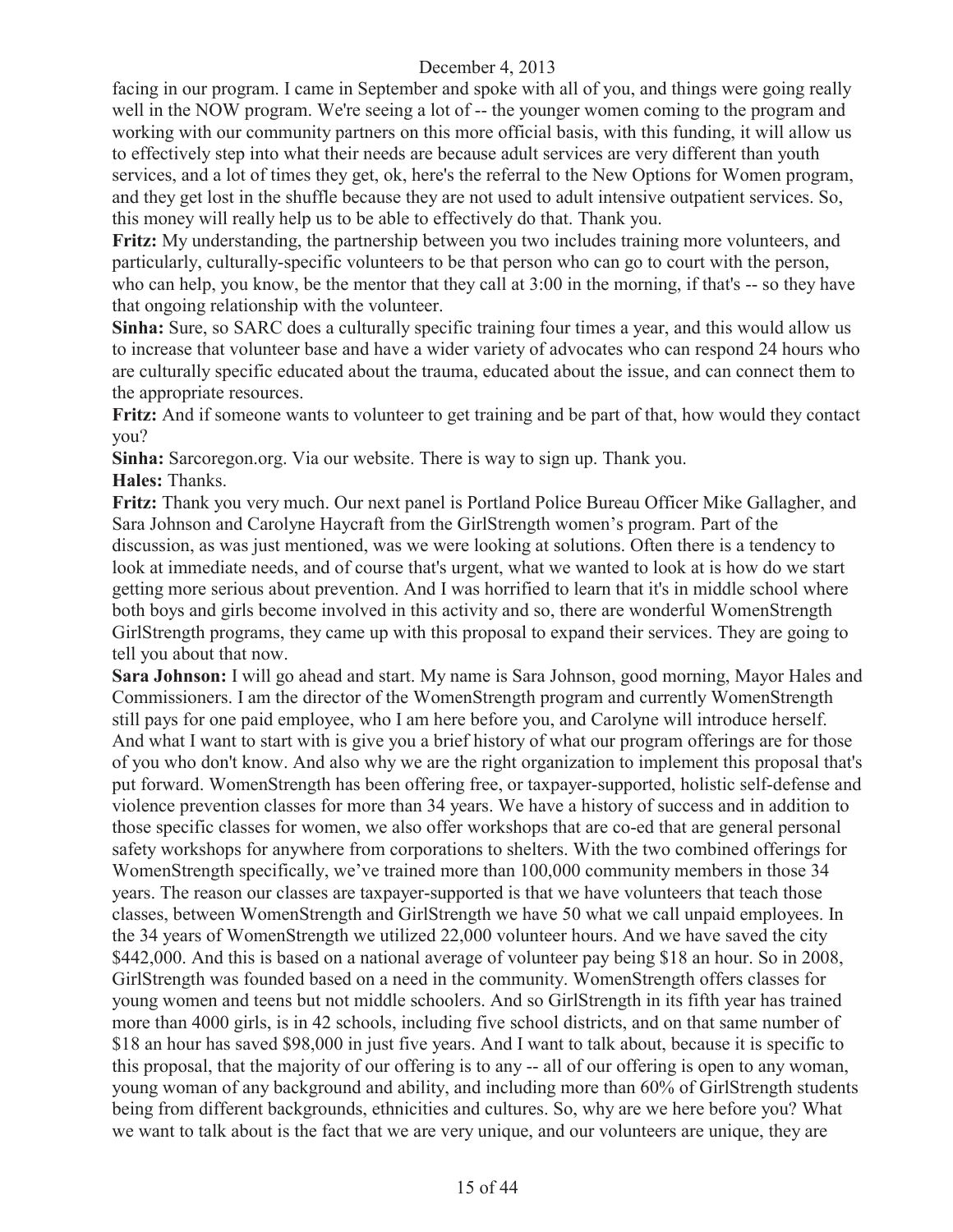trained to teach their classes to be safe, emotionally and physically, for anybody who walks in. So, this ties into girls who are survivors. And when we offer a boys' program, boys who are both survivors and violence prevention offering. Over 80% of the schools that GirlStrength is taught in have requested a program for boys. And Carolyne will talk about that a bit more. The other piece that I feel passionate about, WomenStrength and GirlStrength are secondary prevention programs, we're risk reduction. I'm going to let that sit for a minute because it's extremely important. We want to get into primary prevention, we want to start teaching prevention skills before the violence begins. So, with this proposal, the new BoyStrength prevention program would introduce primary prevention to boys and also include male volunteers in our community teaching. With the proposed project, we would hire two part-time employees, contract employees, and they would assist in the development of curriculum, volunteer structure training and implementation of a boys' program. The goal would be by May of 2014, we would pilot two programs in schools, and by June we would have a comprehensive training program for volunteers, which would be 120 hours long. On that note, before I turn it over to Carolyne, the other goal that's important for you all to know is we want to have a foundation that is sustained, that we can sustain after the funding ends. And so, Carolyne is going to talk to you a bit more of the why of this project.

**Fish:** Before we go to Carolyn, can I ask a question? I applaud you for looking at this as a question of going upstream and focusing on prevention. And that's where we get -- not only do we get our best results but we save a lot of money because we're ahead of the curve. I'm just curious, when you talk about middle school, which really just -- I think, gets all of our attention. What are some of the documented risk factors? At the middle school level? Because we're talking about children, and I have someone who is heading into middle school, and is shocking to hear that. So I am curious what are some of the --

**Williams:** The stuff that pops to mind before we talk about the, specifically CSEC, which Carolyn will speak about. When GirlStrength was founded, and I am a woman and I get nervous about it, I founded GirlStrength in 2008 and I will own that. And one of the reasons we chose middle school as the age group is, in my research and in research speaking to educators, 80% of middle school girls lose their confidence by the time that they reach high school. 75% of boys gain confidence. So, we get to high school and we have this inequitable, and it makes sense, unfortunately, that there is a breeding ground for violence and for boundary intrusion. So, that's a stat that comes to mind, does that answer your question?

#### **Fish:** Yeah.

**Williams:** Or part of it.

**Fish:** So, perhaps, this is for a conversation for another day, but my sense, having raised a daughter, is that precisely that of -- those two trends, you identify with boys and girls, one of the ways that you get at that is making sure that young girls that want to be involved in sports, for example, have that opportunity because that's an area where self-esteem is built and role models are coaching and things like that. And my guess is there is a whole range of common sense things like that which nurture self-esteem and mitigate against what you are talking about, and at some future time I would like to know more about what those are.

**Williams:** Good, and I, actually do think, I like when things segue, and I am sure you do, segue to Caroline, to speak more specifically about the program offering, so --

**Carolyne Haycraft:** Thank you. And thank you for having me here today, Mayor Hales, and Commissioners for listening to us. But I would like to thank all of our volunteers now. And if we could take a moment to stand up. These volunteers have gone through 128 hours of training to be GirlStrength instructors [applause] and we also have teachers and girls here from the school today to speak with you. As Sara said, I would like to address why there is a need for a complimentary boys' program to prevent violence and specifically CSEC, we know that in CSEC, girls are usually the targets, but our main perpetrators of violence, the exploiters and the johns are men. GirlStrength has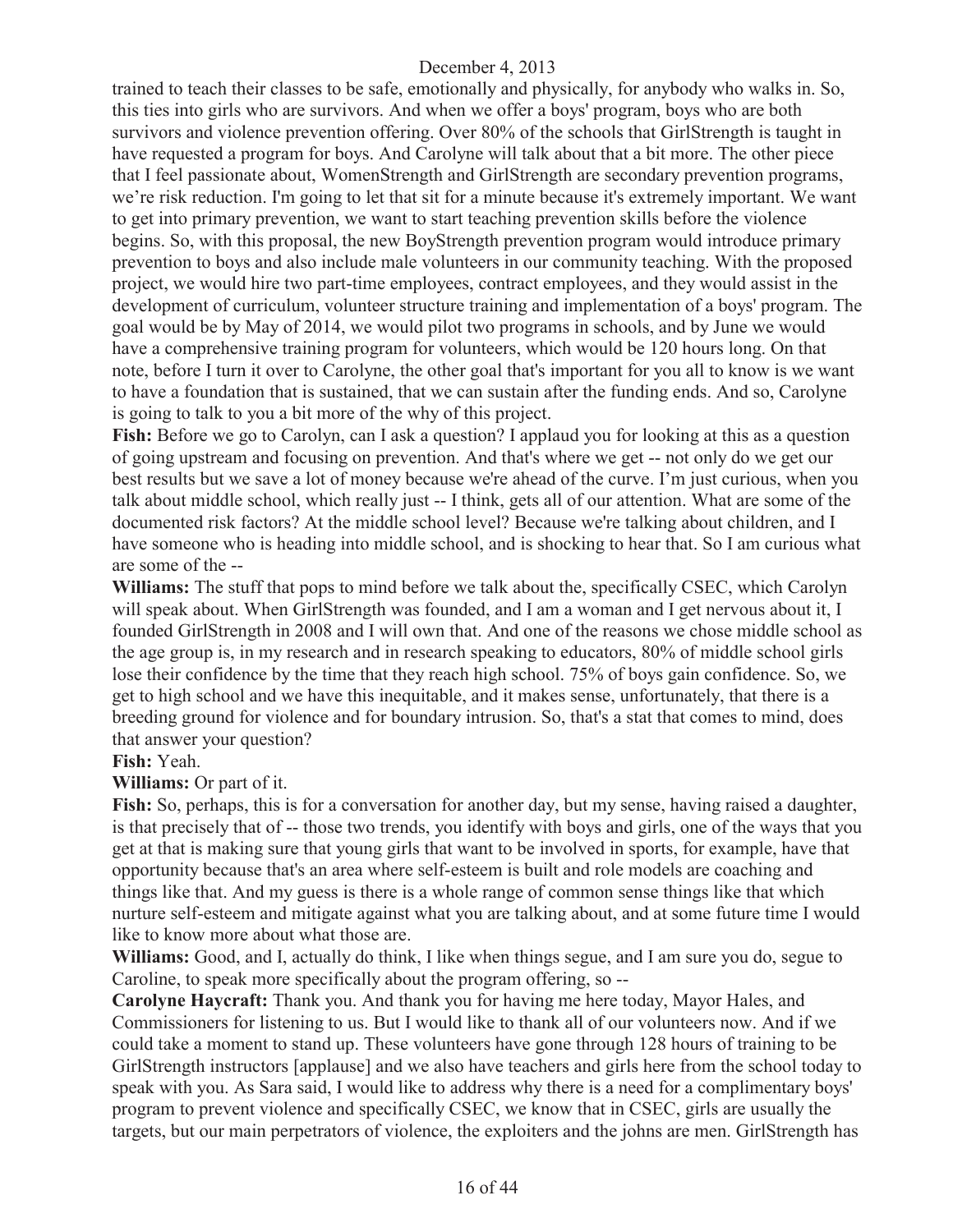a high success rate in helping girls feel confident and safe. In 2012, we conducted an assessment of GirlStrength's outcomes and effectiveness. We found that approximately 94% of the girls graduating from a nine-week program stated that they experienced an increase in confidence and self-esteem. So, what this means is that 94% of the girls, 94 out of 100 girls walked out into the world feeling safe and confident. So, how does this relate to CSEC, you're probably wondering. Well, we know pimps target a variety of girls for sexual exploitation, and one of the main characteristics they look for in a girl is low self-esteem. They don't look for girls who are quick to defend themselves and say, no, leave me alone. To make everyone listen. GirlStrength provides girls with the tools they need to stay safe and make healthy choices. But wouldn't it make sense to provide boys with similar information? When I walk down hallways wearing my GirlStrength t-shirt and holding my kick bed I encounter boys who say, why don't you offer a boys' program, it's not fair. Don't you think that we need self-defense? Yes. They do need self-defense. And while these boys are thinking about physical skills, an effective boys' program would offer a deeper exploration of the roots of violence, especially when we know that males are the main perpetrators of violence. So, here's what national research and local research tells us about violence. One in four girls will be a survivor of sexual assault in her lifetime. One in six boys are sexually abused and boys are far more likely to be survivors of physical violence in the playground. One in three is the ratio. Multnomah County's 2011 defending childhood initiative report states that the four forms of violence that are most predominant locally are domestic violence, dating violence, bullying, and child abuse. And it continues on to say, perhaps, that perhaps the most disturbing finding from this community assessment was the normalization of dating violence and sexual exploitation among local teens. School-based counselors and nurses report that the youth they encounter frequently assume that violence in relationships is both normal and acceptable. This information makes me sad, but it drives me to do the work that I do. Both boys and girls need the information contained in the GirlStrength programs. So before I go on, I would like to share a story with you. Two years ago, we had a girl that was prevented a sexual assault in her neighborhood, by two older boys from her school. She told her parents. She used her GirlStrength skills, she broke the code of silence. Her parents decided to take matters into their own hands and not report. The next day she went back to school. The boys were there, they blamed her, they called her a slut and said it was her fault. This girl used her GirlStrength skills again and told the school counselor who did file a report. What's amazing and sad, and in many ways, brave about this young girl, and what I'm very proud of, is the detective came up and said to us, that girl said that she used her GirlStrength skills to stay safe. I just want to put this out there. This is not a success story. GirlStrength provided the girls with the skills that they needed to prevent a sexual assault, but we failed the boys. What if the boys had been in a program that educated them on respecting girls and on differences and boundaries and help them to understand why language choices, such as rape-face, ho, and bitch are forms of violence demeaning to all women. What if they had learned to talk about their feelings and knew about the importance of healing after any traumatic event? What if they had learned that healthy relationships are based on equality and mutual respect and the term boy-friending in human trafficking is a tactic used to recruit girls to sell for sex. Not a caring, loving relationship. I leave you to ponder these answers. And I truly appreciate your time.

#### **Hales:** Thank you. Good morning.

**Mike Gallagher, Portland Police Bureau:** Mayor and Commissioners, I'm Mike Gallagher, part of the Portland Police Bureau's prostitution team out of east precinct. I am here to address that bridge between SARC and Lifeworks and that transitional group of 18-25-year-old women who are aging out from SARC and hopefully getting into the Lifeworks program. The prostitution team works both street level and escort investigators involving sex trafficking and targeting the johns, the women involved in prostitution and their traffickers, who sometimes we refer to as pimps. During this investigation, we encounter a high number of women within the range of 18-25 who are forced to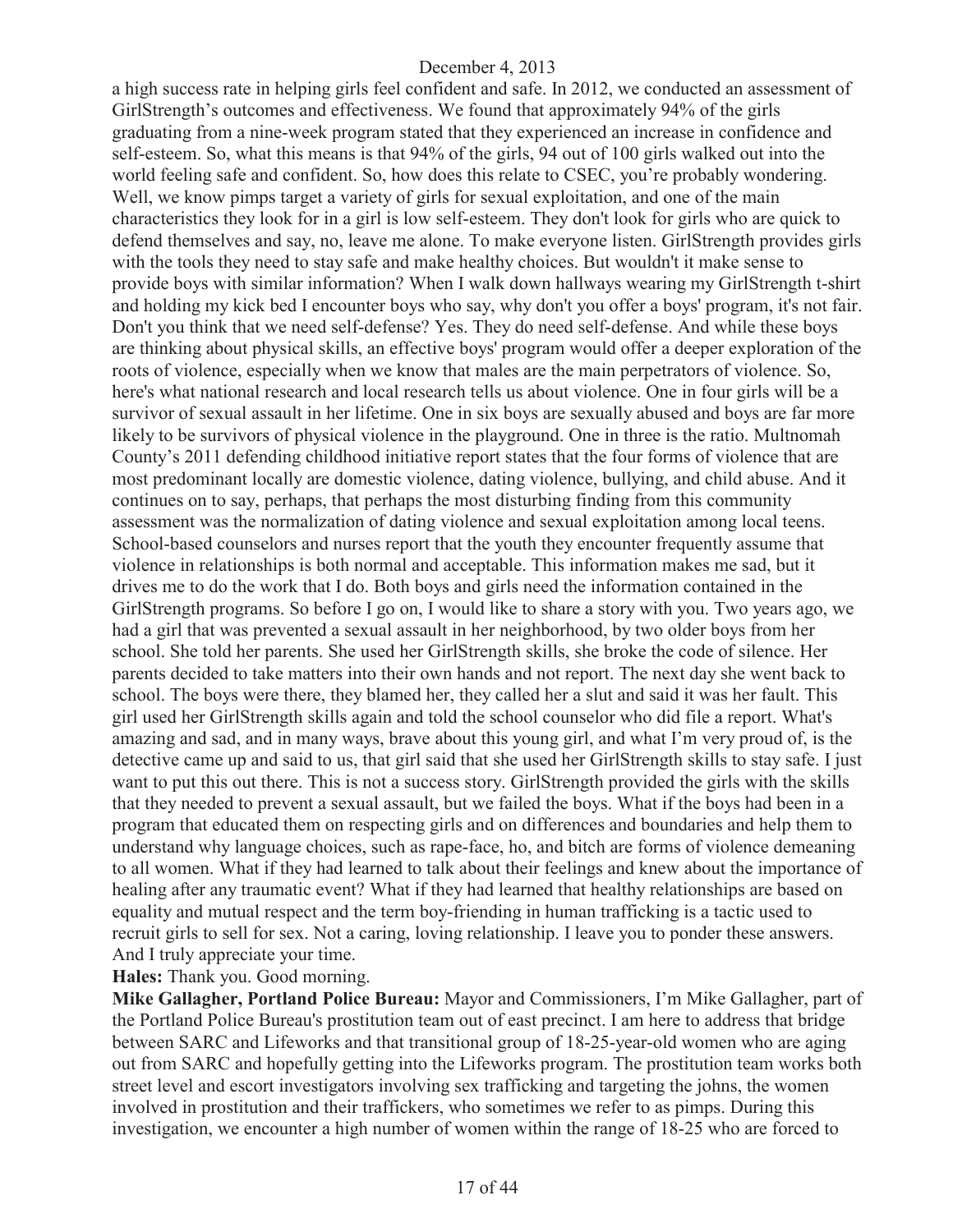work as prostitutes by their traffickers, who have had traffickers in the past, or who know prostitution is the only way to make money to get by on. This age group is the age group that PCT has the hardest time finding the help and resources to get these women out of the lifestyle of prostitution. Having advocates available who know the talk, who know the game, and who know where to get the help available is instrumental in building the trust necessary to get these women into treatment programs and away from sex trafficking. The Sexual Assault Resource Center advocates already have the experience in this area and are well-versed in working with the young women who have been victimized, who are having worked as prostitutes. Lifeworks' New Options for Women program provides the ongoing treatment necessary to get these women out of the lifestyle of prostitution. If SARC and Lifeworks' NOW program were provided with the means to work cohesively together, SARC advocates and Lifeworks would be able to bridge the gap that exists between getting these women from their initial police contact into the treatment program of NOW or get their mental health issues addressed and deal with addiction problems and receive support and services to become productive members of our community. The prostitution team routinely will give the women a break by not arresting them and encouraging them to see Lifeworks. This is often met with distrust because there is distrust of the police bureau and not knowing what the program is about. Having the advocates available 24-7 when we're out there on the streets or bringing them back into the precinct to talk to them, or maybe contact them on an additional day, and the day after to make that contact is huge in building that trust with the police department, and showing that Lifeworks and SARC can work together as a team and Lifeworks is out there being able to help them. It's been the experience of PCT that the women who engaged in Lifeworks' NOW program are seen less or not at all on the streets or working posting ads as escorts. Hopefully, it also means that they have been able to move away from their traffickers or in the process of doing so. The NOW program addresses each woman's individual needs and gives them the resources necessary to move beyond a way of life they are familiar with. Having the funding available would provide to advocates as well additional staff at the Lifeworks NOW program, and fill a missing piece to the overall program that we have in place here in Portland. Being able to get these victims help is essential to them believing in themselves, as well as helping them to move out of the destructive lifestyles that they are currently in. Thank you.

**Hales:** So Mike, reflect a little more on -- I know you and your team are focused on this, do you think that that understanding is permeating patrol folks throughout the bureau?

Gallagher: It is, and we're currently discussing trying to get some -- an education piece and like our advanced academy or the PCT would maybe teach a class there to make it a broader -- educational piece for officers in understanding the prostitution, pimp relationship, and why it's not this crime that people think of as, you know, two people out there doing something that they want to do. So, it's a talk that we're having within our team, and we hope to get that into our education piece, and the other police bureau members.

**Hales:** Can you talk about the relationship and the role of the school resource officers in this work? **Gallagher:** It's huge. And I think having GirlStrength and hopefully BoyStrength there, I think, starting at this younger age is a huge piece. And having that connection, the school resource officers build this trust within the schools, and become known as the go-to person if the students have a problem. They are looked at as an advocate, not as a person that the police are there to bust somebody, that people actually trust them and go to them and confide in them in the stuff that you are talking about, so that's a huge piece to having the school resource officers who can be trusted, and teach at the schools, as well as be there to provide assistance. And I wanted to address the question that you had about the johns. We routinely will give breaks to the women we encounter trying to encourage them to get into Lifeworks, give them gift cards, if we have them, for food if they haven't eaten, going out of our way to help them and steer them towards the resources out there for them. Rarely do we ever give a john a break. The johns usually always get charged and one of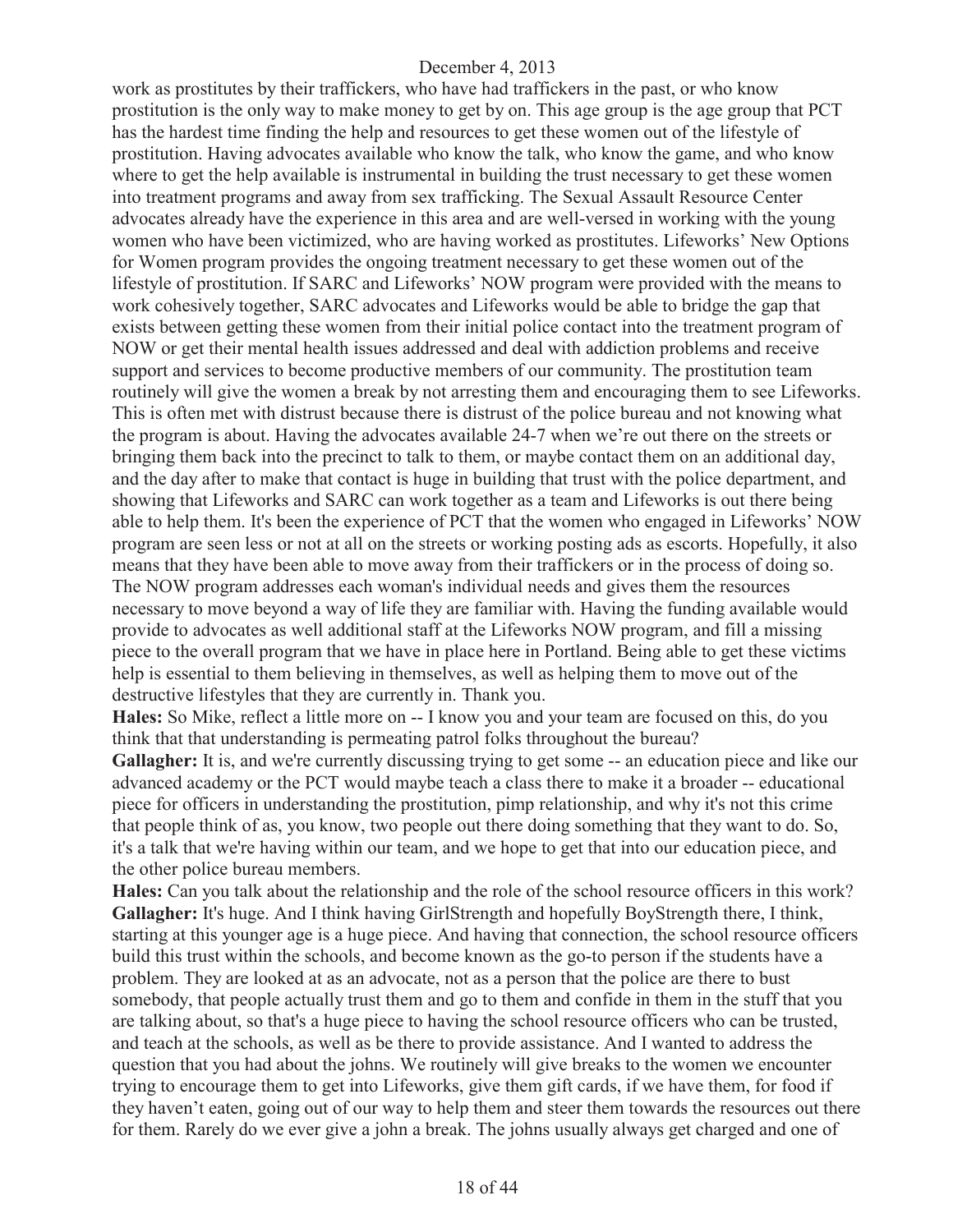the options they have is to go to the john school. We take pride here in Portland that we have arrested more johns in the last year, in the last couple of years, than we have arrested or charged the women we encounter. We do take it very seriously, and we are leaning more towards a buyeroriented focus, as far as the police bureau, and we are looking at other missions to target the johns that are looking for the minors out there. So, we are doing a bunch of different facets out there, trying to target the johns that are out there.

**Hales:** Great, thank you.

**Johnson**: I have one thing that I was thinking about as we're talking. This whole package is really cutting edge. You know, in our research, and looking at the boys' programs across the country, there isn't anything like we are proposing to do. So you would have a great opportunity in Portland to really move forward with an important -- what is really considered a health concern in our community.

**Gallagher:** I want to piggy-back on that. I recently came back from a conference in Washington, D.C. that was sponsored by shared hope and what we do as this team approach in Portland is unique throughout the country. People are saying, you do what? You work with these other groups? What's SARC? What's Lifeworks? Nobody has this type of approach that we have here in Portland. So, it's very unique.

**Haycraft:** And I just wanted to add, there's a lot more reasons for you, Commissioner Fish, on the confidence of boys right now and how many of our boys don't have activities that -- when they do play sports they don't have the same social interaction that girls in clubs where there is a lot of discussions, so working on those skills, and their verbal skills and how they fall behind academically and how that affects their self-esteem. So this is really, in many ways, a cutting edge. We've been trying to get funding for a boys' program for three years, when there was a lot more invested in just awareness in what was happening. So thank you.

**Fritz:** Thank you. That's the end of our invited testimony.

**Hales:** Thank you. We have folks signed up to testified?

**Parsons:** We have 17 signed up. The first group would like to come up together, and that's Adrienne Livingston, Alex Villareal, and then Christy Wheeler with Lesleyonna and Katie. If you'd come up, please.

**Hales:** Come up. If you would like to come up as a group, just slide up some chairs. And you can slide the big microphone box back and forth so you are within range.

**Fritz:** Thank you for being here. Who would like to start?

**Adrienne Livingston:** Mayor. Commissioners, my name is Adrienne Livingston. I am co-chair of the victims' services implementation team, and I am the executive director of the Black United Fund of Oregon. And first of all, I was like many Oregonians that thought this issue was international. That it's there. But, as I started to dig deeper, and this is really recent to me, I saw that wow, this is in our own backyard. That we can't be blind to what's going on. And so, a couple of things that I learned is really, that honestly, this issue is multi-faceted, is multi-dimensional, and Commissioner Fritz, I am very happy to hear that you asked about the specificity. Because as I looked at the report that came out, the fact is our African American youth and, it didn't really show the Native American population but I know that that's more invisible and I would like to see more studies of what's really out there. But the fact is, our kids are over-represented in this area. And the other fact is, is this touches so many other areas whether it's the foster care system, whether it's someone who has had child abuse in their background, or even broken families, I think, of Commissioner Fish, the fact that some of these kids come from broken families so they can't -- they don't play sports. They are maybe single parent homes or raised by our grandparents. But the fact is, this is a huge problem, it's going to take many to really tackle it, and it's going to take big support. And with what I'm seeing, and I really love, and I am extremely impressed by what our county, city, state is doing and seeing with the CSEC committee, with the victim services, and everyone coming together, and seeing the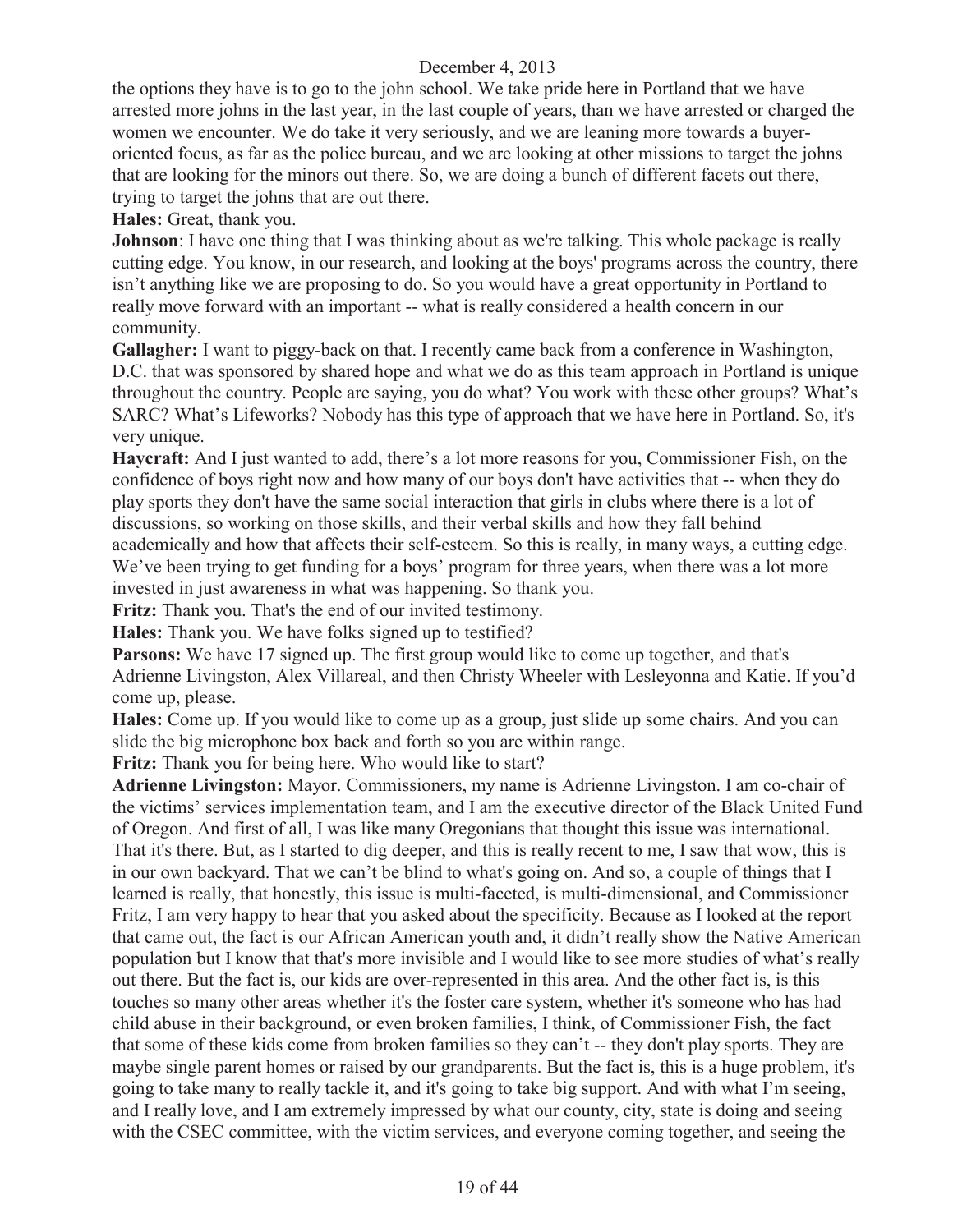collaboration. What I see is the county coming, and I see the city, I see the state, nonprofits, the religious community, all coming together, the philanthropic community. In fact, the philanthropic community is even learning more about this issue because it's a growing issue. If we don't get behind it, if we don't continue to put supported behind it and come together to figure out how we can make this sustainable, the problem is only going to grow larger. So, I really encourage you to support the budget as amended, but to think beyond that, to look at what does our future hold? Because this problem is not going away, these johns continue to think, how can I get by with these girls, how can I prey on those girls, and even young boys who have low self-esteem no matter what socioeconomic background they are coming from because it touches everyone. And so, I really encourage you to support this budget, but also to really continue to think of what does it look like beyond this.

**Fish:** Adrienne can I respond to one thing you said. Because I think it's profound about the different family circumstances of our kids. And I remember that the great Charles Jordan, one of his favorite expressions about play was it is more than fun and games, that when we get kids out in group activities, we are training good citizens, we're building leadership skills, and we're protecting them from bad things and I'm glad you said that because Commissioner Fritz and I are occasionally criticized for thinking that the City has a role in building and upgrading ball fields adjacent to schools in the city. The arguments you get are stay in your lane, or why are you doing that, or why aren't you investing in the classroom. And my view is, it is the classroom. That when you have a field that's operational next to a middle school or a high school, it means the children after school can go out and do sports and some of the great life lessons are learned on the playing field and my own bias is I think that young women who have the chance to participate in organized sports end up having role models and make friendships and gain status in school through their participation. It's very important to their development. So, when we don't have decent fields we're cheating kids that need it desperately. So I appreciated your comments.

Livingston: And I completely agree with everything that you are saying, and hence, the reason I ask that you support with moving forward but completely agree.

**Alexander Villarreal:** Good morning, my name is Alexander Villarreal, the new CSEC program coordinator. It's an honor to be before you, Mayor Charlie Hales and Commissioners. I am a survivor from the streets of Portland, between the ages of 15 to 18, having been used as a commodity. And I am thrilled to be here in Portland because of the collaboration that was -- the services provided for me that really allowed me to get out of the lifestyle. And as such, it's great to be on the other end of seeing how the collaboration comes together to really create a wrap-around care system for the survivors. And so, one of the things that I'm thrilled to advocate for is I'm excited whenever there is funding for services that would enable survivors such as myself to get off the streets. So, what I would love to see is continued collaboration between the county and the city. Because in my view, I firmly believe that we can never have enough people involved in providing services for our vulnerable children, our trafficked children, and so I'm really here to encourage that and to hope to see that continue to happen. Thank you very much. It's such an honor to be here. **Hales:** Thank you.

**Christy Wheeler:** Good morning, my name is Christy Wheeler and I'm a school counselor for Portland Public Schools at Vestal, which is housed on northeast 82nd. I am here with two of my students who are participating in the GirlStrength program this year, and I want to kind of speak from a preventative perspective. And Vestal, I see risky behavior day in and day out. I decided to become a GirlStrength volunteer last year when we had the program come into our school. I was so impressed with the program, how it's laid out, the curriculum, how it's tied to academic standards. And so last summer I decided to be a GirlStrength instructor, which is a commitment, it's a twoweek class for eight hours a day. So now I'm teaching it this year to my students and I started in six grade. And, you know, I think it's a perfect age to begin. But my concern is, and why I'm here today,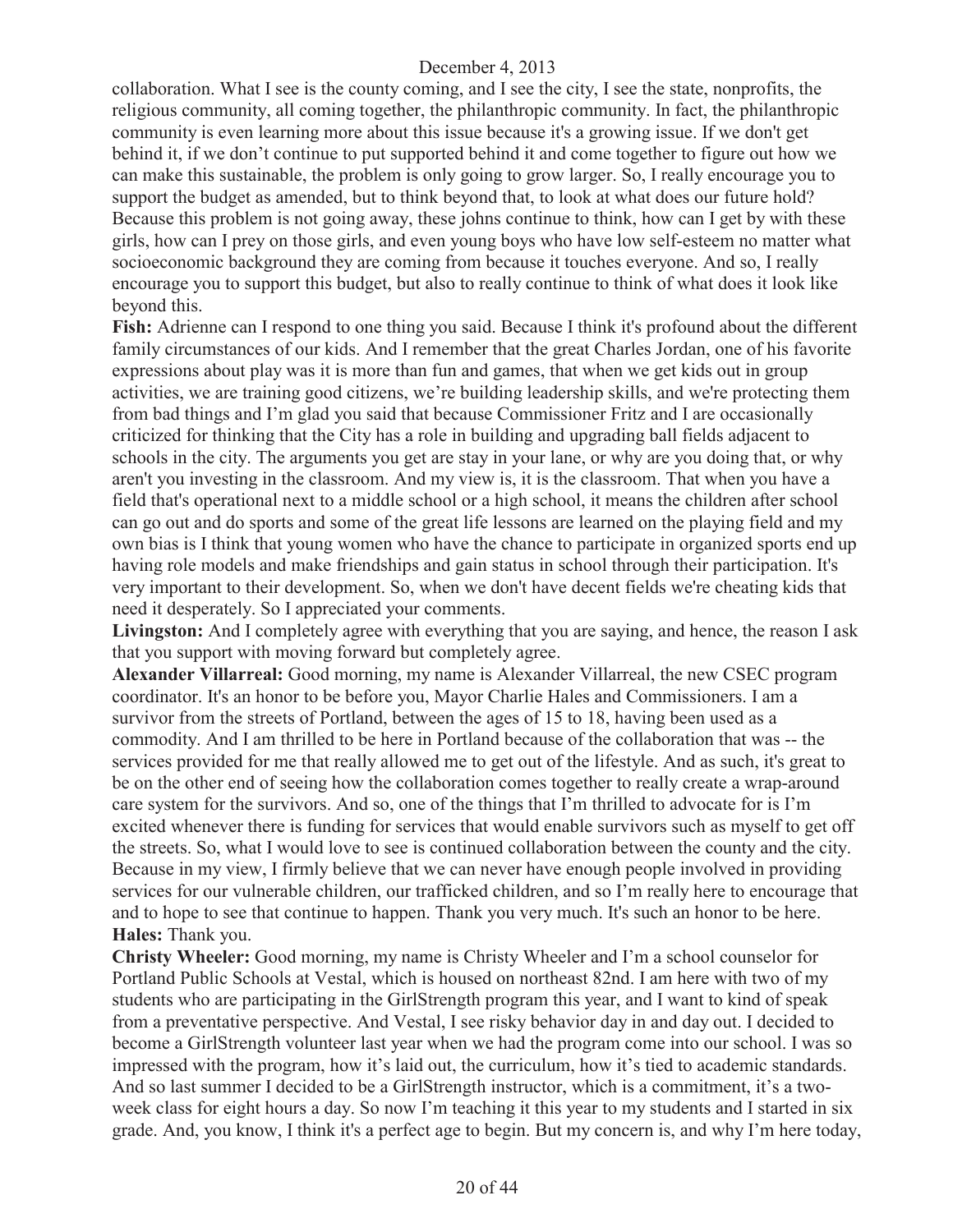is that the boys are missing out at Vestal. What I hear in the hallways, from my students, is a lot of negative talk around sexual behaviors, too. The boys are really missing out, and I am generalizing, it's very -- probably a small percentage, but my concern is with social media that there is becoming more of this hate talk and, and often girls get targeted. So I feel if we started more prevention starting as young as like fifth, six grade, that would really boost the self-esteem of our students. So, I just am here to support GirlStrength and really hope that we can continue a program that is an education that we use in schools because it's so, so very important. And I have two students that want to say a couple words.

**Lesleyonna:** Hi. My name is Lesleyonna, and I like GirlStrength because they teach us how to protect ourselves, and if we don't have GirlStrength, we don't know how to protect ourselves, and they teach us all the different kinds of moves.

**Hales:** Thank you, thanks.

**Katie:** Hi. I am Katie. And I love GirlStrength because it -- you get to learn all this stuff that you don't know would happen to you at a very young age. And sometimes it does happen, so it teaches us how to protect ourselves in that kind of time.

**Hales:** Thank you, thank you all. [applause]

**Fritz:** Katie and leslie, I don't know what you plan to do when you grow up, and probably you don't either, but you may notice there is just one girl on the council here. So be thinking about whether you might want to sit where I'm sitting. [applause]

**Fritz:** Thank you for being here. Would you like to go first?

**Chau Le:** Good morning, and thank you for giving me the opportunity to speak on behalf of the GirlStrength and WomanStrength program. My name is Chau and I am an academic achievement specialist for the Immigrant and Refugee Community Organization, better known as IRCO. I work at Lent and Harrison Park, and I specialize in working with Asian and Pacific Islander students who are identified as academic risk students. I have been at GirlStrength and WomanStrength volunteer since 2008, and I was one of the first GirlStrength volunteers to help lead the pilot programs. I just wanted to share an experience that I had in partnership with the GirlStrength and the girl scouts behind bars program. A couple of years back, we led a mother-daughter workshop there, and these girls were coming in, not to just visit their mothers, but sisters and aunts and grandparents. And what was amazing was we were starting our class like we normally do, creating a what-if list of dangerous situations that the young girls were worried about encountering. And these women, with their rich life experiences, were able to speak to these girls and help them to come up with strategies to prevent, heal, and survive if anything was to happen. Not only was that beautiful to see, but to hear from the women afterwards that maybe having a program like this would have really helped to change their lives, or the life paths, or change the situation that they are in now. So, I know from teaching GirlStrength that we really do provide a safe space for these girls to talk about life situations. Girls open up to us about abuse that they faced, girls that they know that have been trafficked, and family members who have also been in that lifestyle. I think that WomenStrength and GirlStrength are great because we have a wide range of volunteers from different ethnicities and backgrounds, and we reflect the people of Portland. So, continuing with this tradition, getting a BoyStrength program into our schools would allow men and young boys --knowing that they are often the perpetrators of violence, but also knowing that men and young boys have the ability to help support this movement to stop violence against women. Thank you.

**Kathryn Smith:** Hi, my name is Kathryn Smith. I am in a unique situation, I've been a teacher in Portland Public Schools for over 24 years now, but more importantly I have also been a health and physical education teacher working at Ockley Green middle school and onto Harriet Tubman inner city and just recently the last few years at Beaumont. The main reason I'm here is that I had this program come in as a teacher, bringing GirlStrength in, I believe in prevention. I've been a health educator for many years trying to find a piece of the puzzle that would empower girls and give them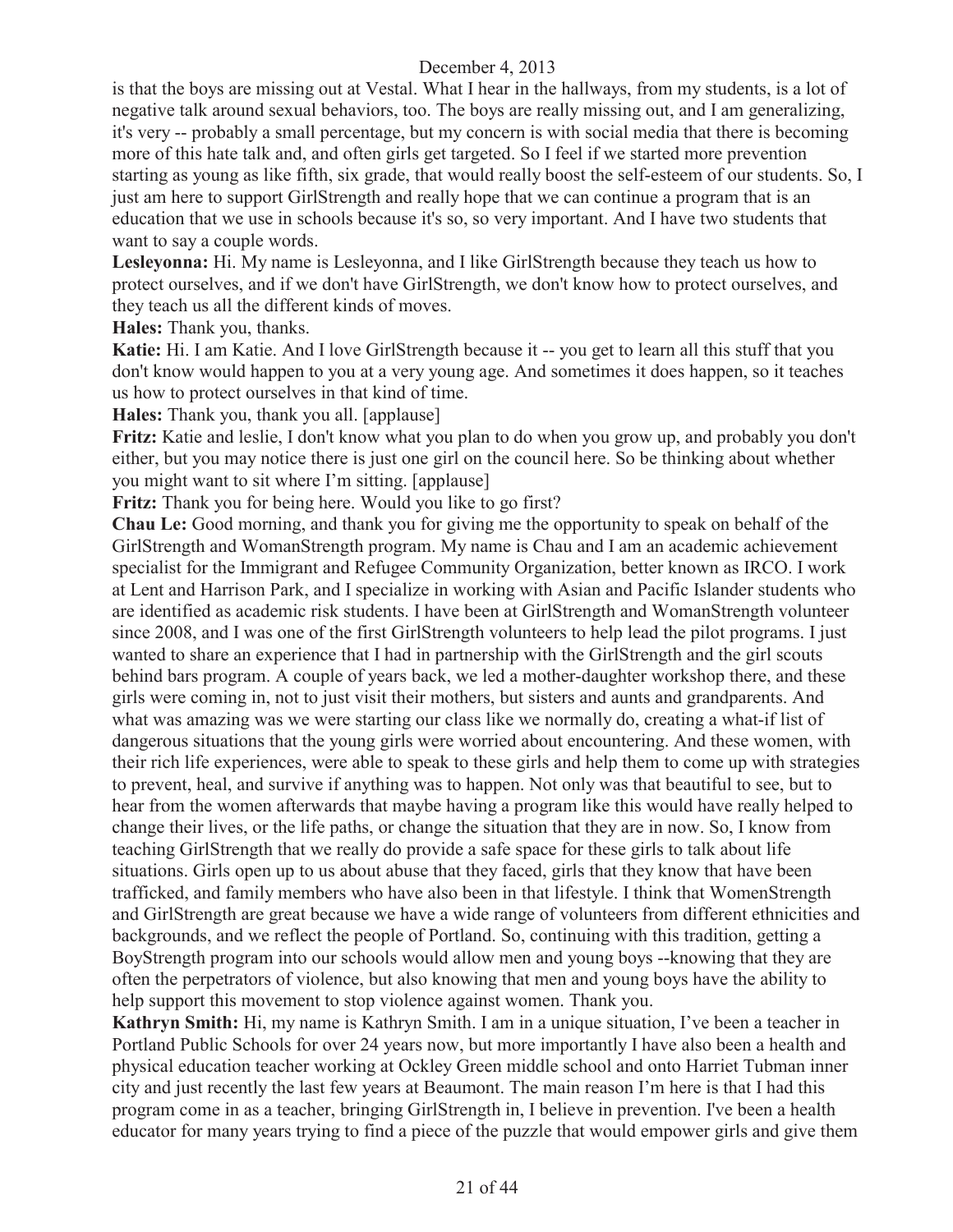the type of skills needed to protect themselves. We see curriculum coming in and out through the school districts, but when I ran across the GirlStrength program and witnessed the empowerment that occurred within a nine-week setting, I was so taken by the program that I wanted to be an instructor. So I was involved now for about five years as an instructor, but also as an educator, realizing the powerful impact that it has had and it continues to make. I also know that that I've seen girls who have come into the program without a voice. And after going through this program, they are able to physically know what to do, but more importantly, how to speak up, how to find that voice. How to make them realize that they are an important person to be loved, treated, and respected. And I am also a survivor, and wish at one point in my life that someone could have come across this particular program many years ago, but feel very blessed that I found it as an adult woman. I also see the need of our young men not able to understand the impact of what their voices can do on young women. And I think that it would be a very important thing for us to develop a program that the BoyStrength is going to have on our men. And we are speaking about the next generation of young people coming in, and dollars being spent on intervention can be lowered if we continue to build a prevention program. And I also believe in stories, and I want to share one that happened when I was teaching over at Tubman. I had a young girl go through our program, and she as she was coming to school one morning, she had been around nine blocks away from the school when she realized that she was being followed by a van. And she remembered what the GirlStrength was about, carrying herself strong, she took off, and this man came over to the curb and tried to get her to come into the van. I don't know if he was trying to recruit her or not, but what she did was she backed up, she created a larger space, and she took off running and ran into the school. She didn't just run into the school, she ran into the front office, she got a description of the man, got a description and the license plate number, and we were able to talk to them and get a hold of police. It's a small story, but these stories are people's lives. And this program, the GirlGtrength program is vital. And it will help everyone, our entire society, our city, be a very safe place, and I am proud to be a part of this program. So thank you very much for listening today.

**Fayanna Johnson:** Hi, my name is Fayanna Johnson, I'm employed as a home visitor for teen parents in Multnomah County and I volunteer my time to teach GirlStrength. I've been a volunteer instructor for almost three years. The GirlStrength program is valuable in prevention of sexual exploitation because it combats the tactics that traffickers use to exploit girls. GirlStrength uses activities that promote unity among girls. One of the ways we do this is by defining allies and friends and teaching girls that you don't have to be friends with someone in order to keep them Safe. Being an ally can mean that you speak up when you see someone you think may be in trouble. We have the girls identify safe people in different areas of their lives. These are adults who they could connect with when they feel unsafe or witness someone else's safety being in danger. We help the girls build a safety plan in the course. They practice identifying potentially unsafe environments and discuss options for how they could get out of the situation. Building relationships and supporting each other is a value in the GirlStrength program, and we model this for the girls while encouraging them to do the same. We introduce the girls to the skills of establishing appropriate boundaries with family members, friends, and strangers. All these skills are important to identify and combat sexual exploitation. Pimps and traffickers use tactics of isolation and silence to control girls. We offer them tools that support unity and build their confidence and esteem. Girls in the program feel safe enough to share their own experiences and ask questions related to sexual exploitation. When girls identify moments of abuse or feeling unsafe, we connect them to providers that can assist them in getting the services that they may need. Girls leave the class with tools to create great change in their lives and in the lives of girls around them. Girls often leave feeling empowered. **Hales:** Thank you very much. [applause]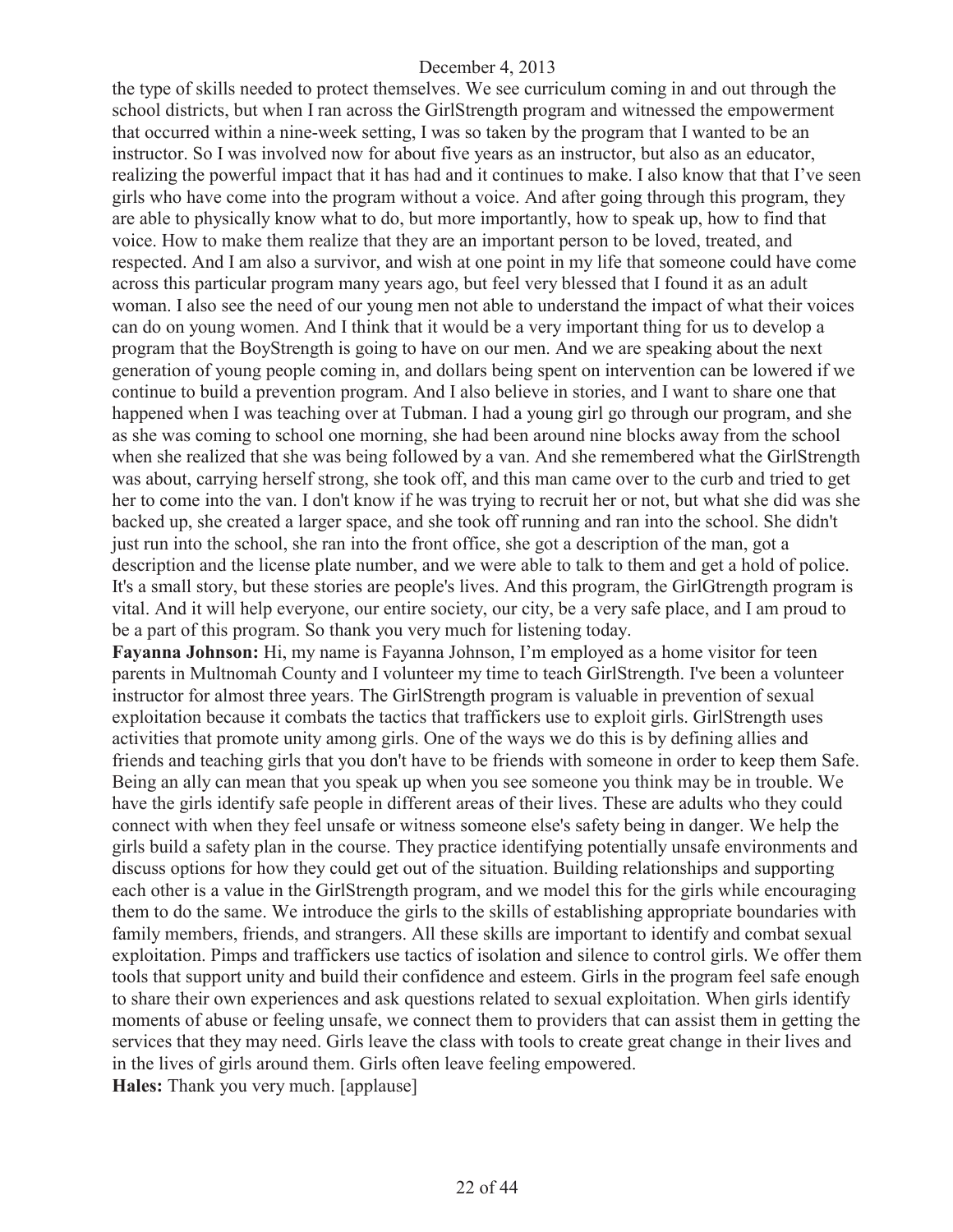**Claudia Carlough:** Good morning, and thanks for the opportunity to be here. I am here as a mom. I have a daughter who is a fifth grader, she's 11, and I have a son who is a seventh grader at Jackson. He's going to be 13 in February.

**Fritz:** Could you just state your name for the record, please.

**Carlough:** Oh, I'm so sorry, Claudia Carlough. I was glad to have had the opportunity, Savannah just completed the GirlStrength program, it's an excellent program. I think that all of our girls can benefit from it. I can't follow my daughter everywhere. And I think as kids get older and more independent, she's on her own. The program has given her skills that I think she'll talk about and that I know give me a lot more confidence as a parent. They address trusting her intuition, being aware of her surroundings, using her voice. And I was hoping she could do her voice for you, but I'm not sure she will. It's a really good voice, it's very effective. She just has a lot more confidence in herself with the skills, she's been given tools, self-defense tools, using her voice, and I know she's benefitted from it. And I know that my son would benefit from it. In fact, when she started the program, was very disappointed that there wasn't anything comparable for him. So the disparity that women in our culture know, we all know about. I think the disparity that our boys face is really not a dialogue discussed enough. And we know that there's a lot of authors talked about the American boys are in trouble, they're the most violent in the industrial world. They're failing in the classrooms, and most of them don't know how to emote. They don't know how to connect with their emotions. They're not allowed to really do it. We don't give them to the tools to know how to do that and consequently they have behaviors that we're all aware of and none of us want that for our boys. And so, I would love to see -- I think every parent would love to see a program, I know that the boys would love to see a program, similar to this, that's comparable, that starts addressing the disparity that our boys have. We talk a lot about it with girls and I think the boys are going to benefit, we all benefit from it. So, thank you. Great program, and my son wants do it, too, so. **Hales:** Thank you. Good morning, Savannah. How are you?

# **Savannah Carlough:** Good.

**Hales:** We would love to hear from you and we'd love to hear your voice if you want to use it. **Carlough:** Okay. My name is Savannah Carlough and I'm a 5th grader at Capitol Hill elementary. Before GirlStrength, walking home from the bus seemed almost scary. And then we started GirlStrength. In GirlStrength, we learned personal boundaries, how to defend yourself during an attack, and your voice. After GirlStrength, I got a lot of confidence and now walking home from the bus I don't feel scared.

**Carlough:** Do your voice.

**Fritz:** No, you're not supposed to do the voice, it's supposed to be a surprise. See, my daughter and I took my class, so I know the rules.

Carlough: Oh, okay. And it is a surprise, it's a good voice.

**Hales:** Nice to have you both here. Thank you for coming.

**Mark Hofheins:** Hi. Mark J. Hofheins, Jr. with UCARE. Actually I'm highly supportive of this due to the fact that me and my family have been victims ourselves. And had we had such a thing as this in place within our schools, we would have known a lot better and known how to handle the situation. All I have is positive on this. Because I've seen a lot of this type of victimization happening, and I'm absolutely against it. If it were my choice, the world would be changed completely and nobody would even have those types of thoughts. But I just want to thank all of you guys for coming out here and giving your testimony because that really means a lot and I truly do care about the situations which happen. The trauma is harsh, so, do what you do, and stay strong no matter what.

**Hales:** Thanks, Mark. Thank you very much. [applause]

**Michele Munoz:** Thank you very much for this opportunity to share our program with you. My name is Michelle Munoz, I was lucky enough to teach these two girls in the class this past autumn.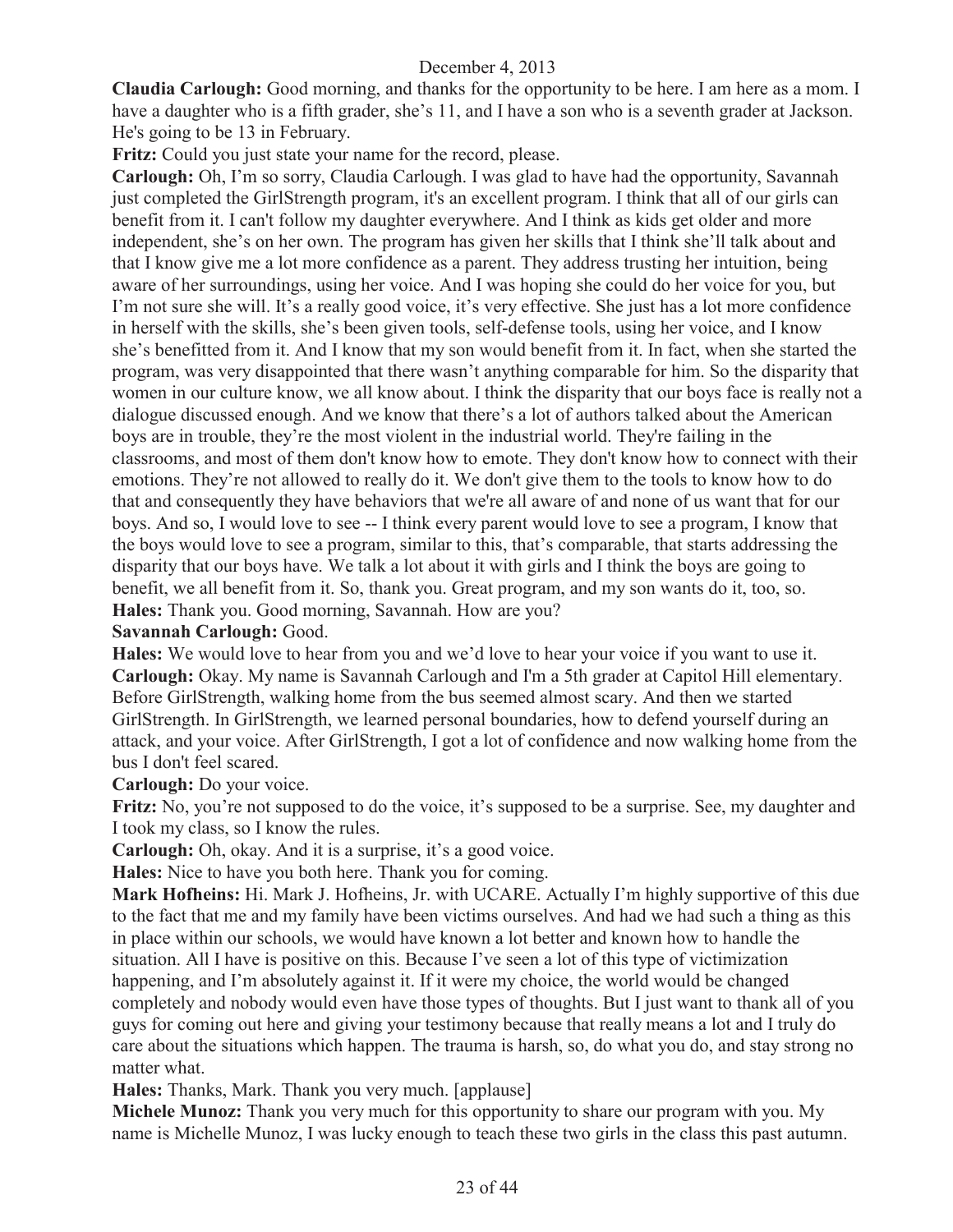We would just like to share a little bit about the effectiveness of the program, particularly in terms of prevention in CSEC. As well as being a GirlStrength instructor, I work with international teams end slavery to fight commercial sex trafficking of children through awareness and prevention initiatives. And when I first began to learn about CSEC, it became clear to me that along with fighting the demand end of the equation, prevention was going to be a powerful tool that we had in stopping this crime. And as important and so necessary as after care is for those who have been exploited, we must also focus on keeping youth safe through education awareness. Wouldn't it be great if we didn't have to have aftercare because we got to the kids before they ended up being traumatized through CSEC. Because traffickers or pimps rely sp heavily on the tactic of boyfriending or dating a means of preying on their target's emotional vulnerability, GirlStrength, I believe, plays a significant role in that prevention tool. In our program, we teach girls what healthy versus unhealthy relationships look like, how to set appropriate boundaries and how to defend themselves against boundary intrusions using verbal and if necessary physical skills. As we talk to them about the issue of CSEC, we talk to them often about how kids are lured so that they are aware of those tactics as well. Because those being exploited typically don't self-identify as CSEC in their situation, approaching this situation from a healthy versus unhealthy relationship point of view while building up self-confidence is an effective and important preventive strategy. So this program really gives you the tools to identify the relationships for themselves as well as the power to say no, I'm worth more than this, I'm worth being treated with respect and dignity. People ask me if the GirlGtrength program is effective and if I can see results at the end of just nine weeks and I say absolutely, all of the time. In our exit surveys, as Carolyne mentioned, the girls consistently report increased self-confidence as one of the most significant things they have taken away from the class. From personal experience as an instructor, I can tell you, you can often see sort of the light go on with a girl when she catches something like, oh, I hadn't thought about that before or I didn't know that. As an example, one of our final activities in class is creating a personal bill of rights of relationships. We ask the girls to finish the statement: In any relationship I'm in I deserve, and they fill in how they want to be treated. So it's sort of a roadmap for them going forward to be able to identify if I'm in a healthy relationship or not. Then we share statements with each other. One of the classes that I was teaching asked me what was on my list. I told them, one item on my list is that I deserve not to be yelled at. The girl to my left got kind of pensive and asked, well, is that from personal experience? And I said, well, yeah, it was. You know, I was dating somebody who yelled at meet a lot and I decided that I didn't like that and that I deserved to be treated better. And she kind of went oh and writing down in the notebook. I can tell you that I know she and other students leave the class with a stronger sense of self and knowing that they deserve to be treated with respect and will be able to act on knowing that they deserve to be treated with respect. Given the success I have seen with the GirlStrength program, I have no doubt that a program aimed at boys would be another significant step in the prevention of CSEC in our community. I respectfully ask that you provide the necessary funding to create the BoyStrength program, along with continued funding for GirlStrength. And then, the students.

**Hales:** Thank you. Good morning, ladies.

**Stella Davis:** Hi, I'm Stella Davis, I'm a 6th grader at Faubion school and I ended GirlStrength about two months ago.

**Alexis Quiroz:** I am Alexis Quiroz. I go to Faubion school and I'm in 6th grade and I ended GirlStrength two months ago.

**Davis:** GirlStrength is a very important program for girls because it teaches them a form of selfdefense. This is important because a lot of kids our age really need to protect ourselves from danger. **Quiroz:** We learned that violence has many stages from bullying to physical harassment and it is important that we are physically safe. We learn moves or strikes that stay with us throughout our lives.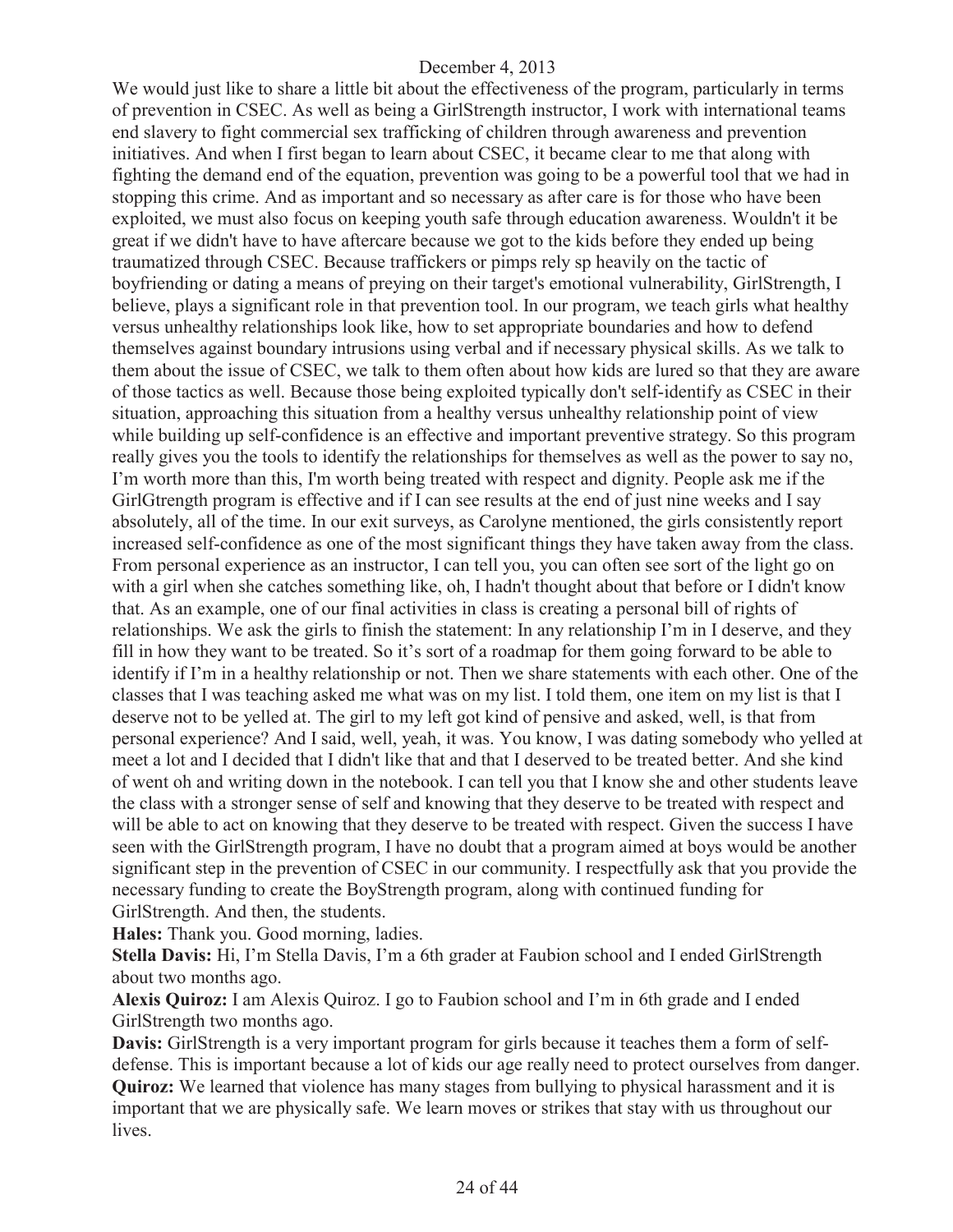**Davis:** We haven't actually yet used our GirlStrength skills but we tend to practice them alone. We only practice them alone because, I mean, people in your family could be future attackers and if they learned your skills, they could possibly use them against us.

**Quiroz:** We don't feel the need to use our physical skills on students at school, but verbal skills have helped us with bullies and middle school problems.

**Davis:** As a student that walks to school, I face the danger of any attackers along the way. Now that I'm aware of the possibilities that could occur, I'm always prepared to defend myself. The things that GirlStrength have taught me there are many terrible attacks possible and that I can defend myself.

**Quiroz:** It is important to me because now I know what can happen. I learned that I need to have my safe people around me at almost all times. These key skills GirlStrength has taught me will help me for sure.

**Davis:** An idea is up in the air, as you guys are hearing, that they might start a boy program. We think that the boy program would definitely reduce boy violence, bullying, and any other boy problems.

**Quiroz:** Although girls have a special bond that is tighter than some boys have, having a BoyStrength class would definitely help them.

**Davis:** There are many boys at this age who just want to fit in and believe that violence is the answer to achieving this goal. Some boys do need help, and this program is a fun way and it's like the best way to do that.

**Quiroz:** GirlStrength is the best way to teach people how to save themselves and others from danger and we are glad that we got to be a part of it.

**Davis:** Thank you.

**Hales:** Thank you for your presentation. Thank you. [applause]

**Hales:** Come on up.

**Fritz:** Thank you for being here.

**Sarah Hobbs:** My name for the record is Sarah Hobbs, and I am very concerned about one thing concerning older survivors who are aging out that I have not heard addressed, and that is the issue of vocational training that will translate into them getting jobs. My concern is, if that doesn't happen, and they can't meet their needs, basic financial needs, out of stress and desperation, they may go back to the streets. And I am wondering, is there a program or funding within the framework of the budget, is there an organization working on this issue? Because when I look at human trafficking, I've worked at an organization called transitions [indistinguishable] they have amazing after-care but they have an amazing vocational program because they have seen that without marketable skills, the victims are at high-risk for being victimized again. So in a nutshell, that is what I wanted to say. I actually didn't come to speak. I saw the issue. This is the second time as a civilian, I have sat here when the budget for the human trafficking issue has come up. It's a very serious issue. That's the question I propose to you. Is vocational training part of the after-care program for the older survivors who are due to age out?

**Fritz:** Sara, thank you for raising that important point. It is a conversation that you and I need to have with New Options for Women, because I know that is part of their services is connecting people to the ongoing wide range of support. It's a very good point.

**Hobbs:** But, correct me ma'am if I am wrong, but didn't you say a large majority of their clients are older? I'm thinking more of the 13 to 18 younger group.

**Fritz:** Right. So the 13 to 18 are mentored and helped by the Janus Youth programs. And what this funding does is allow that 18 to 25 to get services from New Options for Women and continuing service from Janus when they age out at 18.

**Hobbs:** So, vocational training is part of that.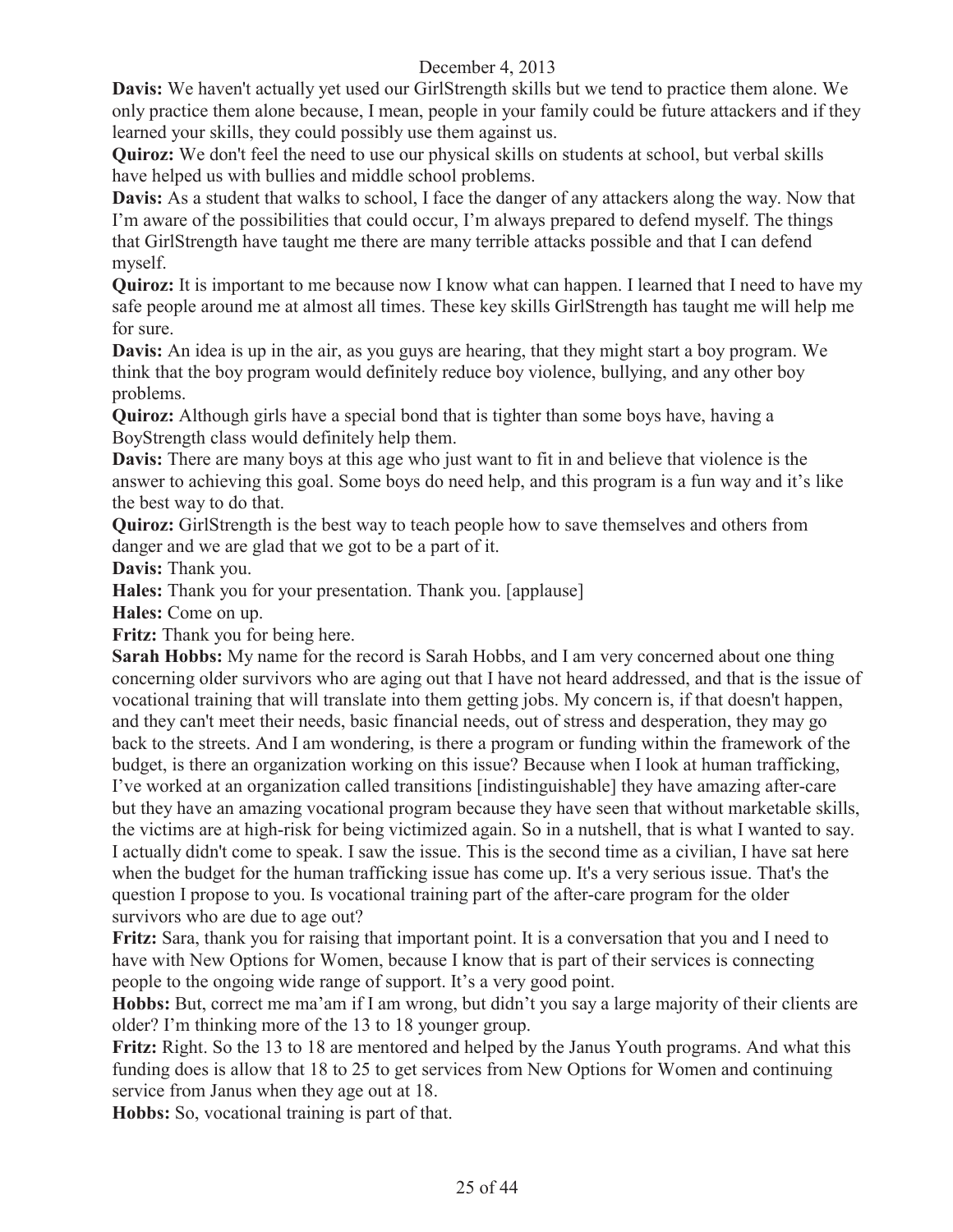**Fritz:** We will check into that. That is my understanding. Thank you very much. That is a very good point.

**Hales:** Yeah, excellent. Thank you. Good morning.

**Stephanie Mathis:** Hi, I'm an adjunct professor at the Warner Pacific College, which is pretty close to southeast 82nd. We're a faith-based, diverse, urban college. I'm also a licensed pastor from the evangelical covenant church. I'm a mom and a wife, and a former executive director for an advocacy organization that actually helped pass the first trafficking legislation in the state a couple of years ago. I really wanted to say thank you first to Commissioner Amanda Fritz. We contacted her as I'm teaching this class, and she opened up city hall with great hospitality and also educated the students about this issue. I really appreciate that she is committed to the work, and especially for speaking up for those who are the most vulnerable in our community. So, thank you for that. I kind of wanted to share a little bit personally from my own faith perspective and I'm going to hopefully talk fast because my meter is going to run out soon. But I truly believe that god sides with the poor and the marginalized. From freeing the Hebrew slaves in Egypt to the good news of Jesus that brings liberation for those who are poor and most vulnerable and marginalized in our community. The students are not here today because it's finals week. So, I'm proud of them for being in class and not coming, but I'm here to represent them. These amazing freshmen that I have been able to teach this past semester have taken this issue and understanding of advocacy and voice and story and justice and they led a chapel for the college all out of their own original work and thought. It's on the Warner web site, it's 30 minutes long, if you want to look at it. It's really quite inspiring. These freshmen boys spoke up in front of a college campus about strip clubs, and how we speak to one another, and that no means no. And I think this BoyStrength program will really be so beneficial. We had women in tears in the chapel. The president was in tears, because we know the deep impact that a freshman boy would say that to their peers at this age. Even at 18, I can't imagine what it would be like as a sixth grader if they got that. So, like Charles Finney, who coined the altar call back in the day, it was actually an altar call to sign the petition to abolish slavery. And so that is what the students did. They wrote the petition and they received 200 signatures that day. I would like to read from their own voice and words the letter that they wrote to you. Dear Mayor Hales and Portland City Commissioners, we are a class of college freshmen at warner pacific college. Through our first year learning community last entitled faith, justice and Portland, we have been learning about the issue of commercialized sexual exploitation of children in Portland and the massive impact it has. Through our studies, we have come to see what child sex trafficking industry really is. Modern day human slavery. Girls and boys are being taken against their will and being forced to commit horrible sexual acts to strange and dangerous people. We cannot let this horrible atrocity continue within our great city. And these vulnerable children need our help. We must not turn a blind eye to the needs of these children who have been taken advantage of. The funding for these vital resources can make a drastic impact on some of the most marginalized persons in our community. If girls had help with recovery and healing from sexual assault, violence, and manipulation, they could live better lives and be less likely to return to the streets. If survivors had beds to return to, just a small place to call home and sleep safely, they could get back on their feet into a healthier environment. If we could teach more young kids about the dangers of these relationships that pimps build with young girls and boys, we could kill the problem at its root. The average age of a female victim is 12 to 14. And the average age of a male or transgender victim is 11 to 13. We need to warn and give kids proper whole person education when they are most vulnerable. Our class, along with the Warner Pacific college community urges you to approve Commissioner Fritz's entire budget request. Respectfully, the warner pacific college faith justice in Portland freshmen class. And along I have all of the signatures and I have one for each one of you. Thank you so much for your time.

**Hales:** Thank you. That's great. Thank your students for us as well.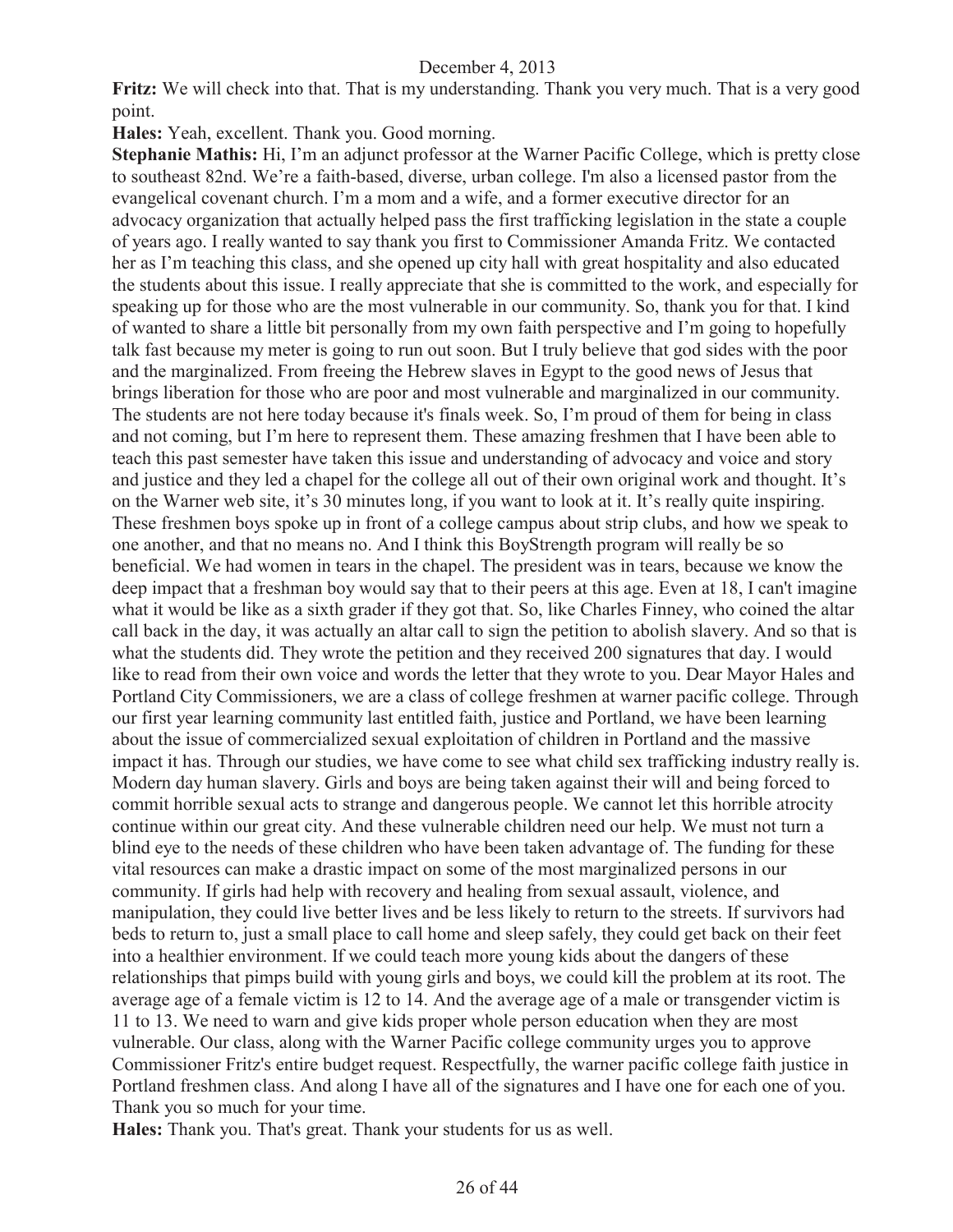**Mathis:** They are incredible. And I'm going to go pay my meter.

**Fritz:** Thank you all for being here. [applause]

**Hales:** No one else signed up to testify? I believe we have a motion.

**Fish:** Mayor I would move we put an emergency clause on this ordinance so that it can be effected on an expedited basis.

**Hales:** Is there a second?

**Fritz:** Second.

**Hales:** Any discussion? Roll call on putting an emergency clause on the ordinance.

#### **Roll on adding an emergency clause on Item 1146.**

**Novick:** Aye. **Fritz:** Aye. **Fish:** Aye. **Hales:** Aye.

#### **Item 1146 roll.**

**Novick:** I appreciate all of the people that came to testify today and all of the good work that folks are doing and I'm proud to vote aye.

**Fritz:** The Warner Pacific students just made my speech. So I don't need to repeat the reasons for it. Thank you all for being here today. This is a partnership and it's crucially important that it continues to be a partnership between the city and the county and providers in the community. I'm excited about adding the BoyStrength program, having benefited from women's strength when my daughter was a teenager and it has made a big difference to both of us. Thank you for all of your work and thank you council for your support on this. Aye.

**Fish:** I want to start by thanking Commissioner Fritz for being our champion on this issue, and for making sure that it is front and center. I want to thank everyone who took time out of their busy lives to be with us today. And particularly, I want to thank the young people. Boy, were they impressive. Some -- let's give them a round of applause. [applause] Someone who testified gave us sort of an admonishment which was make sure in the coming budget that we're clear about roles, city, county. And I know, Mayor Hales, this is high on your agenda, and I would say there is a number of areas where I would like to see clarity going into this budget. Because we have shared responsibility and shared funding over a number of things. Obviously this is a priority topic. I think that the funding for older adults and homelessness in addition should get the same attention so that we're clear as to who's doing what. I think this is the budget year where we want to avoid having people at the 11th hour coming and making pleas that we fund things that we've already established are cornerstones and now it is a question of who pays for what and how. I accept the challenge that was offered by someone who spoke. And I just want to close by saying that when I heard the data about the age range where children are at risk, and we're talking about 10, 11, 12, 13-year-old boys and girls, I mean, it is so shocking. I have a nine-year-old at home, fourth grader, and the other piece of this discussion that I don't think gets enough attention, is where are our young people getting these messages that are so unhealthy? I feel like I have a barricade the front door of our house on a regular basis, screen the TV. I have a nine-year-old. He has a lot of positive role models, but between TV and videos, and video games, and movies, and texts and lots of other things, he is bombarded with ugly, violent, sexual messages that are inappropriate. He's nine. And he has two parents who spend a lot of time screening that stuff. So, if another child doesn't have a loving, caring, adult at home or is spending a lot of time by herself or himself, who's screening this stuff? And then why are we surprised when people act on this garbage? So, in addition to applauding your work on prevention and treatment, let's also -- let's spend some time looking at the source for some of the garbage that children are being exposed to that is actually shaping behavior and it's signaling that it is okay to use this language or this behavior with a young girl. So, anyway, I appreciate again Commissioner Fritz's leadership and all of the testimony today. And I'm pleased to vote aye. **Hales:** Again, Amanda, thank you for your advocacy and for all of you who put together such a great presentation today. I want to reiterate the point made about the budget. Every public service that we provide as a community, no matter what agency provides it whether it is ours, county's or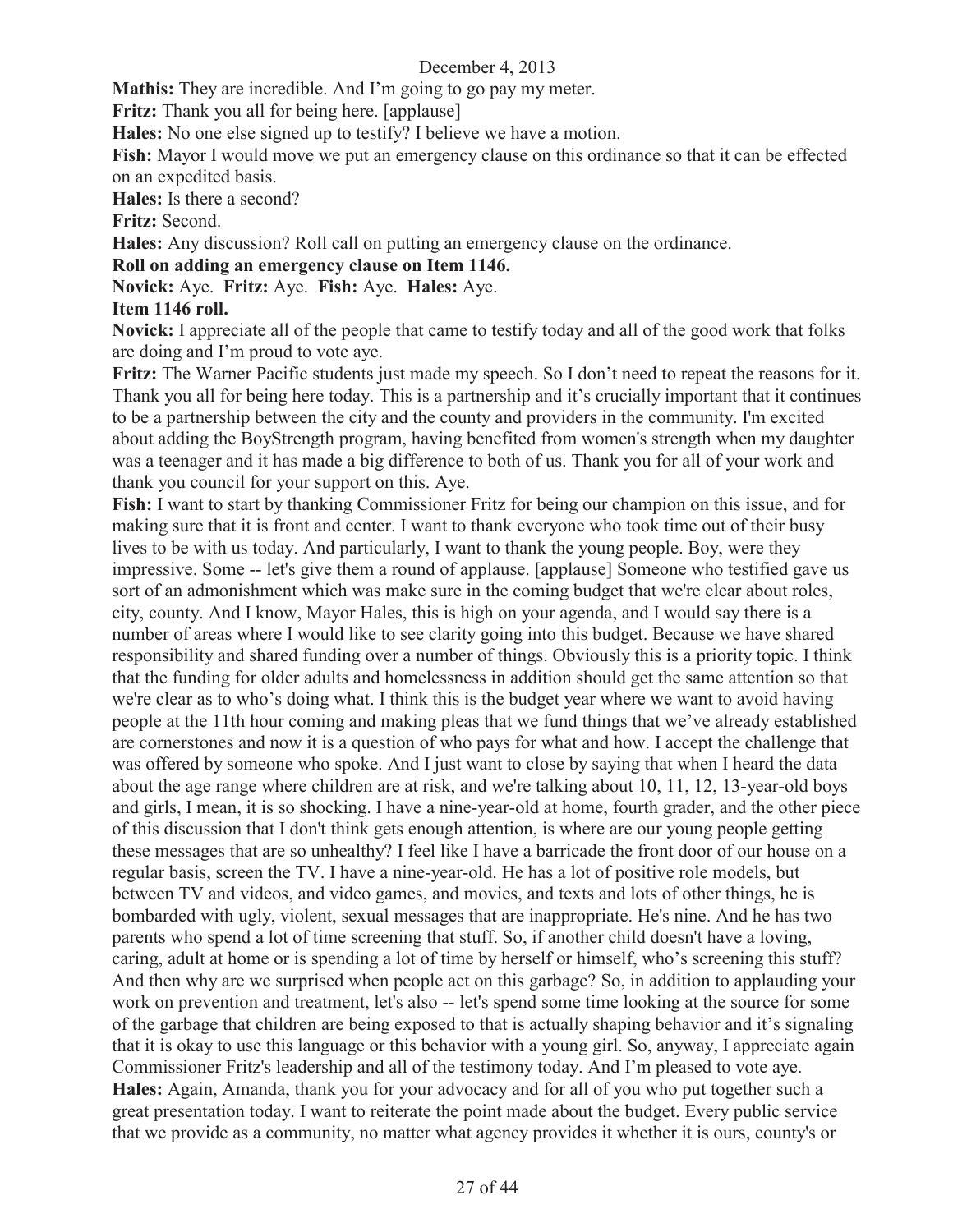some of each, needs to be meeting a clear public need, it needs to be well managed and it needs to be accountable. Obviously, this set of services meets a public need, obviously it appears to be well managed, but it's not very accountable at the moment because we've got this mish-mash. And not just this program area where the city is doing some of these functions and the county is doing some of them. And I am bound and determined to help, with Chair Madrigal's help, to sort some of that out so that you as advocates and citizens know who is in charge of a public service, know who is responsible for getting the work done, and we all can measure how well it is working. That should be true for street patrol, fire and rescue, street paving, libraries and every other function we provide as a community. So I'm happy that Chair Madrigal is determined on this wonkish subject as I am to get the clarity, because I think we all need that and you have my pledge to keep working on that. Now, to the issue itself. As it happened on the way into this council session, I got a couple of messages on my iphone, because we are all immersed in information all of the time. One was from my daughter, who now lives in Brooklyn, who is a strong and confident 26-year-old young woman. And she -- I know -- I don't worry about her walking the streets of New York as much as I might as a parent because I know she's strong and confident. And that she has those values of autonomy and empowerment that got communicated to her by her parents and by her community. These programs are very much about that and I really appreciate the point about as a father of sons as well about making sure that we expand this thoughtful preventative effort to young men as well as to young women. The second message that I looked at was unfortunately much less heartwarming. And that is I saw the crime statistics year over year -- I get it each month of course at the beginning of the month, how are we doing in public safety in Portland compared to last year? I just got the statistics through the end of November. Fortunately overall our crime rate continues to fall. This is true in almost every American city, with some cities as exceptions and with some, unfortunately, areas of criminal behavior as exceptions. Murder is down 46% over last year. And that's great. It also reflects, I hope, the success of prevention efforts aimed at gang-affected young people in our community. We still have a problem there but we've made progress. Armed robbery down 9%. Aggravated assault, down 8%. Rape, up 6%. Year over year. That is a tragic statistic. Over 200 rapes in our city in the last 12 months. So, we've got a problem as a community. We have a problem as a society, and I think the uptick in that crime reflects the larger issues that this effort is trying to address. So, as your police commissioner, I not only want to make sure that our police officers are oriented the right way with respect of these crimes of trafficking. It sounds like they're doing a great job and I appreciate that. But I also know that we have to spend on prevention, just as we do with gangs, we have to spend on prevention, as a society, if we have any hope of reducing that number. Because we'll never have enough police officers on enough street corners to protect unprepared women from sexual assault. It is not going to happen. And we're never going to have enough police officers on enough street corners to arrest every john. We have to get upstream on these issues and that is what this is about. I appreciate the good work. We will continue to clarify roles and responsibilities between our local governments about who's in charge and who does what and who's accountable. But in the meantime, I'm very happy to support this effort. I also want to recommend this city council for the work that we all did, the difficult work that we all did on the budget. We're able to make this decision today because this council dug deep and made difficult cuts in the general fund budget at a time of a historic low in the resources that we had available as a city. We also set aside a contingency fund sufficient to allow us to make this decision today and still have some money left in the drawer for some other critical need or some other emergency over the course of the rest of the year. Well done, again, to this council and our bureaus for giving us the resources for being able to meet a critical need. Thank you all. Aye. [gavel pounded] **Hales:** Thanks everyone. Let's take a two minute break. We will take up the 11:30 time certain. **Fritz:** It was an 11:00 time certain.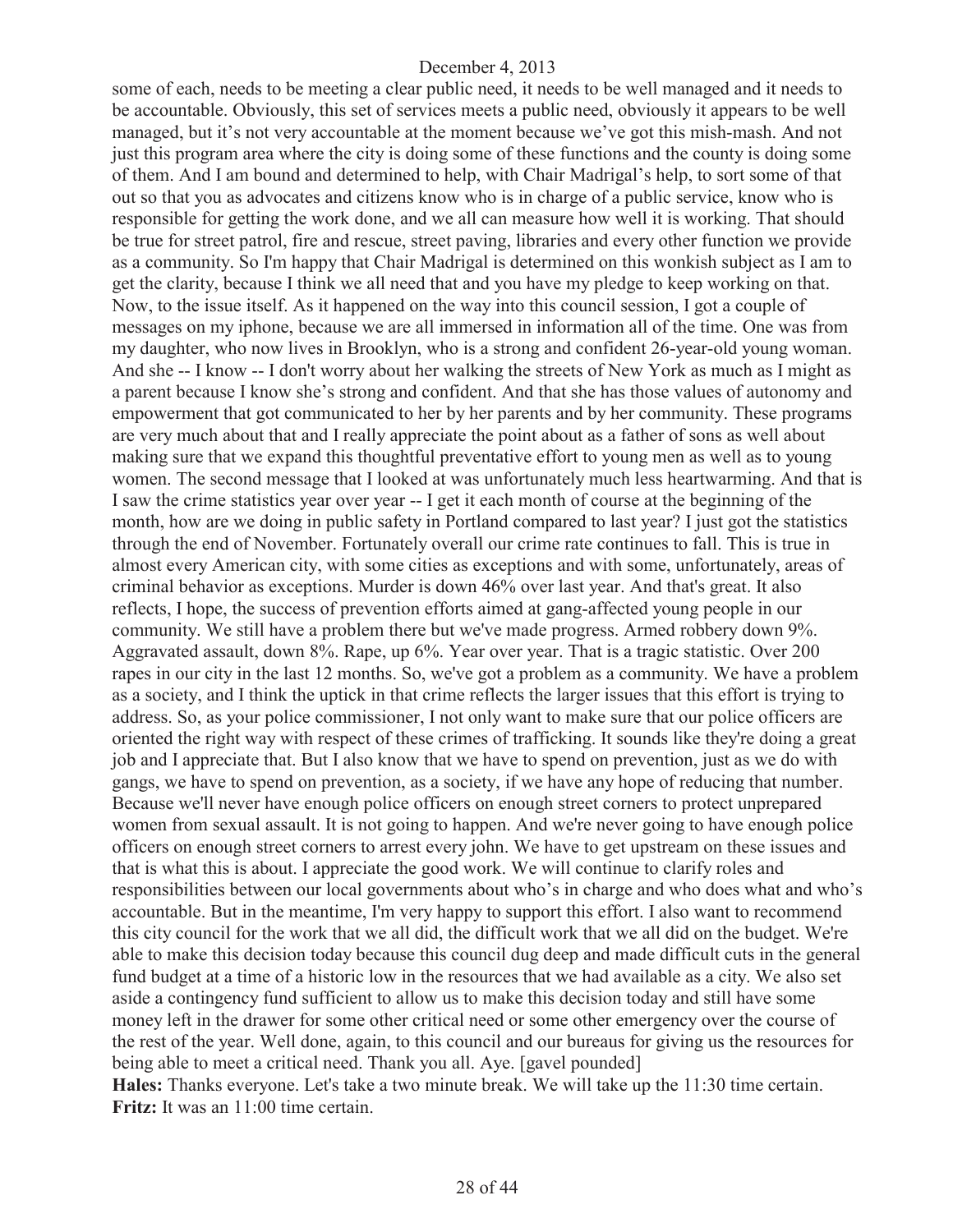**Hales:** Oh, the 11:00 time certain. Well, it's not going to be as certain as anyone would have liked and we are still going to take a two minute break.

At 11:29 a.m. Council recessed.

At  $11:33$  a.m. Council reconvened.

**Hales:** Let's resume because you're going to make a presentation and Commissioner Fish can catch up to us. [gavel pounded] So let's return to order and would you read 1147 please, Sue. **Item 1147.**

**Hales:** Good morning and welcome.

**Anna Kanwit, Director, Bureau of Human Resources:** Great, thank you, Mayor Hales and Commissioners. Anna Kanwit, director of the bureau of human resources. With me today is Cathy Bless, who's the manager of the benefits and wellness office, and Dr. Neal Mills who's the medical director for Moda, and also Rod Hart who's the director of health care services for Moda. It is with delight, actually, more than pleasure that we are here to provide you with the report on the first year results of the city core chronic disease management program called Healthy Foundations. The program is a collaborative effort by the benefits and wellness office and Moda health. And I'm going to turn it over to Cathy Bless who will review the first-year results and we are simply asking you to accept that report.

**Cathy Bless, Bureau of Human Resources:** Good morning. Thank you, Anna. Cathy Bless, benefits and wellness manager.

**Hales:** Swing that microphone over, will you? There you go.

**Bless:** Certainly. This program is possible because of the partnership with Moda. Dr. Mills, Rod Hart, and the extended Moda team are dedicated, innovative, and collaborative folks. Sally Hill and Joe Michaels also here representing Moda today. They helped us create this unique opportunity within the City and I'm grateful for that. The mission of Healthy Foundations is to create and sustain opportunities that empower individuals to become their own health care advocate. This report today will make clear that we are having some success. In the plan year ending June of 2013, we had 380 people using \$20 million in health care at an average per person cost of \$54,000 each. In fact, since I have been the benefit manager, our experience for chronic and large claims has been staggering. Nearly 50% of the total dollars spent in the last five years are for less than 5% of the participant population. Taking a closer look at this data, it also showed that high-risk participants' costs were increasing by 43%, using their primary care physicians less and using emergency rooms more. In plan year 2010, the highest risk population had 163 visits to the ER, and in plan year 2011, they had 241. A 48% increase. Changing our culture, our behavior was critical. These individuals struggle with the complexities of their health and they also struggle with the impact it has on the rest of their lives at home and at work. We are not unique in this statistic. But we needed a new approach. One of the most challenging -- or, one of the most important and most meaningful ways I began to meet this challenge was to partner with Moda and create Healthy Foundations. We have been talking and collaborating since. We discussed other successful programs around the country, including patientcentered medical homes, mobile care teams, at hot-spotting. We chose to consider the relationship first, to design a unique solution that builds trust and connection as a cornerstone. A solution able to address an individual's barriers to self-advocacy. We spent lots of time talking about what participants experience when they seek services through regular channels. We developed a model that illustrates what we believed was the current reality and what was the ideal. It was up to the participant to be the expert. We expected them to understand everything about how to access the best in-network care at the right time. Every detail in a complicated system. We expected some of them to manage all of this while they were really sick or while one of their loved ones were sick. And now I'm not sitting here trying to suggest that plan participants should not be held to a certain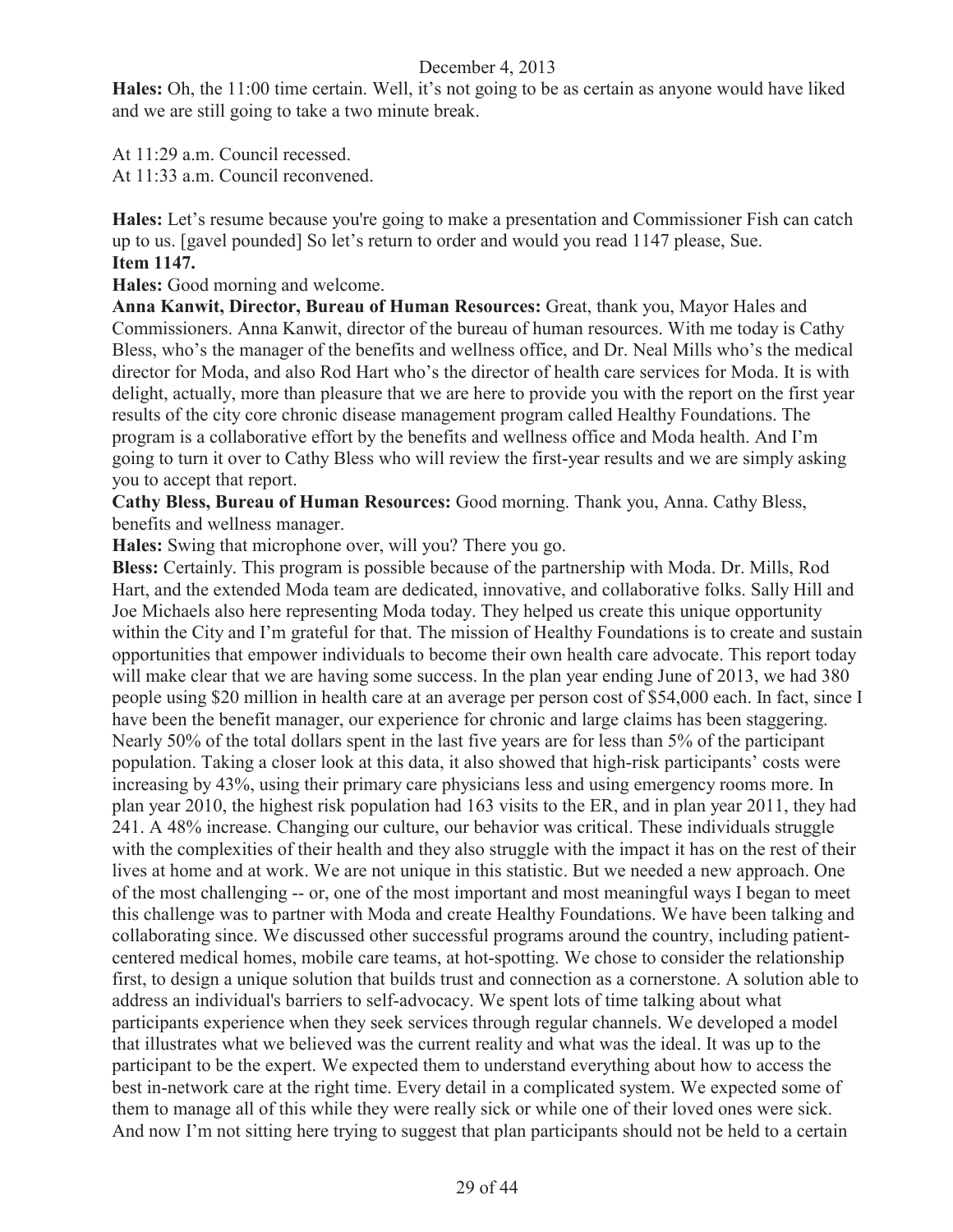level of self-responsibility, that would be a contradiction to the mission and my intention. But what I am suggesting is that at critical stages, help, support and building trust are game-changing opportunities that we can't afford to miss. Our first outreach was in October of 2012. Moda sent invitations to 37 folks that we really wanted to connect with. During this the first year, there were 255 invitations sent out with a 28% activation rate. For this report, we included 71 participants who were in some stage of the program at the one-year mark. The program enrollment continues to grow. We are learning and improving the data, information, and outreach models. One of the important values we understood from the beginning is that we needed to begin slow to ensure that the most important piece of this type of outreach, the connection, was not lost. We needed to ensure that each person coming into the program got the attention they needed. Since this report was created, we now have a total number of 90 participants and 51 folks in the active stage. About 60% of the participants are women, 40% are men. Participants can be the employee, spouse, domestic partner, or dependent child. 80% of the participants are over the age of 50. In all of these stages, the program is intended to be comprehensive, coordinated, client-centered, and inclusive of a member's family. The disease chart identifies the types of chronic illness that is most prevalent within the Healthy Foundation's population. The chart also mirrors what we know of the disease burdens within the city core population. From all of the work that has been done to put the program in place and throughout the first year, a profile emerged. Participants for which the program was developed generally have similar issues. The have high chronic disease burden, high cost utilization patterns, failed provider interventions, challenging socio-behavioral life, low trust and self-esteem, wary of payer provider and employer involvement and overwhelmed with priorities and decision-making. It feels a bit overwhelming when you look at this data, but the care team hit the ground running and the results are great. 59% of individuals who are in the active stage of this program have lowered their risk scores. The Healthy Foundations care team are making the difference. The care team has nearly 1400 in-person member meetings in the first year, and they would meet participants wherever there was an opportunity to support -- for support and health promotion. They went to their homes, markets, healthy restaurants, medical provider visits and hospital visits, fitness centers, parks, promenades, and other community events. While the city of Portland's overall emergency claims had a reduction of 11% last year, Healthy Foundation participants had a reduction of 50% and a 37% reduction in cost. We have also seen some encouraging signs regarding in-patient care and positive trends towards a shorter length of stay. 44% of active members had reduced costs per member per month. 41% of active members had reduced outpatient visits and 32% had decreased specialty visits during active engagement. We did see an increase in preventive care and increase in the cost of those services. We also saw a 38% increase in other specialty visits like complimentary care, psychologists, dermatology, during active --

**Hales:** That is a cost per member in the graph on the right?

**Bless:** It is a cost per member, yes.

**Hales:** Okay.

**Bless:** 33% of participants increased the number of prescriptions they were taking and this resulted in a 66% increase in the cost of drugs per member per month in this population. Being compliant with medication is important and can lead to a significant improvement in a person's quality of life. While some folks cost more and some cost less, the overall picture was very positive with twothirds of the active group using less benefit dollars and improving their quality of life at the same time. We are doing the right thing. Improving social engagement, depression, pain levels are known to positively affect chronic disease outcomes and conditions like diabetes and cardiovascular disease. Our results show improved self-management, decreased ER use, cost and increased quality, and that is a great start. The care team also found significant improvements in overall depression rates and improved physical capacity for those individuals dealing with chronic pain. Member satisfaction is also very high. All participants who have been in the active stage for at least six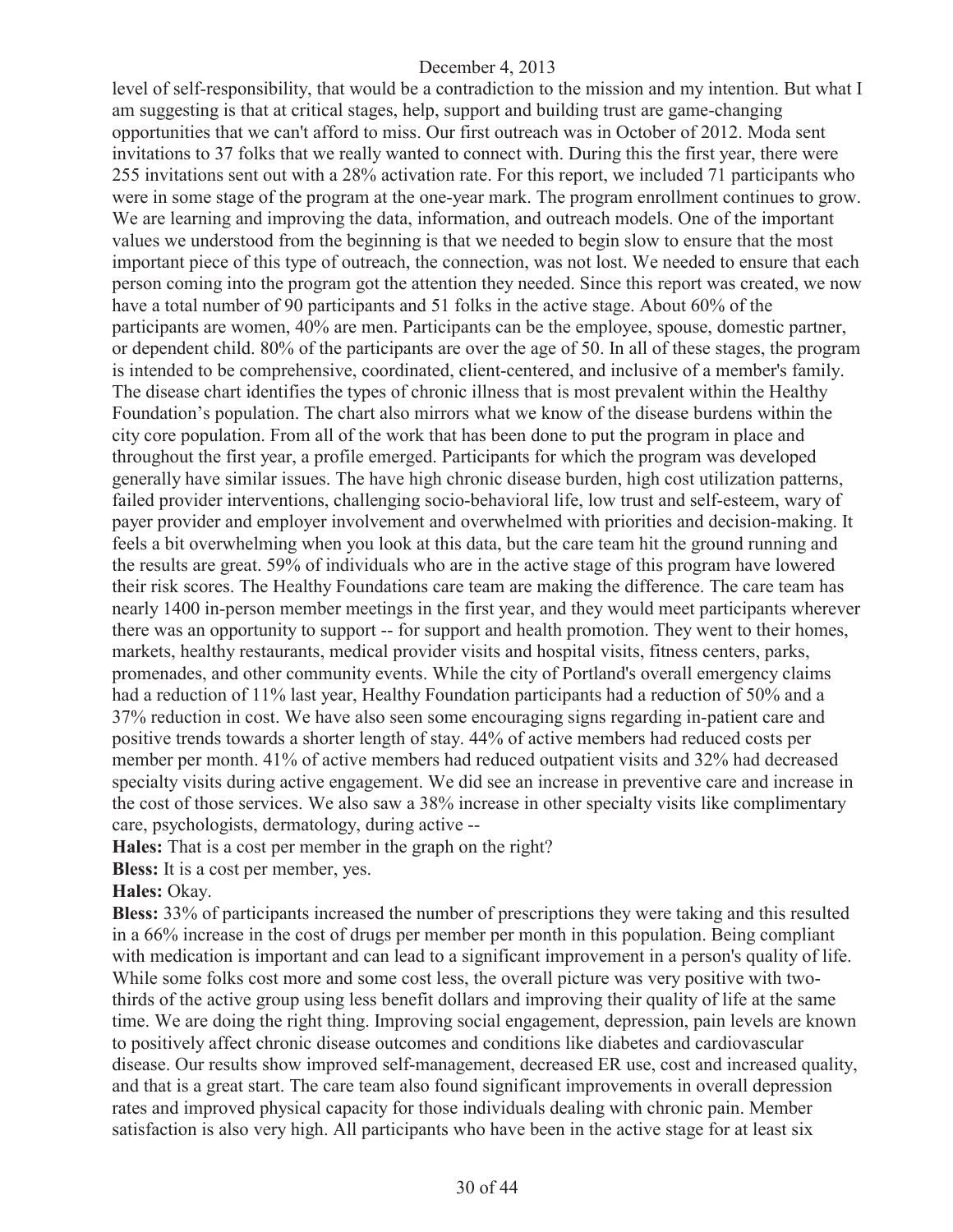months feel that the overall experience is positive and they would recommend the program to others. Participants also felt the program was tailored to them, improved their capacity to selfmanage and that Healthy Foundations team cared about them. Future plans include growth and increased participation for sure. And we also want to add different communication strategies, like group meetings, newsletters and Healthy Foundations web page. We want to include video conferencing for members when it is sometimes hard to meet in person and also provide group exercise and stress management experiences. We look forward to keeping you informed of our progress. Thank you for the opportunity to come and report to you our success and I'm happy to answer any questions that you may have.

**Hales:** Thank you. We will hear from our partners at Moda.

**Neal Mills:** Sure. To very quickly summarize what we just heard, is this is a hot spotters program where we have identified the top five percent of the health care utilizers that are the city core members and we developed a special program through trust, where we're able to help them use the health care system in a much more cost efficient manner and improve the quality of their life. **Hales:** That's great.

**Rod Hart:** I would only echo what Dr. Mills just stated in terms of just it is really about the relationship and it is very much a behavioral-based approach. The disease is really secondary. It is really addressing all of the other issues that are typically in people's lives with chronic long-term health problems, whether it is caring for an elderly parent, disabled child, or others. Oftentimes the care for the self doesn't happen, they're taking care of other people first. The intent is to not only impact just that individual, but the entire family unit as a total.

**Hales:** That's great. Questions for the panel?

**Novick:** This is more comment than question, but I want to stress how proud I am that the City is doing this program. This is cutting-edge stuff. A couple of years ago, the New Yorker had an article called the hot-spotters and described a variety of innovations in health care and one thing he highlighted was the Atlantic City casino workers union, which was self-insured, and they adopted a program like this, where they had health care coaches doing intensive outreach to the highest health care utilizers. I met with Cathy before I took office and we talked about that and she said yes, we are working on a program just like that. Several months ago, we invited some representatives of other governments and some corporations to hear a presentation from Cathy and Dr. Mills and Rob Hart about this program, included representatives from Precision Castparts, for example, and I think people were very impressed and said we are going to go back to our corporate folks and figure out if we should start adopting a program like this. Another thing to stress is that traditionally I think the assumption has been that the way to reduce costs of health care for an employer is to dump more of the costs to the employee and raise co-pays, raise deductibles, and the fact is to some extent those strategies can be counterproductive because you encourage people to avoid care that they need. As Cathy was saying, medication compliance is actually an important thing. We don't want to deter people from taking medication that they're supposed to be taking. I think that this is exactly the kind of thing that we need to be doing to help our employees and their families actually be healthier, to reduce our health care costs, and, you know, people who talk about health care talk about bending the cost curve, and I think if we keep on adopting innovative programs like this we will be able to bend that curve like Beckham.

**Fish:** Steve, to follow up on that, I want to observe that ever since they renamed the Rose Garden the Moda center, not only have the Trail Blazers gone a historic run, but for the first time in my mind, the starting five have stayed injury free, I wonder if there is a cause and effect. **Novick:** I did have one question. You said 44% of the active group reduced their per member per month cost, but elsewhere something said 65% of the group reduced their overall cost. Can you clarify what is going on in terms of costs? **Bless:** I can or Dr. Mills.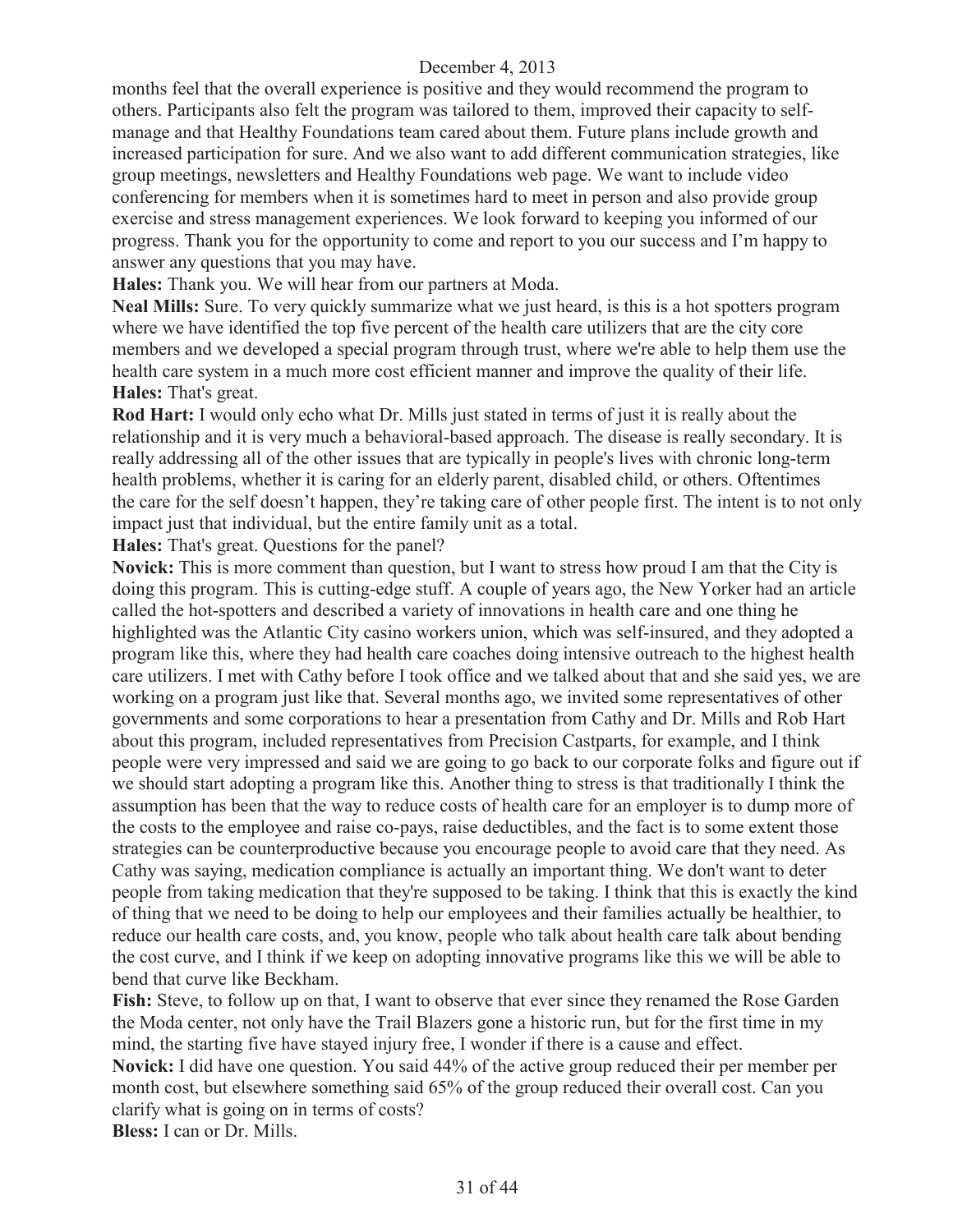**Mills:** Why don't you start and I will clarify.

**Bless:** So, individually, when someone is reducing their own individual costs, it -- they could be using different providers, taking different medications, not going to the emergency room. They're redirecting their care in very specific areas that are more appropriate.

**Mills:** Yes, that is a really good point. So, it was one of the ways we determined success, because we considered what results should look like at the end of the first year when we actually rolled this program out. So, we strongly believe that there should be an increase in primary care utilization, number one. And I wanted to emphasize there was a trend of negative for the overall spin for the entire City of Portland group over this past year. When you're addressing that top five percent, it only takes a small change in the way they utilize health care to see that overall negative spin. **Bless:** Right. So being 40, 44% or 41% that reduced their cost, but then 66% reducing their overall cost, it relates to just how that care is being delivered and the types of services that they had in the prior plan year.

**Fritz:** This program came about after discussions with labor management benefits committee, is that right?

**Bless:** It came about in the same -- yes, with discussions with that group, and directly with Moda. **Fritz:** This is an example of one of our committees that I am particularly proud of that you lead with Anna and the labor management and everybody is focused on how do we reduce our health care costs while at the same time taking care of our employees. It is a wonderful committee. When did we start looking at establishing this program? When did it actually get going?

**Bless:** So, we started in August of 2011, beginning to talk with Moda. That is why we have a number of statistics from the 2010-11 plan year. It took about a year and a half to get everything situated, to hire the care team that is specific to this program within Moda, and to get that program off the ground. So, we started very small in October of 2012, with the 37 invitations going out making sure that we learned from that initial group. Making sure that we had the appropriate type of care for them and as we increased our participation.

**Fritz:** It has been a very carefully thought through program, and it is something that I wanted to highlight for everybody at home, one of the intricacies is about health care and confidentiality. So the partnership with Moda so that we don't have managers, commissioners in the city government saying that you are not healthy, you need to go do stuff. It is done with respect for the employee and offering of services rather than a mandate.

**Bless:** Confidentiality is extremely important. That is why the care team are part of the Moda team, not part of the city. I don't know who is on -- who is a participant of the Healthy Foundations program, unless they self-identify to me because they say thanks. But it was critically important, and even as we looked through data, it was data that was on the aggregate and profiles were developed but not on individuals. We don't get -- part of what we could report on is a change in productivity in the workplace. We don't do that. Because that would mean that we would have to know who is on that program and we don't want to do that. So, we do ask them how they feel about their changes in quality in life. Moda does through their assessment, but we don't get that data.

**Fritz:** First of all, thank you, Cathy, for your leadership of the health care program. You have done an amazing job over the five years I have been working with you. And second of all, I hope that we can figure out how to do our biometric testing with employees that we had funded with the general fund. I would have to get, I'd have to ask Andrew Scott from the budget office whether we're allowed to use health care dollars to do that testing, but it seems to me that that feedback for employees – I mean, part of this program success I believe is the actual tracking of how are you doing and giving the employee that feedback, when you take your medicine, you feel better. It seems like that is a given, but it is -- when you are busy trying to get your work done and not necessarily focusing on your own health care, having a team like Moda helping you track that and pointing out, you actually haven't been to the doctor as often now that you are on your meds. Those kinds of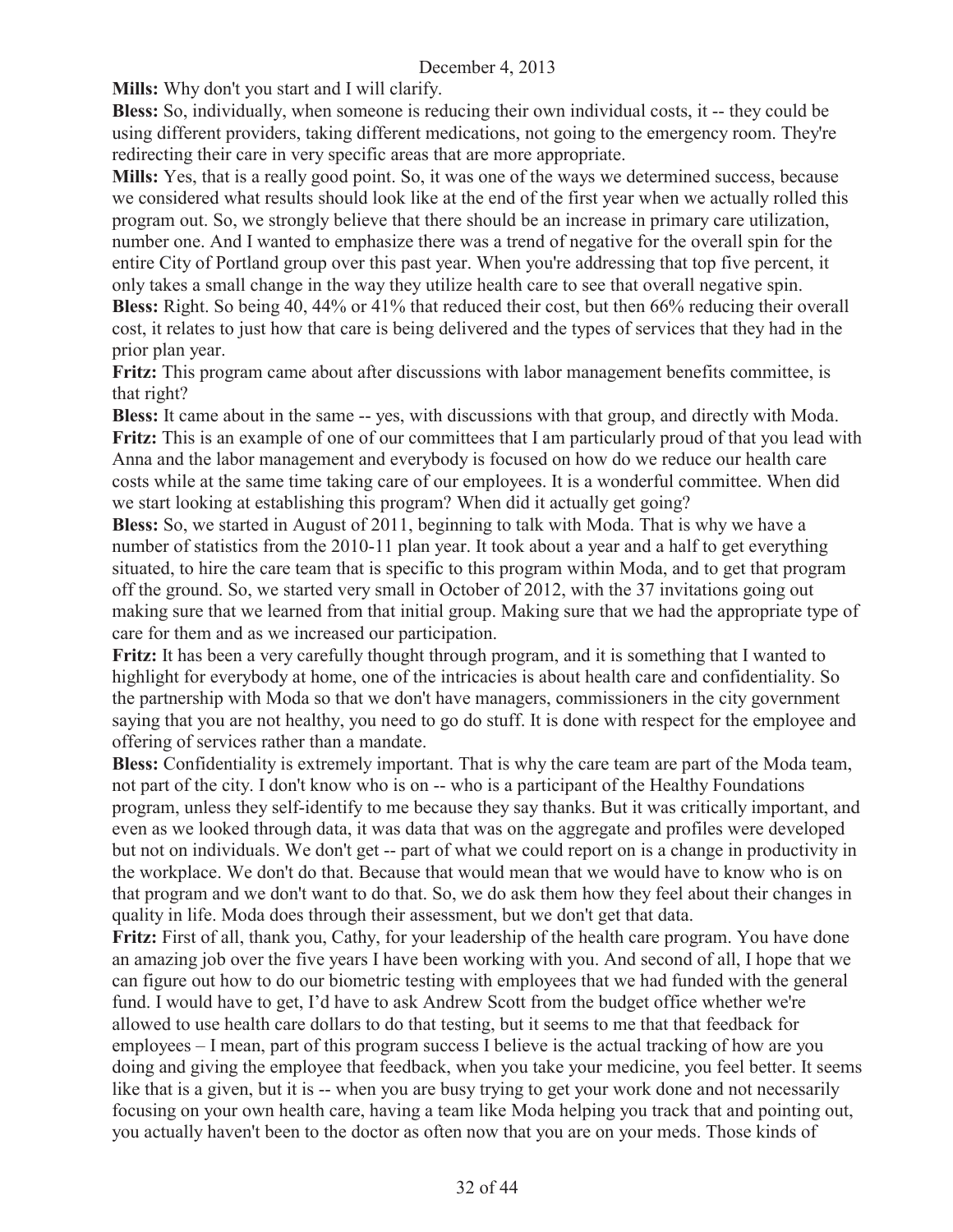things. It seems to me if we could expand that for the entire city population, we could further decrease our health care costs, even we're tracking blood work and blood pressure, weight and such once a year, it gives each employee that data, especially if you give them accumulated data over the last x-years of yes, I have put on a little more weight than I thought or whatever that might be. That is something to consider that I hope the management benefits committee at Moda can look at how to restore that service.

**Fish:** Can I ask one question off of that? This summer at the summer free for all, I got tweets from Commissioner Fritz, and during the intermission of these shows, she would have people stand and do makeshift exercise to get off of the ground and get the blood circulating. And it reminds me that we have a lot of great people in the parks bureau in our rec centers who are some of our best wellness ambassadors. And I think of someone like Chuck Amato, former Mr. Universe who has worked with parks for 50 years and is a guru around diet and exercise. Every once in a while when we have these presentations, we come back to the question about would it be cost effective for us to subsidize fees that employees pay to be part of an rec center or some other provider to get the exercise that they need to reduce risk factors. Is that something that we have addressed or is it still in the pipeline?

**Bless:** It's still in the pipeline.

**Fish:** I guess the point, what Chuck Amato has taught me is that changes in diet and life-style make a huge impact on health. If there is some way that we can create incentives for our employees to have access to people like Chuck and make it a part of their regular routine, I'm guessing we would see dramatic health outcomes and I would like to know at some point whether there is a mechanism to do that.

**Hales:** I want to second that and look for other opportunities now that you've done this for a couple of years, you've got these results and you know it works, then let's look for ways to synergize with this. We do own and operate a set of recreation centers. Some of our members patronize other facilities, but we own and operate a chain of recreation centers where our employees could get more fit if they all went there. So, that seems almost a no-brainer to me that that ought to be cost effective to get them there. I know there is a cost each time somebody walks in the door.

**Fritz:** Our fitness facilities at our community centers are the most popular and they're very well used. There is often a wait for the machines and the machines wear out. You would think that there might be capacity, but it is obvious that people in the community are recognizing that exercise and particularly the cardiovascular and weight training is very good for them at a very short time.

Fish: On that point, Commissioner, my recollection is that when we were looking at specialty programs for the African American health care coalition and other groups and we were looking at utilization and access, one thing that I learned is that if you look at the utilization of our rec centers, there are in fact hours of nonpeak use. We could do -- what is that, congestion pricing -- we could do pricing that relates to that. For example, with our employees, we could provide an incentive and also said here are the preferred hours when it is off-peak so that we're not bumping up against high utilization areas. And it would justify maybe a lower cost point because it's not getting the same use. And we have that data. So I would say there is probably a way to reconcile the concern you raised about capacity with access.

**Hales:** And I may be -- I may have been being cheap simply in referring to our own facilities. It may be cost effective to look at for-profit facilities as well, given the marginal cost of that versus the cost of health care. It may still be a huge cost benefit improvement.

**Novick:** I don't want to lose sight of the fact, research has shown although it is great for people to go to a rec center and gym and get vigorous exercise, it's also important for people to get exercise in the course of their daily lives. Even people who exercise vigorously three times a week, if the rest of their time they're sitting in their chairs, they have negative health outcomes. So I think that we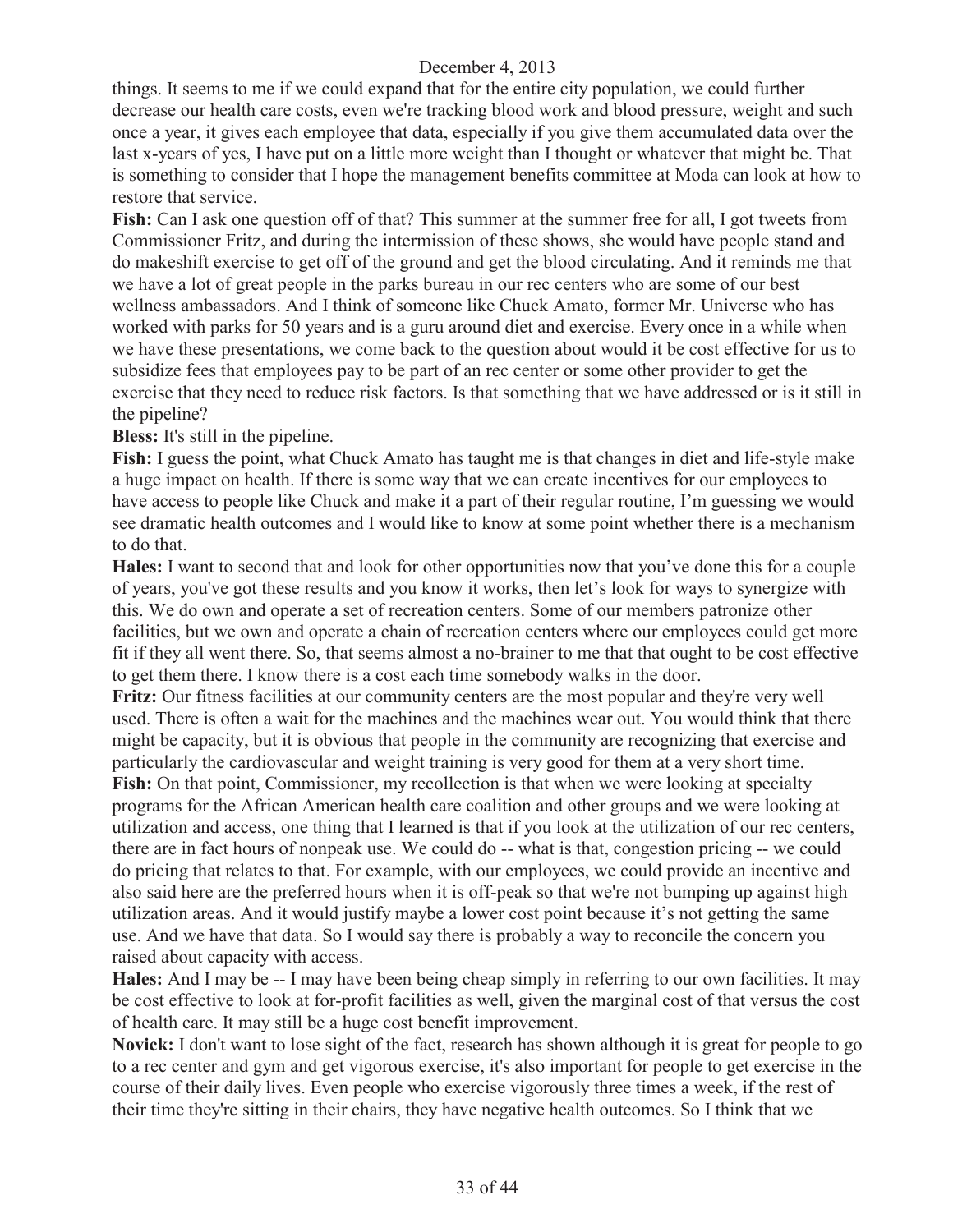should remind ourselves and our city employees to, you know, we don't want you sitting at your desk for eight straight hours. Get up and move around every once in a while.

**Fish:** Steve, you were the author of the ordinance --

**Novick:** Exactly. The war on chairs.

**Fish:** I got a call from a guy in New York, trying to encourage people with signs to take the stairs, not the elevator. And I said, I will partner with Mr. Novick on this.

**Novick:** I should also mention that Katie Shriver in my office has talked to Cathy about the concept of challenging the county to a pedometer contest this next April. I'll get you details on that. I mean, pedometer contests are a lot of fun and I know the state legislature has had them over the years. I know that Ginny Burdick has put in a lot of miles winning that several times. If we're going to do this collaboration with the county, we should offset it by competition, and I think pedometer competition would be a good way to do it.

**Hales:** Good enough. All the politicians involved, something about walking your talk comes to mind.

**Fish:** Can I do a time check on something? It looks to me like we have potentially another hour worth of council and we are scheduled to be at the county at 1:00. Should we -- and with that mind - - and we don't have a lunch break.

**Hales:** I'm not sure that the next item --

**Fish:** Oh, we have four things pulled from consent, plus another time certain --

Fritz: Let's see how much we can get done.

**Fish:** I'm posing the question if we want to bump back the county half an hour, 'cause we're going to finish up, want to have lunch, and get over there.

**Hales:** That's reasonable. Anything further for this panel? And then thank you very much. **Bless:** Thank you.

**Hales:** Anyone who wants to testify on this? I think we can take a motion and adopt the report. Move to adopt the report.

**Fish:** Move to adopt the report.

**Fritz:** Second.

**Hales:** Further discussion? Roll call.

**Item 1147 roll.**

**Novick:** Aye.

**Fritz:** Thank you again for you work, and thank you for being here today. Aye.

**Fish:** Thank you, and thank you for reminding us that these are things that you can begin and address at any age with some pretty significant results. Aye.

**Hales:** Great work. As the council getting wrapped up in this discussion indicates, you have a lot of support and interest in making this an ongoing success story and looking for ways to expand it.

**Bless:** Thank you so much. [gavel pounded]

**Hales:** Thank you so, let's get a time estimate maybe on the next item, Commissioner Novick.

Parsons: They've asked for 10 minutes.

**Novick:** Yeah.

**Fish:** I count eight items, just for the sake of our colleagues.

**Hales:** Yep, so some of us have an appointment across the river at 1:00.

**Fish:** Do you want to go to 12:30? Does that work?

**Fish:** Okay.

**Hales:** See if we can make it.

**Item 1148.**

**Hales:** Mr. Novick.

**Novick:** So, this is another installment in the LTK engineering services contract. Happy to say that Oregon Ironworks/United Streetcar has delivered the last car. It's in revenue service. But we need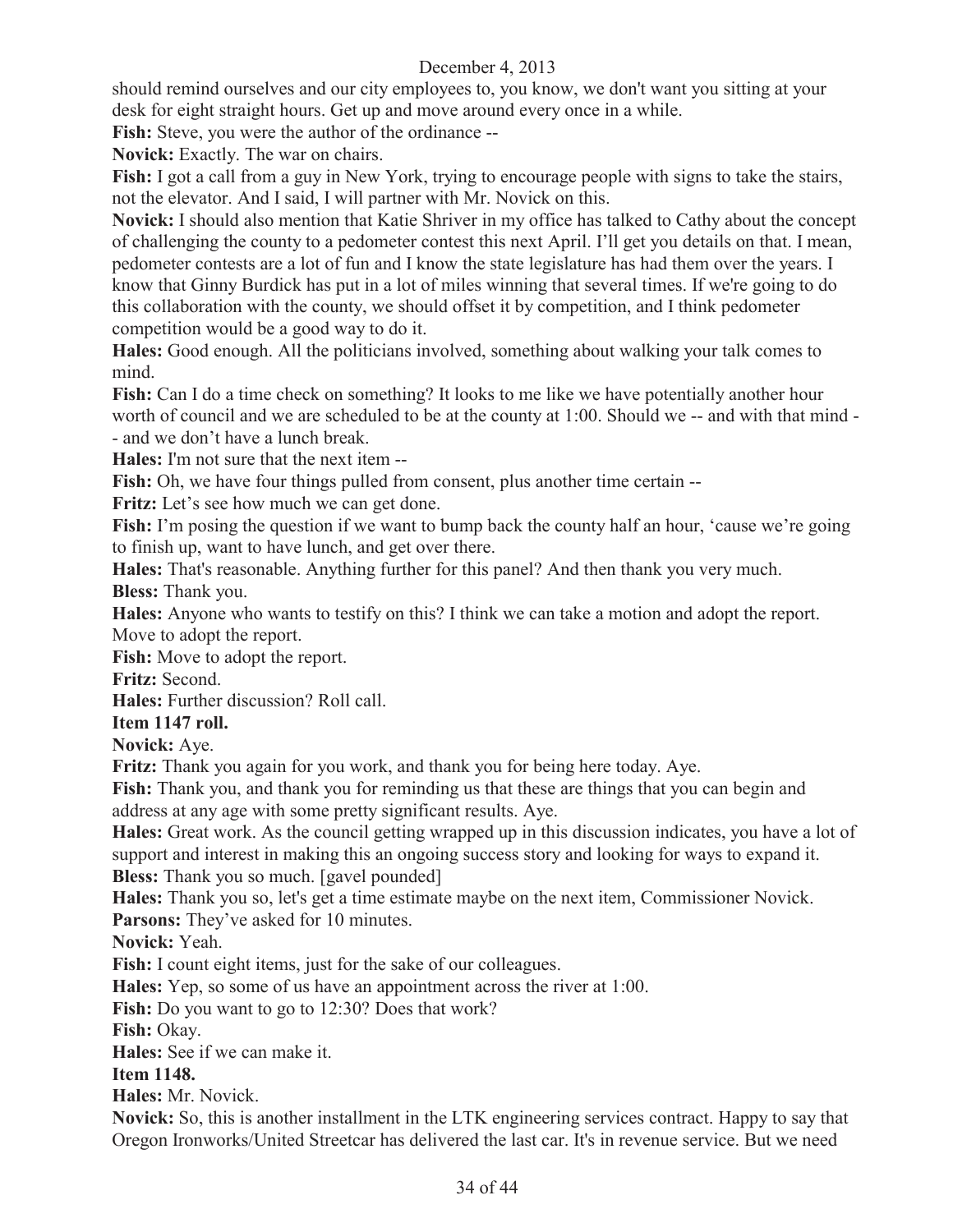our engineering services contractor to be able to spend some time over the next few months auditing it and testing it and making sure that it is okay and that it is safe. I do want to spend a couple of minutes addressing the fact that this is an engineering services contract that started off at a million dollars, and it is now close to \$2.3 million. And I think people have a right to ask questions about that. And I have asked questions about that and I want to share my questions and answers. One question is, does this amendment, does the overall expansion of this contract put us over the overall budget for the east side loop project? The answer is no. The east side loop project is still within budget. In fact, we still have over \$1 million left in contingency. Another question that I had was, was the council ever informed in the past that this engineering services contract might actually exceed \$1 million? And what I was told is that the reason -- people knew from the beginning that a million was a conservative number. This is not a contract for a specific deliverable, this was for services as needed over a period of time. The decision was made to start with a conservative number, realizing that there might be flexibility, rather than starting with a high number and give people reason to think that they can spend up to that number. And specifically when the council approved this contract in February of 2010, one of the things in the ordinance was item 8, level of confidence on compensation to accomplish the work is low. In addition, the parties recognize that additional vehicle engineering services will likely be required if the city approves the request of OIW, manufacturer of the Portland streetcar with vehicles, to substitute the supplier of the streetcar vehicle electrical/propulsion system. And that substitution was made, that accounts for I think about \$300,000 of the additional \$1.3 million. Another question I think is fair to ask is, is it the case that to some extent that the increase in this contract is due to delays of United Streetcar, inc, in delivering cars? And to a significant extent, we have used more engineering services because of those delays. And that is an issue that is going to be part of our discussions with United Streetcar, Inc., when we settle up the contract. We appreciate our partnership with Oregon iron works, united streetcar inc, we're proud to be doing business with an Oregon company, but that doesn't change the fact that there have been delays and we have incurred costs as a result of those delays. The negotiation team knows that this is -- we are concerned about the increased costs of the engineering contract and that has to be taken into account as we go through those negotiations. Another thing that I think is important to point out is, this money is part of our -- part of a project that the federal government is funding 60% of. So, the federal government will pick up 60% of the cost of this contract extension. So, with that said, I will turn it over to the team. **Hales:** Good morning.

**Katherine Levine, Portland Bureau of Transportation:** Good afternoon. My name is Katherine Levine. I work with Portland transportation. As the Commissioner noted, the ordinance specifically authorizes a contract amendment with Portland Streetcar, Inc. With me today is the chair of the board of directors of Portland Streetcar, Inc, Jim Mark.

**Jim Mark:** Thank you very much. And I think Commissioner Novick did an excellent job of rounding the discussion of questions that could come up. So, mine is really to add my support for this. First of all, all five cars are in service. I know that has been a question that has been raised outside Portland Streetcar and outside of this room. All five cars are in service. All five cars are working. We also expect this to be the last time we come before city council to ask for additional engineering services. This is it with this contract. The loop has been an incredibly successful program. It's over 1000 new residential units either under construction or finished on the east side. East side loop has gone from about 3600 riders in March to over 5,300 in September. That site continues to grow and add service for an area that needs that type of service. As Commissioner Novick mentioned, we still have \$1 million in the budget. So we're not over budget. We're over the engineering allotment, but the overall budget is well intact. And, again, we really, you know, we appreciate all of the support the city has given in this project, and it's my pleasure to be able to serve in this capacity. Thank you.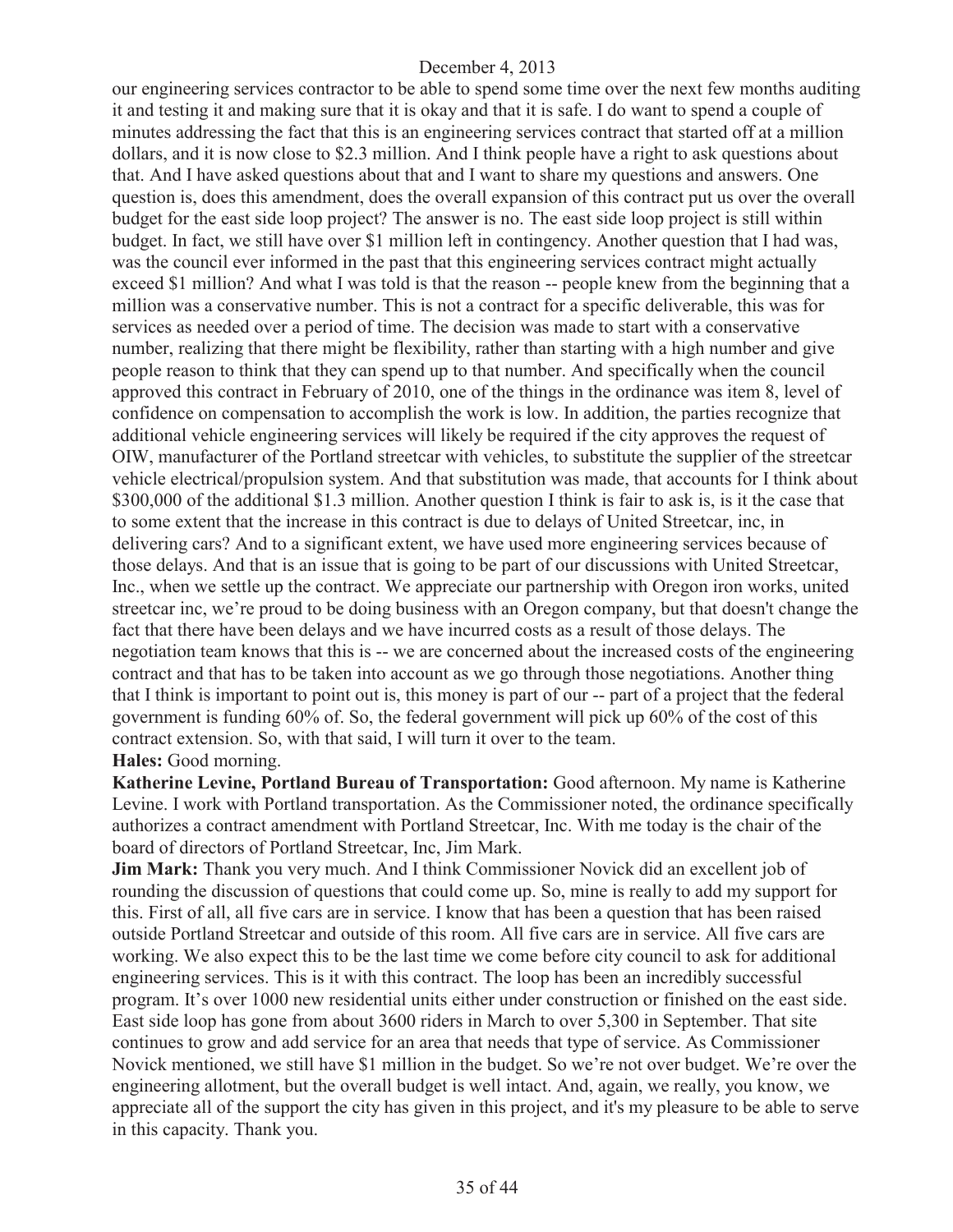**Hales:** Thank you. Questions for the team? Thank you both. Anyone else signed up? Parsons: Mark Hofheins signed up.

**Hales:** Thank you very much. Further discussion? And then -- this is an emergency ordinance, roll call.

**Item 1148 roll.**

**Novick:** Aye

**Fritz:** Thank you for the clear presentation. Aye.

**Fish:** Aye.

**Hales:** Thank you Commissioner Novick and team for bringing it home. Aye. [gavel pounded] **Hales:** We have four items pulled from consent.

**Fritz:** Now we have the regular agenda.

**Hales:** Sorry. Let's do that first.

**Item 1157.**

**Hales:** Good morning Ms. Moody. How are you? Good afternoon, I should say. Welcome.

**Christine Moody, Bureau of Internal Business Services:** Good afternoon, Mayor,

Commissioners. Christine moody, procurement services. You have before you a procurement report recommending a contract award for Moore Excavation, Inc. for the Eastmoreland-Woodstock sewer rehabilitation project. The engineers' estimate for this project was \$12 million. On September 10th 2013, four bids were received and Moore Excavation is the low bidder at \$9,672,115. The City identified six divisions of work for potential minority women and emerging small business subcontracting opportunities. Subcontracting participation from Moore at bid time was at 9.5%, or \$83,438. In subsequent conversations with the contractor, they have committed to increases participation to 14.4% at \$126,438. They are responsive to the city's good faith effort requirements. I will turn this back over to city council if they have any questions regarding the bidding process, and Mark Hutchinson is here from the bureau of environmental services to answer technical questions about the project and gary stevens from Moore Excavation is also here if you have questions.

**Fish:** I have a couple, if I could. First of all, it is good news that the estimate was \$12 million and the bid came in at \$9.6. From a taxpayer point of view I guess we should celebrate that. And certainly Moore excavation has a good track record. The concern that I have, though, is that our aspirational goal is 35% on MWESB. And even under the revised goal that is the result of your continuing conversations with our friends at Moore, we're only going to get up to about 14.4%. My understanding is that under state law, if they have complied with all of the other requirements of the contract, this is not a basis for us to reject the proposal before us. I'm clear on the law. But I guess the question I have is what else can we do with a very reputable contractor to see if we can boost the participation to get closer to our aspirational goal?

**Moody:** Well, we can work with the contractor throughout the life of the project to increase participation, and it may be something that Gary wants to address if he -- Mr. Stevens from Moore can address as to what they can do to increase participation.

**Fish:** Mr. Hutchinson from BES, do you have a view of what else we can do to bring the floor up here?

**Mark Hutchinson, Bureau of Environmental Services:** This project -- I'm Mark Hutchinson, I manage the construction division for the bureau of environmental services. This is one of the first projects of our program to replace our oldest and aging failing sewers. And the type of work that we're doing in the neighborhood, there is nearly six miles of pipeline on this project that's failed or broken. And so we're in a hurry to keep sewage out of people's basements right now or sinkholes in the street. We bid this project to rebuild the sewers in these old neighborhoods in Eastmoreland. The method that Moore chose is called pipe bursting. We bid the thing to do open cut, we allow people alternatives for pipe bursting which is similar to tunneling. The challenge with that is that our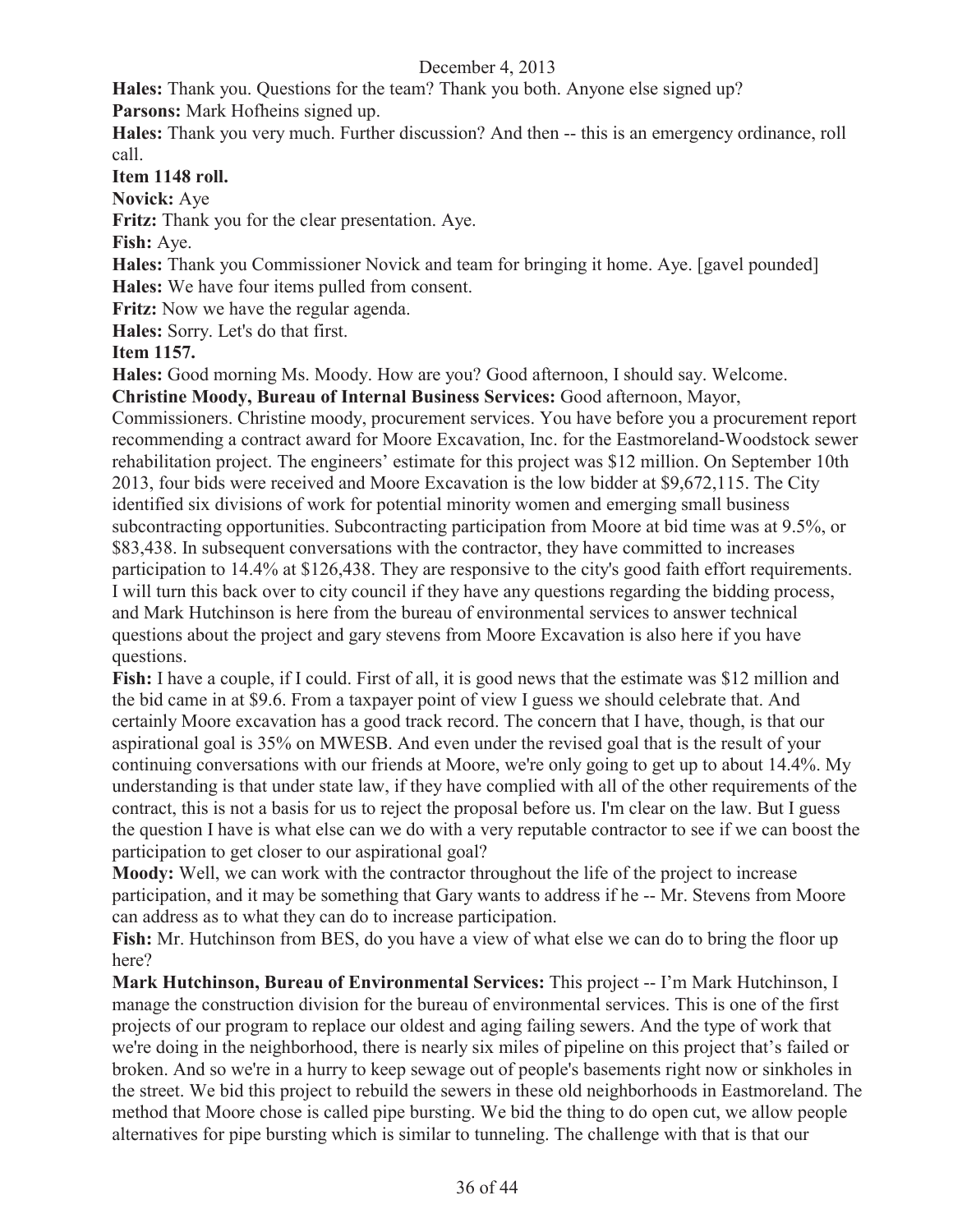normal minority participation opportunities are in paving and in trucking. And with this method, we have less paving to do and we have less trucking of the materials because we're actually digging less materials and removing more through the job site. One of the challenges with the 35% is that the core work doesn't have these normal items. Flagging is another item. Our plan is, realizing that there is less opportunity on this project because there is less pieces to subcontract out, is to look at things like flagging and to look at some of the different changes inherent to this type of work. This is much like when remodeling your house, you plan to do a certain scope of work, but as we open the street up and we find voids or we find problems finding people's actual sewers to their house, there are other opportunities and the scope tends to expand. We expect to keep the changes within 5% of the contract amount, but we're going to continue to work with Moore on those opportunities. Moore has been a longtime partner with us through the CSO program and has been able to provide those opportunities on previous projects, so our expectation is that they will continue to work with us as we do this work. It is work that we do need to get moving on, because most of the sewers were built in the 1920s and they're in pretty poor shape right now.

**Hales:** I was looking at the report. The contractor sent out contacts to MWESB contractors, but only in five categories, and so that's kind of the difference between horizontal construction in a street or on a sewer versus a building where there would be 25 or 30 subcontractor categories, right? So, you just don't have the same number of categories of work regardless of the construction technique. If you are using a construction technique like this, it is specialized, less digging, yeah, I get it. Fish: And so I also understand, Mayor, there is a time -- there is an urgency in terms of doing the work, but I wonder since we're looking to continually refine and update our MWESB program, how we best implement our aspirational goals and to adapt to the actual work that we contract, I wonder if we could ask Christine Moody, because there appears to be no basis for us to reject this contract on the basis -- exclusively on the basis that we're talking about, I wonder if you could come back to us and give us lessons learned and potentially thoughts about how we can tighten the bolts going forward.

**Hales:** Come back to us on that in the future?

**Moody:** Lessons learned in which way?

**Fish:** As the Mayor said, this is a different kind of construction project, it's a different time line. I would like to have a -- maybe not in this forum, but maybe we could talk informally about what are additional strategies that we can employ to get -- to boost participation in these kinds of projects without holding this one up and -- I don't want to lose an opportunity here to say is there something that we can learn from this contract that we can do differently or better in the future? I'm not suggesting that you have fallen short, but is there something that we could do at a policy level to create more opportunity on contracts like this?

**Moody:** Commissioner, I think there are, as I gave the -- I think you were absent a couple of weeks ago, I gave the social equity contracting strategy update. And one of those will be looking at policies and procedures around subcontracting. One of the ideas is looking at a limit of self-performed work by a prime contractor. So that there would be additional opportunities for subcontracting in there, which opens up additional MWESB opportunities as well. So, that is one of the strategies that we're looking at.

**Fritz:** I appreciate Commissioner Fish's questions on this. [coughing] Excuse me while I expire. May I hear from the Moore excavation representative who is here? Thank you. As Commissioner Fish alluded, Moore Excavation has been a good partner with the city over the course of the combined sewer overflow projects and have been with us many times. My question for you is about the minority and women employment within your company. Do you keep track of that?

**Gary Stevens [spelling?]:** Oh, yes.

Fritz: And what level are you at? **Stevens:** We're at about 30%.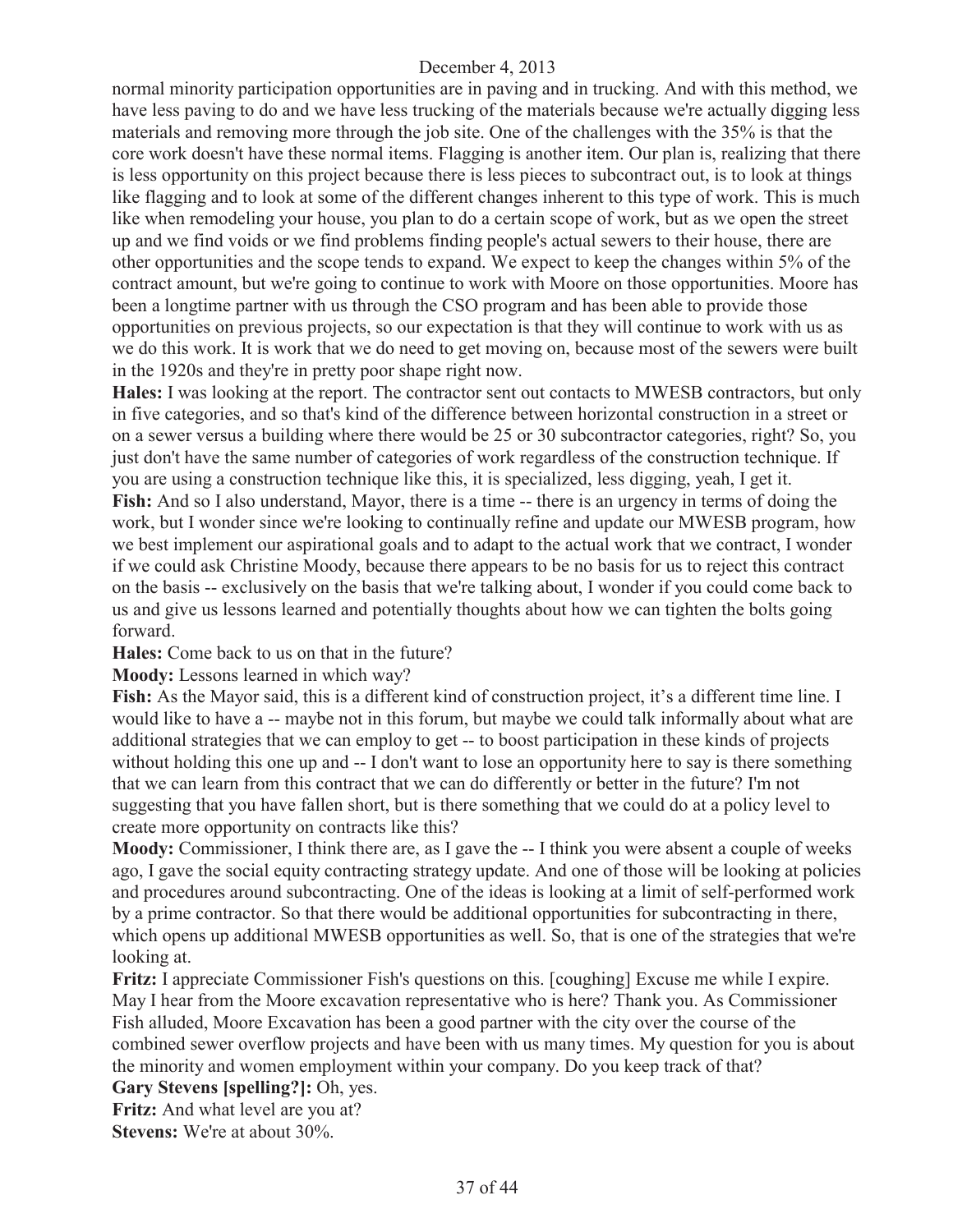**Fritz:** Combined?

**Stevens:** Yes, company-wide, yes.

**Fritz:** Do you have a strategy to increase that?

**Stevens:** More than 30%?

**Fritz:** Uh-hmm.

**Stevens:** Well, quite honestly we thought we were doing quite well at 30%.

**Fritz:** Well, that's true.

**Stevens:** We always have minority outreach for employees, especially under the apprenticeship program. High percentage of our apprentices probably more than 50% of our apprentices introducing themselves into the workplace are minorities. And we work with northwest college, construction college on that.

**Fritz:** Thank you. I think that's another piece of this puzzle. Yes, we want to encourage minority businesses and ownership, but we also want to see the make-up of the employees reflects the makeup of our city as a whole. You're right, 30% in terms of minorities is better than the city of Portland government is doing. In terms of women, we're probably 50/50. It's important to me that we attract more women into the trades and construction industries, and I know that you work with the Oregon trades women council and others to provide apprenticeship.

**Stevens:** Yes, we do.

**Fritz:** I applaud you for that and encourage you to do that and maybe for procurement services and for all of us, that that might be something that we could get information on if the prime contractor is registered as a minority, or women, or emerging small business, can we get the information about how well you're doing on your diversity and supportive efforts. Thank you for that. **Stevens: Okay.** 

**Hales:** Thank you. Other questions? Great. Thank you for the report. I think there is a motion needed to --

**Fish:** I move to accept the report.

**Fritz:** Second.

**Hales:** Further. I'm sorry, anyone signed up to testify?

**Parsons:** I did not have anyone signed up. But it looks like someone wants to testify.

**Hales:** Let's let him come up and testify. Sorry, Charles.

**Charles Johnson:** Good morning commissioners. For the record, Charles Johnson. Normally I'm biased towards Commissioner Novick, but Amanda Fritz gave me the best segue for this topic. Because this item is being used by the council and myself as an agenda to apply the equity lens to everything the City does. And if you want to get closer to these aspirational goals, I encourage you to work with your partners, Chairwoman Madrigal and Commissioner Loretta Smith especially. I think to reach those goals, the city and the county need to look towards stronger partnerships with credit unions and Albina Bank to develop good minority and women candidates. I that that is an appropriate role for local government, to strengthen its connection with the business community, to have a better pool so that the general contractors can find more women and more minorities who are qualified. That is all I had. Thank you.

**Hales:** Thank you. Crystal, did you sign up? On this item. And again the council is pressed for time. **Crystal Elinksi:** My name is Crystal Elinski, I represent 10,000. And I would like to address these issues about lessons learned. That is a very good question and I am glad that Commissioner Fritz is always bringing up the lens of women, and thank you, Charles, for the lens of equity. What I'm always baffled by is the money. When I see these figures thrown out, like yet another project, and this is just one individual project, and we do have to learn about who we're working with if this is a -- these are contractors that use -- that we need to always consider unions. We have broken a lot of our city contracts with not using unions. This is something that I always look at as well. But I wonder why everything is sort of piecemeal with our projects and we go along as a city doing the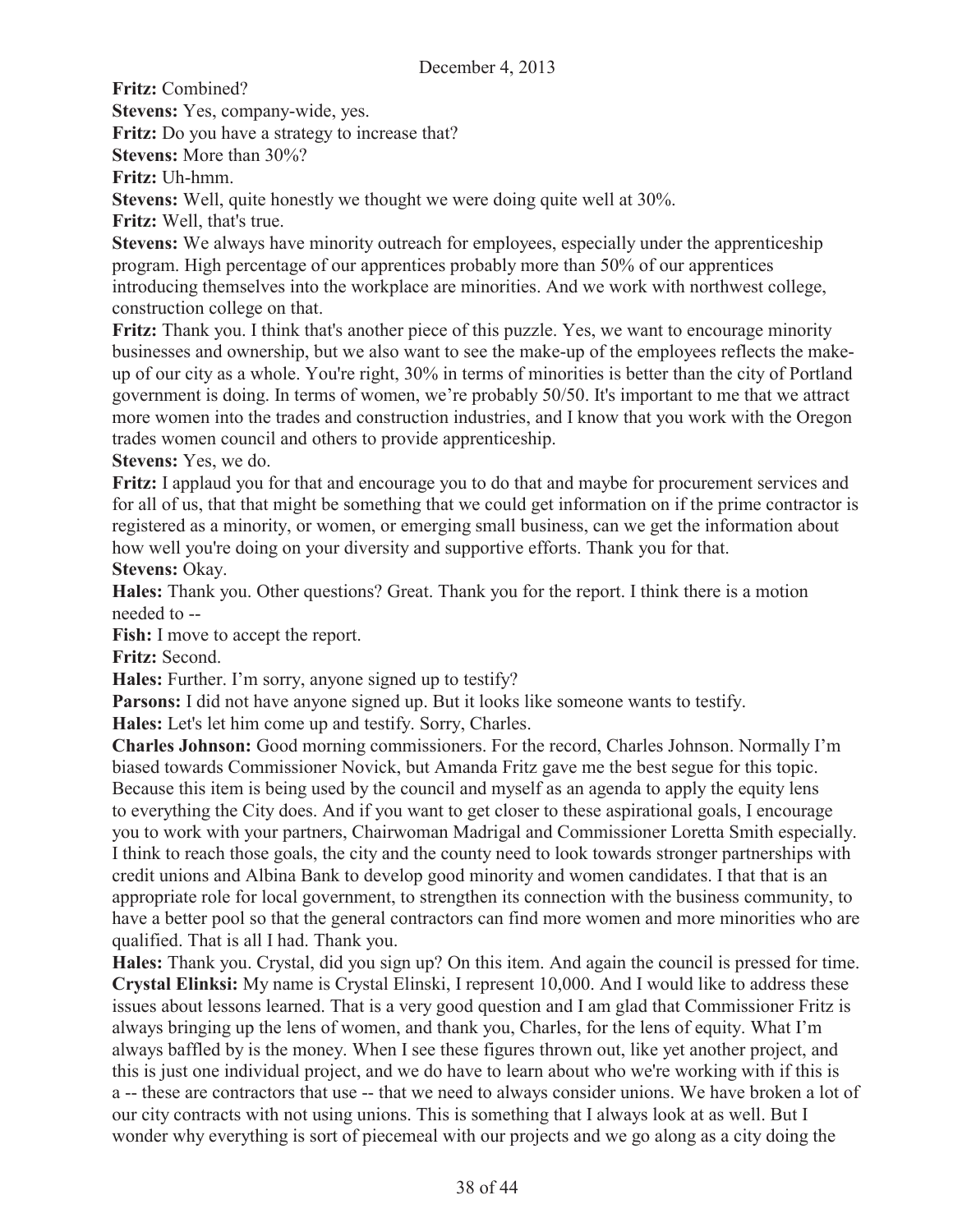same sort of upgrades in infrastructure, when we could include into these plans alternative environmental ways of, for example, with sewage, you know, I have a friend who has a cesspool, and it's really amazing from his description, it reminded me of the book I read during the library's - what do they call that every year? Portland reads or -- we read the ghost map about London in late 1800s and the cesspools. We have unpaved roads in Portland. It is all very quaint. But I think a lot of Portlanders would be interested in finding alternative ways for sewage. We need to have our compost here and not dump it on North Plains and make it their problem. I know Mayor Adams is not -- formerly Mayor Adams, is not here. But we need to follow through with our good intentions and every time we put money here, I would like to see lessons learned and the sort of hey, let's take this opportunity to put a little bit of this money towards a long-term environmental solution and equity solution, and have these sort of parameters that every project we undertake with these millions and billions of dollars, that we've got other alternative projects underway, too, and we can monitor them very carefully and make sure that we have the numbers. Yeah, 30% is not cool. It's definitely not cool and I say that as an Oregon tradeswoman.

**Fish:** Can I make a comment, because I don't want to lose this moment, and I think what Crystal Elinski has just said is perhaps the most important comment on this subject that I have ever heard. And for two reasons. One is that we're currently being sued as a city for using green technology to address this problem. I appreciate you calling out that we should be looking for cost effective ways of harnessing nature to address sewage and stormwater overflow. But you should know that we are subject of currently a lawsuit, a well-funded lawsuit that challenges our practices. And the second thing is, you made an eloquent point about equity. And I would also observe that my reading of the proposed water district that we will be debating over the next five months, nowhere in there does it say that the new water district would be bound by any of the city's equity goals. As a separate legal entity, they would determine how contracting would be done and what standards. So, you raise two fundamental questions that we should think about as we talk about these issues going forward. And I appreciate your eloquence.

**Hales:** Thank you. Time for a roll call.

# **Item 1157 roll.**

**Novick:** Aye. **Fritz:** Aye. **Fish:** Aye. **Hales:** Aye. [gavel pounded]. Thank you.

**Hales:** Now, I believe, we have one more regular item. Two more, sorry, 1158, second reading. Roll call.

**Item 1158 roll call.**

**Novick:** Aye.

**Fritz:** Aye.

**Fish:** I want to take just a second to compliment an investigative journalist named Steve Law who wrote a piece the day after we had our hearing last week, which I thought was particularly thoughtful and he gave the whole context and some of the texture of this debate that's currently online at the Portland Tribune, and if someone is interested in this issue of utility license fees and the city's practice of charging public and private utilities and in particular, the move to have a consistent rate that applies to both, I think Steve's second article published after last week's debate was particularly thoughtful. Aye.

**Hales:** Aye.

**Item 1159.**

**Hales:** Mr. Novick.

**Novick:** Go ahead.

**Tom Liles, Portland Bureau of Transportation:** Thank you. Good afternoon, I'm Tom Liles with the Portland Bureau of Transportation. On August 7th, PBOT received eight proposals in response to our RFP to supply construction inspection and engineering support services. The proposals were reviewed, evaluated, and scored by a five-person evaluation committee including a representative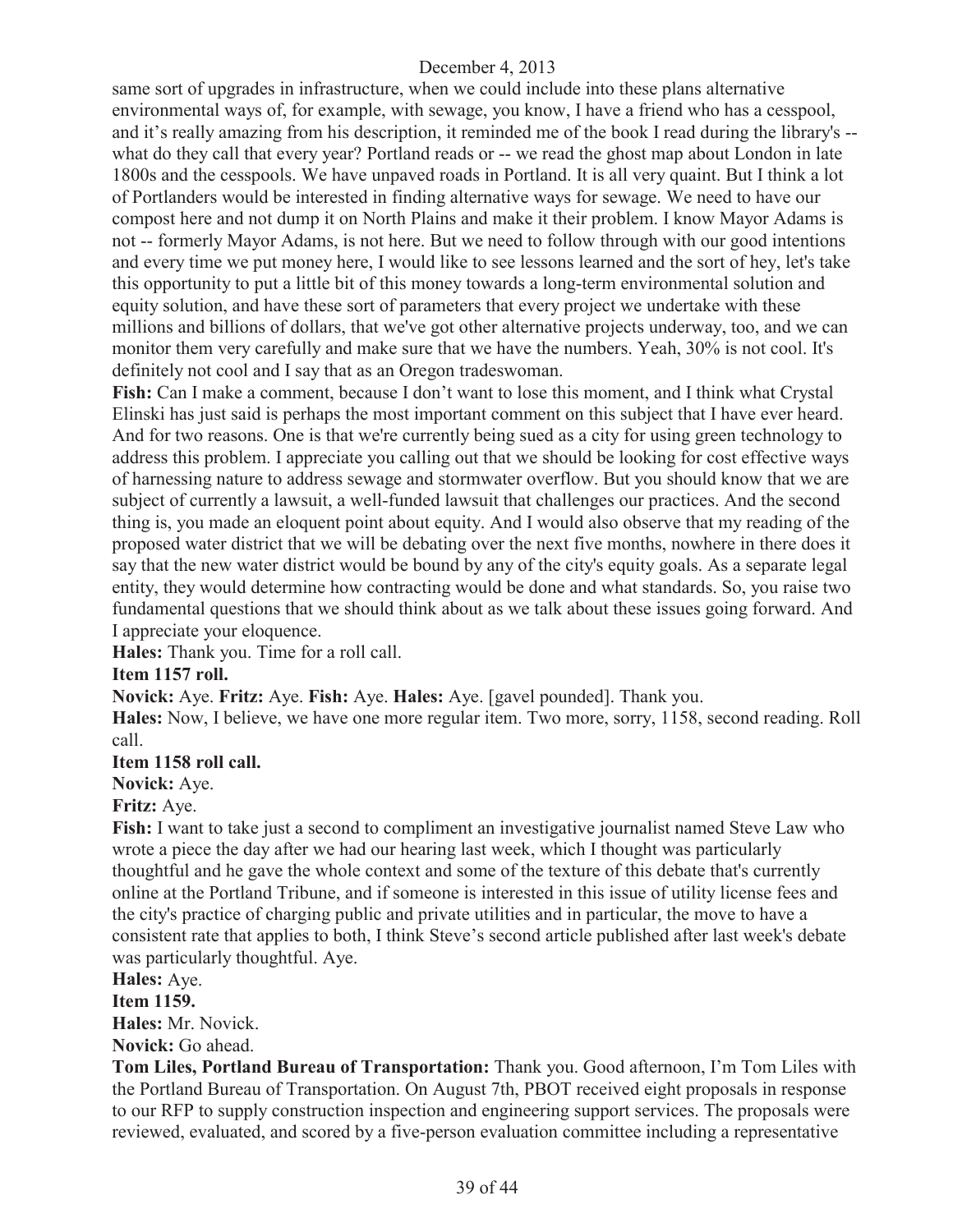from the minority evaluating program. The resulting scores from the initial evaluation did not produce clear winners, but allowed a short list of four firms to be selected to move on to the second round in the interview process. On October 11th, short list interviews were conducted, and the four firms were evaluated and scored using the same RFP criteria by the evaluation committee. Harper Houf Peterson Righellis and T.Y. Lin International were selected as the highest scoring proposal. The Bureau of Transportation is recommending that the council authorize three-year price agreements toe Harper Houf Peterson Righellis and T.Y. Lin International for a not to exceed amount of \$1.5 million each. The resulting contracts will supply personal services for federally funded projects only. Because of federal funding, the city of Portland is required to follow the federal guidelines stated in 49CFR chapter 26. Federal guidelines do not allow the city to use its corporate responsibility, RFP criteria, or allocate points for MWESB utilization. ODOT has a responsibility, through an agreement with FHWA, to administer the certified selection process for local public agencies. PBOT must adhere to this ODOT FHWA approved program in order to continue to receive reimbursement on federally funded projects. Recently a separate RFP was issued earlier in April for non-federally funded construction inspection and engineering support services in which the city did use its corporate responsibility criteria as part of the evaluation and scoring process which had its MWESB criteria in it. In this new contract for inspection technical services, HHPR has proposed to use four state-certified subcontracted firms. Cooper Zietz Engineers, which is an mbe and dbe; Convergent Pacific which is a dbe, mbe, and esb; K E & Associates, which is a wbe, esb, and dbe; and Buckland & Associates, which is a wbe, esb, and dbe. T.Y. Lin has proposed to use two state certified firms, Eastwind Consulting, which is wbe, esb, and dbe; and Cooper Zietz, which is again an mbe and dbe, and lastly, federal projects get assigned dbe goals when they go to construction. It is important to note that while MWESB percentages are not enforced in this contract, the dbe goals are.

**Novick:** Thank you. The purpose of the contracts is to supply qualified temporary personnel for construction services when internal staff weren't available due to high volume of projects going to construction. And we have been using contracts like this, PBOT has, since the 1990s. Historically, one consultant performed this work, but we're giving a second firm the opportunity to gain this experience.

**Hales:** Thank you. Good report. Anyone signed up?

**Parsons:** No one signed up.

**Hales:** Passes to second reading. [gavel pounded] Now we can take up the items that were pulled from consent, please.

#### **Item 1149.**

**Fish:** Who pulled that?

Parsons: Lightning pulled that.

**Hales:** Do you want to speak on this item?

**Parsons:** I believe there is someone else who wants to speak on that.

**Hales:** Come on up. Go ahead.

**Lightning:** Good morning. My name is Lightning. I represent Portland Lightning think tank. Basically on this subject, I absolutely agree with the grant being given. One of the things I would like to maybe propose is that maybe even down the line, add an additional 5000 to VOZ workers' rights education project. What I would like to maybe see is them conduct a study on maybe implementing their program into facilities such as the Bud Clark Commons and maybe even Portland Rescue Mission, and utilizing their space. And why I say that is that I think it would be a great relationship due to the fact that we have a tremendous amount of people in those locations looking for work, and if we get -- if we could have this set-up in those locations also and utilize the work force and not just reduce homelessness but also create and look at it in that manner. And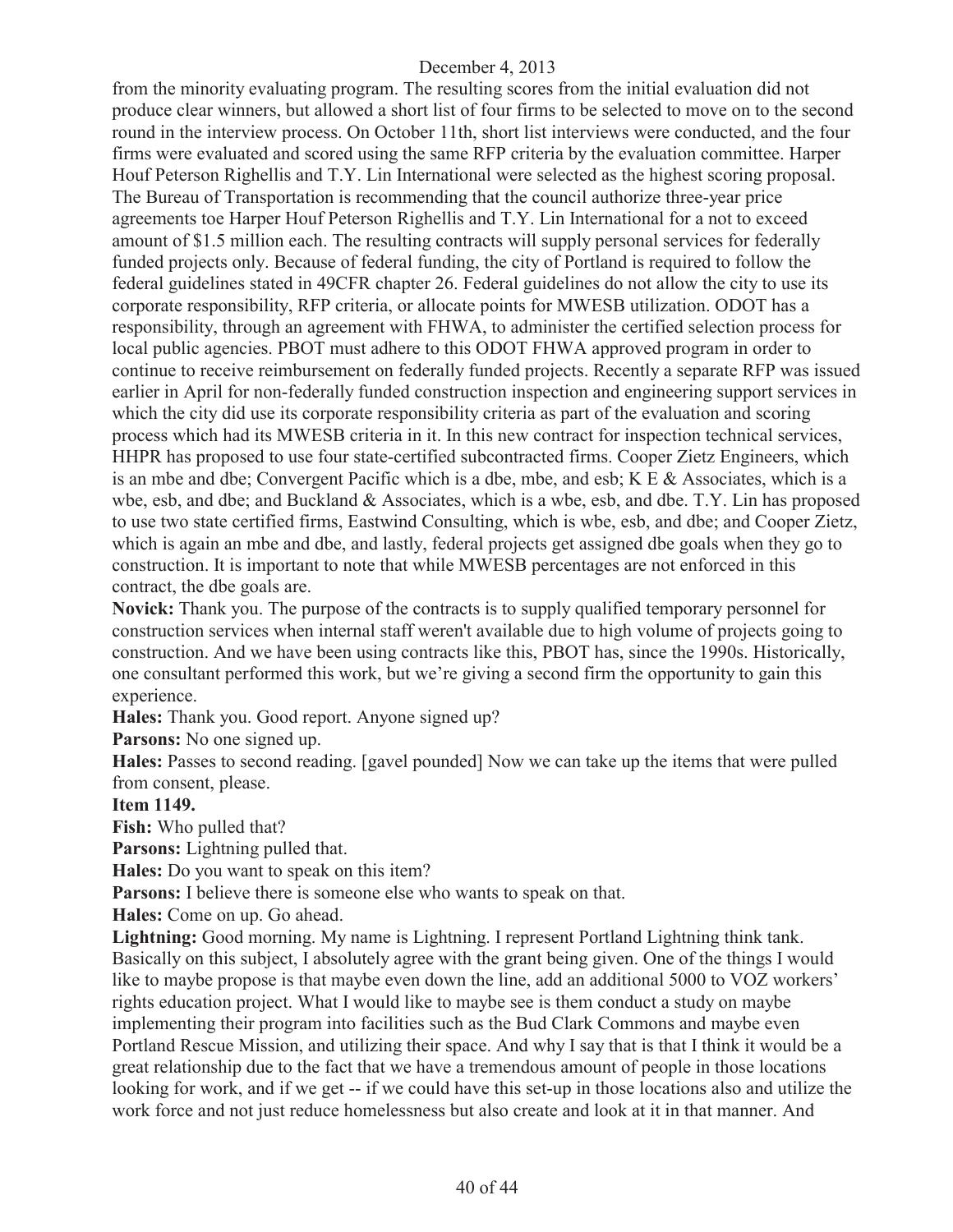having a work force in line where you have people already lined up and getting them back out in working jobs, so, basically, that's all I had to say. Thank you.

**Hales:** Thank you. Good. Charles.

**Charles Johnson:** Charles Johnson. I believe we have a representative here from Portland VOZ, but since this did get pulled, I do want to say that where their administrative offices are at St. Francis church, they do excellent work along with the day labor center. I hope that the city, after it approves this grant, I know you are all going to vote for in favor. After you approve this that you continue to find the resources to work with VOZ. Other day labor services have problems dealing with racial diversity and language diversity. So this is an important program to keep going in our community. And if the economic recovery continues, I hope you will consider some additional funding may go there. Although, I hope they can do better to also get better under the equity lens. We like to see more ladies be able to work at VOZ, too.

**Hales:** Thanks. Good afternoon.

**Ranfis Villatoro:** Good afternoon, my name is Ranfis Villatoro, and I am the development director with VOZ.

**Fish:** Big shoes to fill.

**Villatoro:** Yes. I want to thank City Hall for having this on the agenda, and I want to start off by saying two numbers: 19,000 and 300,000. 19,000 which will probably be 20,000 by the end of this year, are the amount of jobs we were able to connect the unemployed individuals at the VOZ workers center. 300,000 is the number of day laborers or unemployed individuals who, through our wage-claim services, have been able to reclaim their wages, who have been victims of wage theft. So that is the impact that we've had in the community. And those are just two numbers. The most important thing about VOZ is the people who come and use our services. Now, the people who come and use our services are not just the Latino community, they're not just the immigrant community, but it is a much more diverse community. The face of VOZ is changing and evolving. And the people who come and use our services, like these two gentlemen -- there's a need, and that need is growing. And VOZ is filling that need. So I want to thank City Hall, as you guys will probably pass this ordinance, for being a partner with VOZ but also being a partner with the community that really deserves and needs this kind of services. As we look into the future, VOZ has a vision to be more inclusive, working with the broader community, which is one of the things we're taking on right now as the face of VOZ is changing right now. But we want to continue to have this relationship with the City Hall and we hope City Hall will be part of this vision as VOZ continually works to bring in help from different community partners to ensure that there are jobs for the unemployed and day laborers. Thank you very much.

**Hales:** Thank you. Further discussion?

**Crystal Elinski:** Thank you. Thanks for getting us on the agenda. Quickly, so we could hear a couple good voices. My name is Crystal Elinski. I forgot to mention a couple of things from the last agenda item, I meant to mention gray water.

**Hales:** Stick with this one, please, because we've got to deal with it.

**Elinksi:** Okay. The second one is very important. It's related to this. I had some of the best days of my life at VOZ, and it started -- I was involved when they started with the Reed College students teaching English on the streets near where I was working at the time. And I just seen it blossom into something I'm very proud of. As the city of Portland, I think it's one of our greatest achievements. I was concerned a while back when there was talk about not extending the lease in that location. As you all know, the Burnside Couch couplet and the change going on in that area it remains a strong rock. And some of the events -- I have been spending a lot of holidays with you all. This is what I want to talk about this morning, I'm so sad I was late because I just want to remember the holidays. Lately a lot of people have been dying around the holidays, so I think, wow, here I am another holiday in City Hall. I must really love you guys and care about you. I hope people stay warm. It's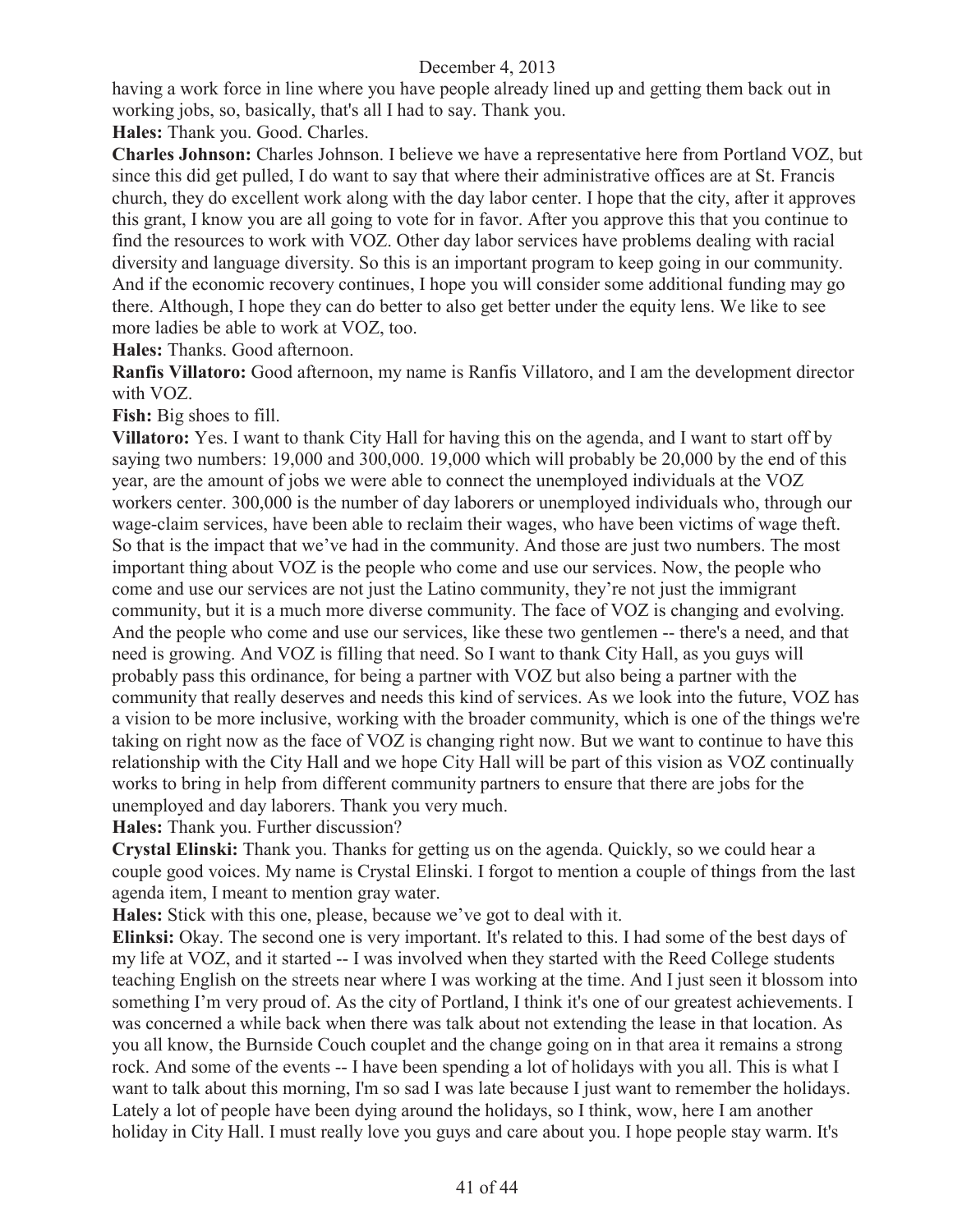really freaky weather out there. I have lived in Poland and the mountains of Arizona, so it's a bit strange for this area. It would be nice, as a person I really respect on the streets told me, why can't we just set up a tent? It's a state of emergency. This is a time of amnesty. This is the Christmas season. I will continue to make my mother proud like I did reading the Pope quote last week, but she always sings to me the Yoko Ono John Lennon song, War is Over. Happy Christmas, war is over if you want it, she sings it on the phone. And I will sing it, and very often I will think of you, my city council. And I will think of the people on the streets and the organizations like VOZ that work to keep us united and caring for each other. And only for 25,000. That's incredible. See what money can do? Thank you.

**Hales:** Thank you. Well said. Thanks. Roll call.

# **Item 1149 roll.**

# **Novick:** Aye.

**Fritz:** I proposed to put this on the budget on the special appropriations and there wasn't a single member of council that had any concerns about that. This council continues to be committed to supporting VOZ and the good work that you do. This item allocates that money. Aye. **Fish:** And thank you to Lightning for reminding us that the comprehensive approach to dealing with poverty and distress includes housing, a job, and health care. I think there's an opportunity for the county and the city to look holistically at this issue in the years ahead. Aye.

**Hales:** Aye. Thank you.

# **Item 1151.**

**Fish:** I can do this if you'll correct me if I get it wrong. Mayor and colleagues this is a \$7500 claim, it's reimbursement of a medical claim that was paid to an auto carrier. The underlying issue involves fender bender where the Portland water bureau acknowledged liability and the general damage part of the claim has been settled. This simply authorizes the city to reimburse the carrier for the health care portion incurred in treating the victim in this car accident and otherwise is not controversial. **Hales:** Wasn't there a change to make to the payee? Okay. Please let us know.

**Mark Stairiker, Office of Management and Finance:** Okay, Mark Stairiker, city claims manager for the past 25 years. I wrote this ordinance in October and the past couple weeks when we got doing our administrative work regarding tax ID numbers for SAP. I realized that the representative for the insurance carrier wanted us to reimburse them and they will pass the money on to their client. So we recommend this amendment be approved to pay praxis consulting, who is the third party administrator for American International insurance company.

**Fish:** So moved.

**Fritz:** Second.

**Hales:** Further discussion on the adoption of the amendment? Roll call.

# **Item 1151 roll.**

# **Novick:** Aye. **Fritz:** Aye. **Fish:** Aye. **Hales:** Aye.

**Hales:** I'm assuming there's no one to testify on this item other than we've gotten clarification of staff. Roll call on the emergency ordinance.

# **Emergency ordinance roll.**

**Novick:** Aye. **Fritz:** Aye. **Fish:** Aye. **Hales:** Aye.

# **Item 1154.**

**Parsons:** And Lightning pulled that but I have report that everything has been settled, things are understood now, and he doesn't --

**Hales:** He's indicating he's okay with that too. Okay, good**.** It moves to second reading. [gavel pounded] One more.

# **Item 1156.**

**Parsons:** And that was pulled by Lightning.

**Hales:** Did you want to speak on this item, or are we good? You get the last word on the last item.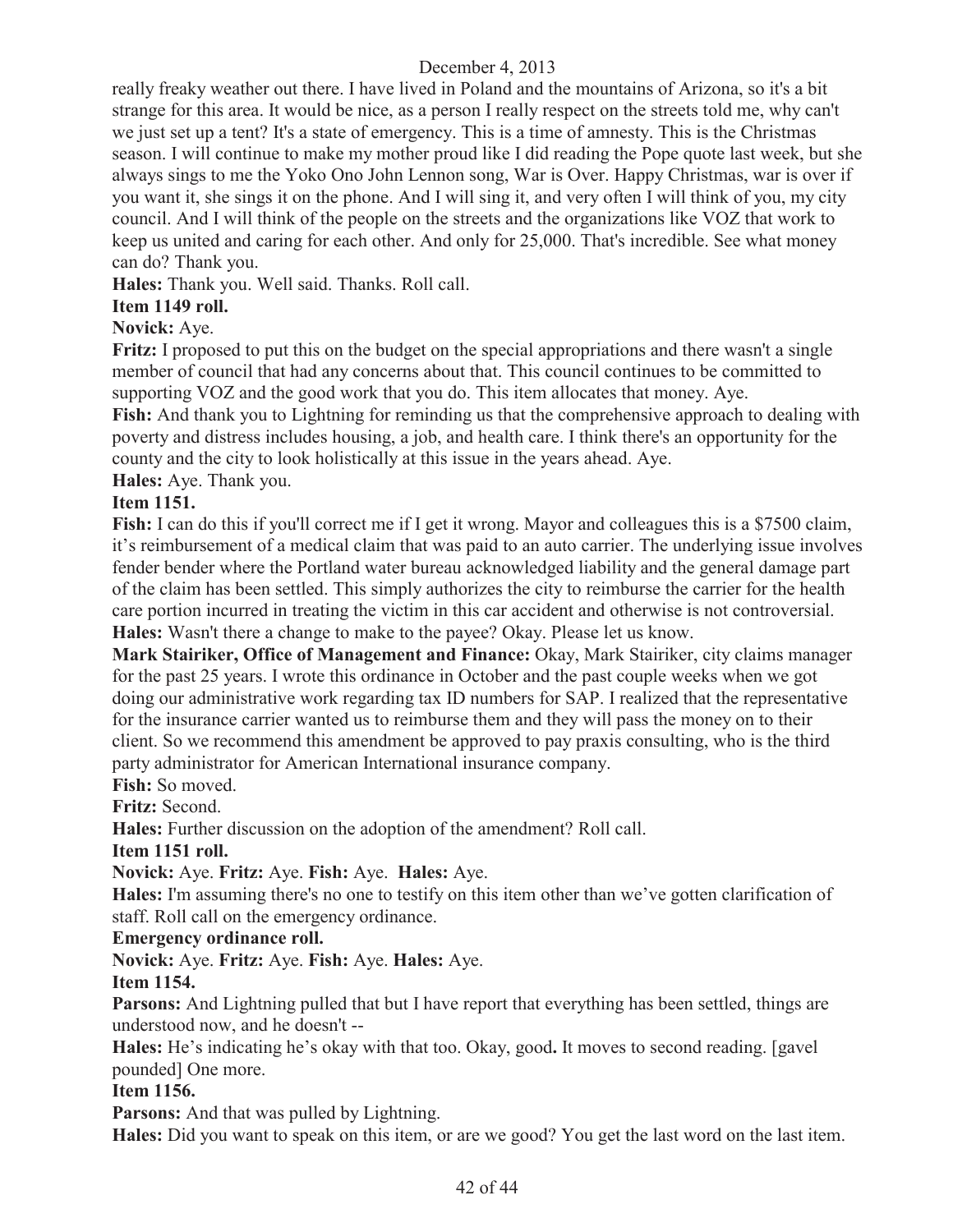Lightning: My name is Lightning. One of the issues I have on this is, again I want to stress that I feel there's been a great job done as far as on reducing homelessness throughout the city. I think there have been very positive gains and I think the nonprofits have really stepped it up to try to improve the situation. One of the issues like I stated before is that I want to make sure that the -- and I say this as a whole throughout the whole city -- that the real estate developers possibly step it up a little bit and that's in no way to show disrespect, but what I want to see is a little bit more -- we're showing great gains in property tax revenue which will be increased in the next few years. More inventory out in the marketplace, And again what I would like to see is the developers to still create new ideas on trying to figure out on how to get the excluded, which I consider a number of about 1500 to 2500 people currently outside, they may be considered chronic homeless, and to create ways and understanding that they may not have the income, they may not have any source of money to get into some of these units, but we also have to understand that each person on the sidewalk costs us probably three to four times as much to have them out on the sidewalks otherwise if we put them into housing we will drop our expenses tremendously. There have been studies done by professors of economics, numerous people, and they all agree with that assessment. So with that in mind, we have to begin to create ideas that understand we will have a percentage of the people out there that will not have any incomes, but we still need to get them into housing and it saves the city more money, the city runs more efficient, the homeless benefit, the people benefit, and we have to create ideas on being able to do that. And a lot of the real estate development community know housing better than anybody else, know the cost it takes, know what it takes to make these projects work to have a certain percentage into these projects who have no income and they might not have any income in the future, but we need to get them into housing first and that is the responsibility of the City and the people of the city to take care of these people, housing is for all. Thank you. **Hales:** Thank you. Mark, did you want to speak? Just here for questions? Any further discussion or questions? Let's take a roll call. Oh sure. Go ahead. Make it quick, please. We have to adjourn in about three minutes.

**Mark Hofheins:** I won't take long. It's Mark J. Hofheins, Jr. with UCARE. Only thing I have to say is I want to put on record, it's not attacking in any way. If you can do me a favor, Mark, and have some of the guys come in front of city hall. I have been promised for almost six months now that they would come and they haven't. That being said, I thank you guys for pushing on this and everything. If you make an effort to help the east side, it's getting cold out there. **Hales:** It is cold.

**Hofheins:** I'm out there too but I'm doing my part but I also need help as well. I can only do so much. I have been busting my butt trying to get off the street and I fall through every single crack and it's not okay. You guys know that I'm not just some guy that's wanting to be out there doing stupid things. All right, guys.

**Hales:** Stay warm. Stay safe.

**Hofheins:** Yeah. Thank you.

**Hales:** Thank you.

# **Item 1156 roll.**

**Novick:** Aye.

**Fritz:** This is accepting more money from the county. That is a good reminder that it is cold out there. The winter warming shelters are open. If you know somebody who needs to get inside overnight, call 211. And everybody will be inside during this cold snap. There are places and indeed we may be making some of the community centers available should the other spaces fill up. Folks should know that at least during this cold snap people can be inside. I appreciate the partnership with JOIN and getting people inside permanently. Thank you. Aye.

**Hofheins:** Can I say one thing on that? There are not enough spaces for [inaudible] --**Hales:** We're looking for more. Commissioner?